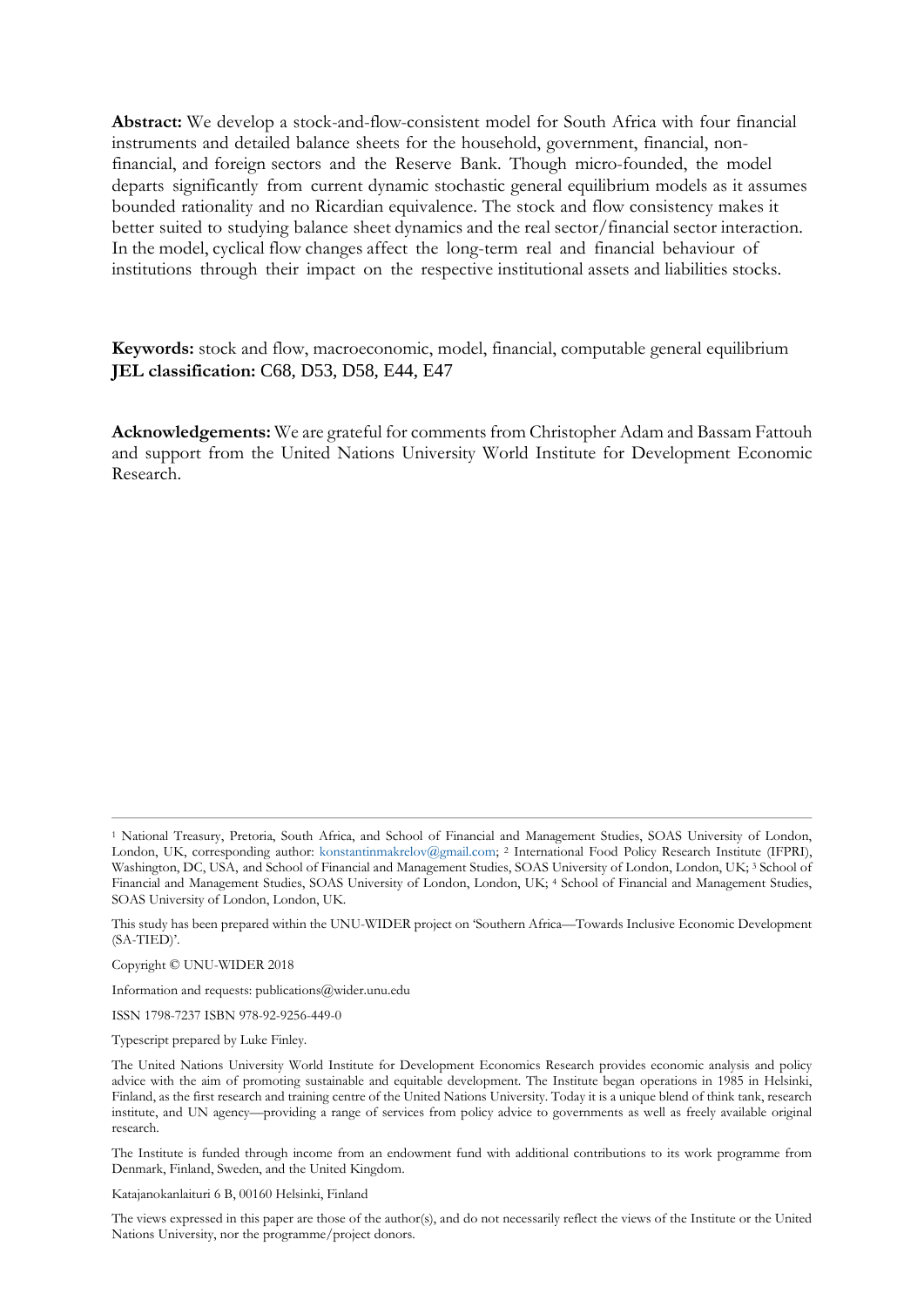### **1 Introduction**

<u>.</u>

This paper presents a financial-real stock-and-flow-consistent model of the South African economy. The model dynamics build on the simple computable general equilibrium (CGE) model developed by Devarajan and Go (1998) and incorporate elements of dynamic stochastic general equilibrium (DSGE) models and stock-and-flow models in the tradition of Backus et al. (1980) and Godley and Lavoie (2012). The model also incorporates elements of the theoretical models developed by Borio and Zhu (2012) and Woodford (2010).

In recent decades DSGE models have been widely adopted by central banks, finance ministries, and policy analysts; however, they have been subject to extensive criticism, particularly with respect to financial sector dynamics (see Sims 2006; Caballero 2010; Blanchard  $2016$  $2016$  $2016$ .<sup>1</sup> In response to these criticisms, there have been significant efforts to incorporate financial dynamics in DSGE models, including the incorporation of financial accelerator mechanisms derived from Bernanke et al. (1999). In these models, a fall in firms' net worth is accompanied by greater reliance on external financing. The mechanism creates a feedback loop between higher lending premiums, associated with the higher agency costs involved in external finance, and falling net worth. The approach is employed by Fernández-Villaverde (2010), Carrillo and Poilly (2010), and Kollmann et al. (2013) to study the impact of fiscal policy. A second modification introducing finance into DSGE models assumes that lenders can force borrowers to repay their loans only in the presence of some durable asset serving as collateral (Kiyotaki and Moore 1997); Ottonello (2013) and Fornaro (2015) study the impact of sudden stops in capital flows with such a model. In the models of Gertler and Karadi (2011) and Ellison and Tischbirek (2014) the ability of a representative bank to borrow from other financial institutions is limited by its balance sheet. The mechanism aims to capture how unconventional monetary policy interventions can reduce balance sheet constraints and increase lending. A different bank lending constraint is used by Gerali et al. (2010), in which the ability of banks to extend loans is limited by the holding of deposits and a capital requirements ratio imposed by the macro prudential authorities.

The inclusion of such financial sector elements in DSGE models creates several problems. The models are linear and thus cannot capture the boom-and-bust dynamics that characterize the financial sector and do not capture heterogeneous and systemic risk, which are important drivers of financial sector dynamics. The inclusion of a financial accelerator mechanism increases the persistence of shocks rather than creating boom-and-bust dynamics (Borio and Zhu 2012; Duca and Muellbauer 2014). Balance sheet dynamics are either not represented at all or considered only for the balance sheet of a representative bank (Gerali et al. (2010) Gertler and Karadi 2011). But, as Calvo et al. (2004), Eggertsson and Krugman (2012), and Borio and Zhu (2012) argue, disaggregated balance sheet dynamics are important for studying

<span id="page-2-0"></span> $1$  Two milestones in the development of DSGE models have contributed to their adoption for policy analysis. The seminal work of Smets and Wouters (2003) was the first to estimate a micro-founded DSGE model using Bayesian estimation and use it to forecast. The model consists of seven variables (GDP, consumption, investment, prices, real wages, employment, and the nominal interest rate) and ten structural shocks (including productivity, labour supply, investment preferences, cost-push, and monetary policy shocks). Christiano et al. (2005) introduced several variations designed to account for aspects of economies that policymakers face: habit formation in consumer preferences; adjustment costs in investment; variable capital utilization; and firms' requirement for credit as working capital to finance their wage bill. They also showed that an optimisationbased model with nominal and real rigidities can account successfully for the effects of a monetary policy shock.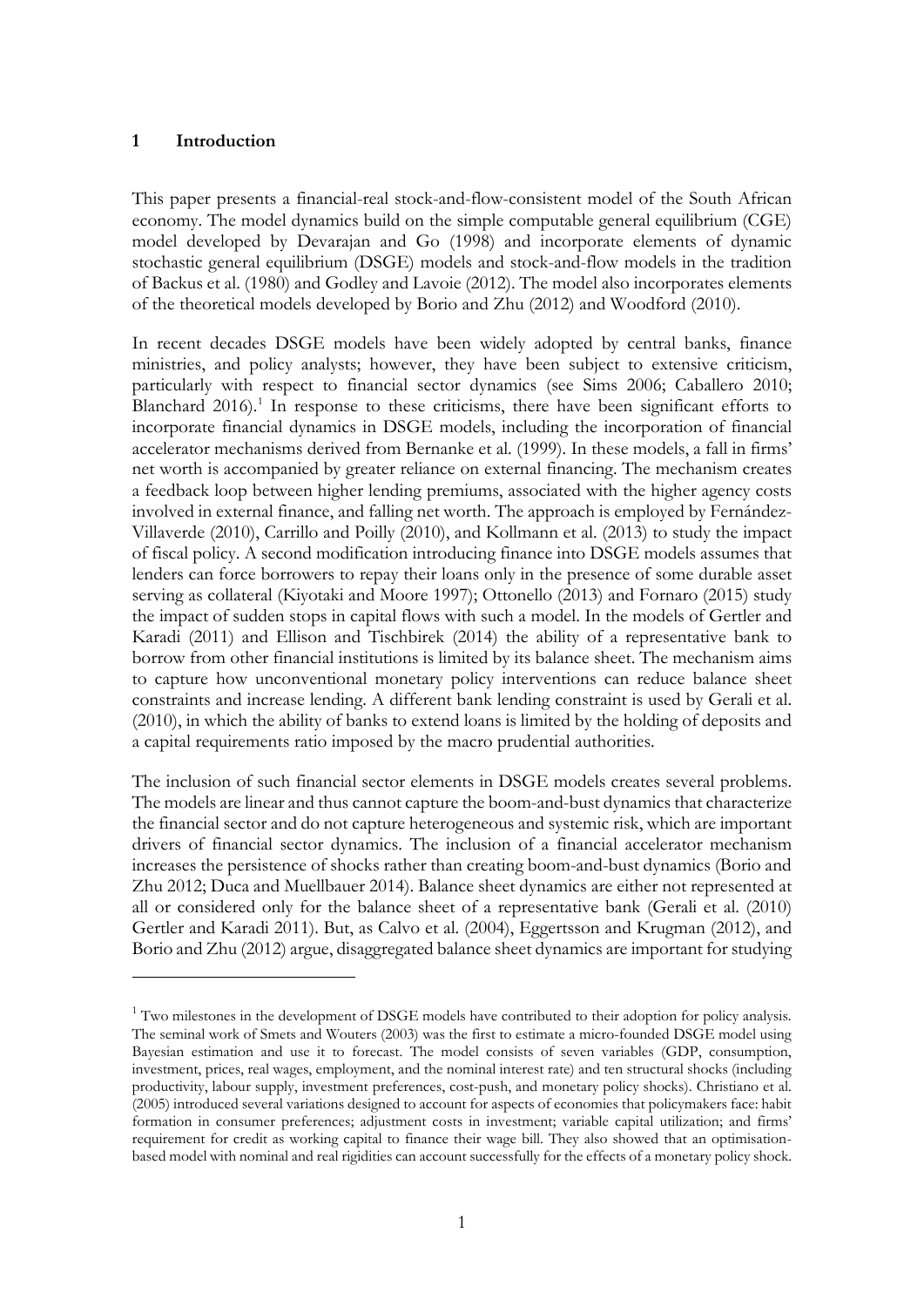the impacts of sudden stops, fiscal policy, and general risk behaviour of agents in the economy.

To address some of these criticisms, we develop a model that is stock-and-flow-consistent.<sup>[2](#page-3-0)</sup> This implies that we have several financial instruments, rates of return, and institutional balance sheets. We model equities, bonds, loans, and cash and deposits as financial instruments; their returns; and the balance sheets of the Central Bank, the household sector, the financial sector, government, the non-financial sector, and the foreign sector. This is a significantly richer representation than the financial representation of institutions and financial instruments in DSGE models. The stock and flow consistency implies that there are strict budget constraints. Changes to the balance sheet of one institution must be matched by changes to the balance sheets of other institutions. These changes reflect that some institutions save more than they invest in physical capital and thus increase their net financial assets. At the same time, those institutions that record higher investment in physical capital than their savings see an increase in their net financial liabilities. The changes to the balance sheets also reflect changes to the prices of assets and liabilities. What is a particularly striking difference between stock-and-flow-consistent models and other models is that cyclical flow changes affect the long-term real and financial behaviour of institutions through their impact on the respective institutional assets and liabilities stocks (Backus et al. 1980).

Recent analyses using stock-and-flow-consistent models include Barwell and Burrows' (2014) study of the evolution of the UK economy in the years leading up to the financial crisis of 2008, in which balance sheet linkages enable financial fragilities to be identified. In their stock-and-flow-consistent model, Caiani et al. (2014) analyse the monetary dynamics that emerge from a Schumpeterian structural change in the economy driven by innovation. Burgess et al. (2016) develop a stock-and-flow-consistent model for the United Kingdom and use it to study the impact of house price changes, shocks to the risk-weighted capital ratio, government consumption shocks, and sudden-stop shocks. They also highlight some of the problems associated with stock-and-flow-consistent models as compared with DSGE models. These problems include model equations which are not based on the optimization problem of individual agents (making the model parameters subject to the Lucas Critique), high levels of complexity due to the requirement for stock and flow consistency, and large data requirements.

While our model is similar in terms of its stock and flow consistency to those recent models, it is different in terms of the behavioural specification for the different agents. Consumption and production behaviour are micro-founded in agents' inter-temporal optimization, allowing us to capture how changes in preferences, technology, and resource constraints affect outcomes. Prices exhibit a degree of stickiness, and there is a monetary policy reaction function based on a Taylor Rule. These features make it similar to new Keynesian DSGE models, but unlike DSGE models ours is not stochastic.

There are two features of our model that make it different to both the traditional-stock-andflow-consistent models and DSGE models. These features provide better representation of financial sector dynamics. First, our analysis of financial sector behaviour is based on modern theories of financial transmission mechanisms developed in the wake of the 2008 global financial crash (Woodford 2010; Borio and Zhu 2012), with modifications appropriate for

-

<span id="page-3-0"></span><sup>&</sup>lt;sup>2</sup> Caverzasi and Godin (2015) provide a comprehensive review of the evolution of stock and flow models and their application to economic questions. Godley and Lavoie (2012) compare the characteristics of the stock and flow models developed in the tradition of Backus et al. (1980) and those that are similar to Godley (1996).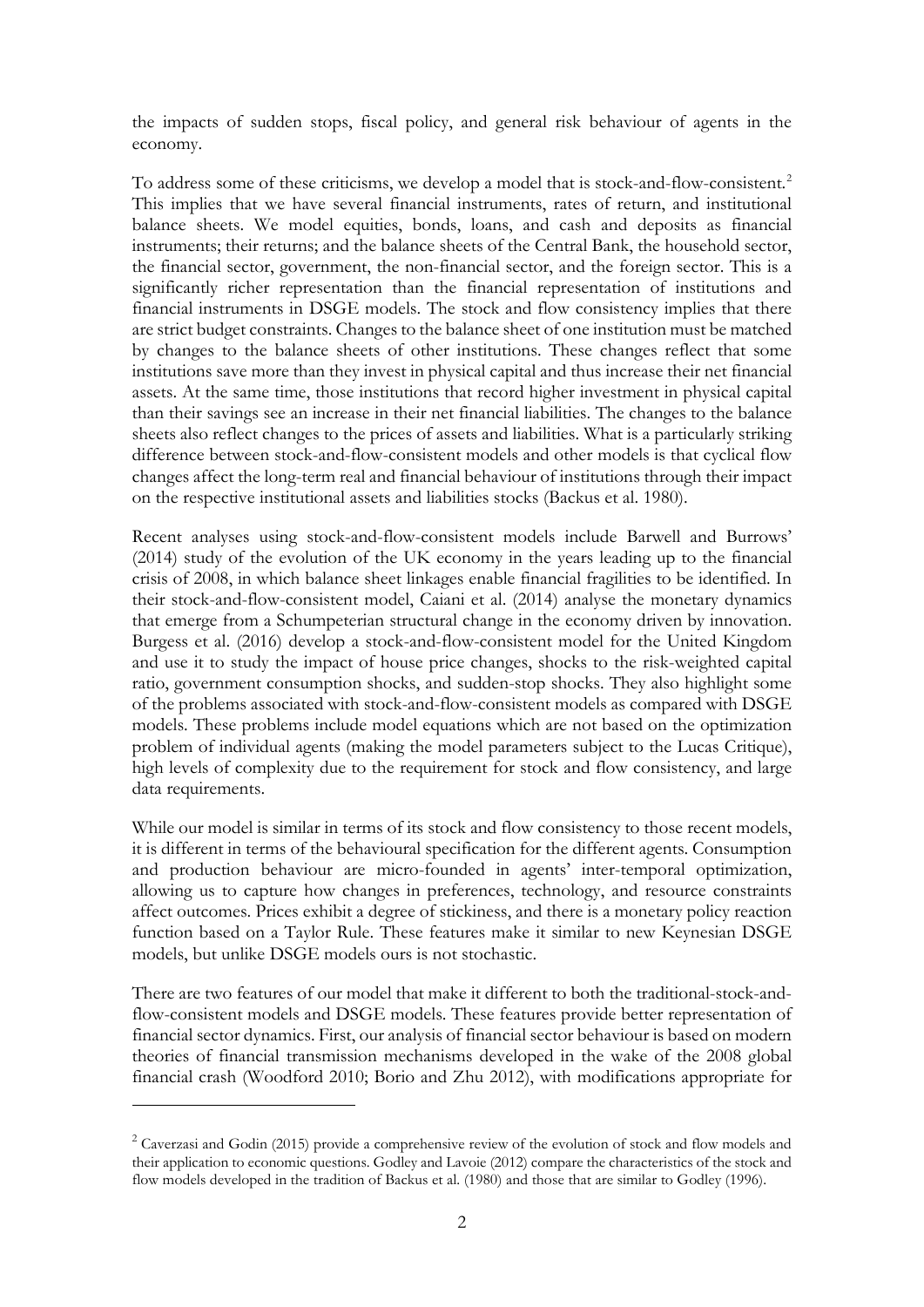application to South Africa. Second, we specify a dynamic adjustment model of household expectations with properties that differ radically from the way expectations are formed in both stock-and-flow-consistent and DSGE models.

## **1.1 Financial sector behaviour**

In the model developed by Woodford (2010), financial intermediaries' lending spread is a function of financial sector capital. Raising the level of capital is costly and leverage is limited by regulatory requirements. Shocks that impair the capital of the intermediary or the regulatory requirements for a higher leverage ratio translate into higher lending spreads, lower volumes of lending, and reduced economic activity. Borio and Zhu (2012) also link the capital of the financial sector to bank behaviour. In their framework, behaviour is driven by the *capital threshold effect* and the *capital framework effect*. The capital threshold effect arises because breaching the minimum threshold is costly for a bank. In the face of a possible breach, banks will take defensive action to avoid these high costs, which will affect the availability and pricing of funding extended to customers. The capital framework effect influences the way the banks measure, manage, and price risk, which affects their behaviour. The economic cycle changes the strength of the capital threshold effect as probabilities of default, valuations, and the perception of risk change. In turn, this shifts the relative position of the banks' capital to the regulatory threshold and affects bank behaviour. The financial accelerator effects in both models are driven by the relationship between capital and economic activity. Higher economic activity reduces the probability of default and the perception of risk, hence improving valuations. This reduces lending spreads, which encourages further improvements in economic activity.

## **1.2 Household expectations**

The representative household in our model has model-consistent (rational) expectations over a short period of time (ten periods). The consumer does not have perfect foresight, unlike in DSGE models, which assume rational expectations. Borio and Zhu (2012) argue that rational expectations effectively imply perfect foresight of risk, which hinders the incorporation of cross-sectional and inter-temporal co-ordination failures. This implies that rational expectations models, at least as currently operationalized, are less suited to studying financial sector dynamics. In existing stock-and-flow-consistent models, expectations are generally adaptive, meaning that the consumer has no foresight even over a finite period of time (Godley and Lavoie 2012). Both adaptive and rational expectations models have been criticized extensively.[3](#page-4-0)

In our model, the representative household finds a solution for the current period by intertemporally optimizing over the next ten periods. Once a solution is found, the next period becomes the current period and the household needs to find a solution again based on model-consistent expectations. This allows for the expectations process to change between periods and different rules to be introduced. For example, instead of optimizing over ten periods, the household can optimize over five periods. This renders the model suitable for analysing non-linearities such as sudden-stop shocks, and it is in line with recent research, which indicates that households tend to have bounded rationality (Hommes 2011; Roos and Luhan 2013). Bounded rationality is based on the seminal work of Simon  $(1955)$ ,<sup>[4](#page-4-1)</sup> who argues

-

<span id="page-4-0"></span> $3$  See for example Gertchev (2007).

<span id="page-4-1"></span><sup>4</sup> See also Simon (1982) and Simon (1986).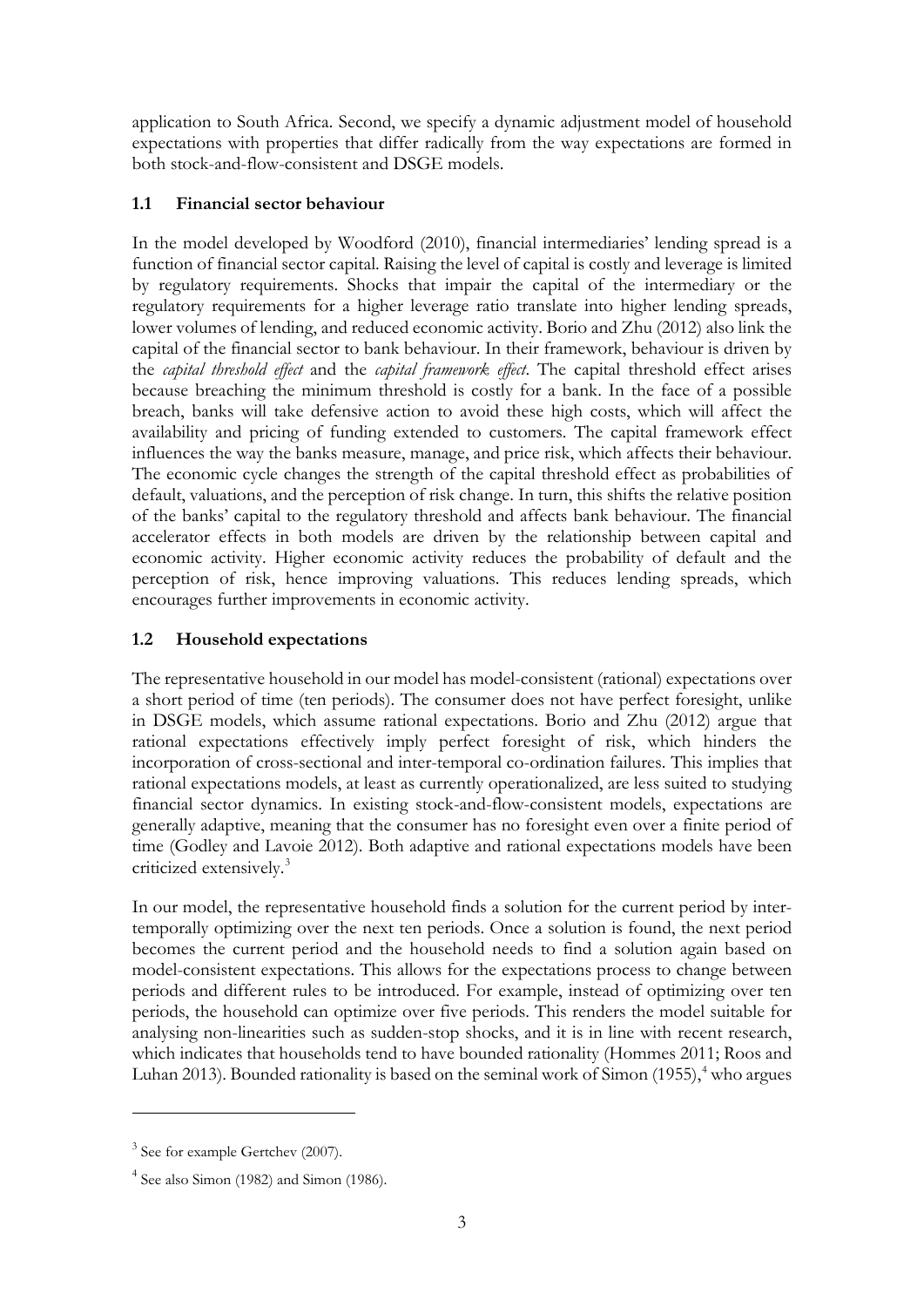that economic agents do not follow a common, invariant basic process in making decisions; rather, their expectations depend on what the situational context is, how it emerges, and how reasoning operates within this context.

In the next section, we present the model. This is followed by a section on how the balance sheets for the various institutions are generated and the data used in the model. In Section 4, we present the calibration approach. The baseline produced by the model is presented in Section 5, and Section 6 concludes.

## **2 Detailed model description**

Our model comprises a small general equilibrium model with financial stock and flow dynamics.[5](#page-5-0) There are six types of institution that make real and financial decisions:

- the representative household
- the representative firm (non-financial corporation)
- the representative financial corporation
- government

-

- the Central Bank, and
- the rest of the world.

The financial instruments are grouped in five categories: equities, loans, cash and deposit, bonds, and other. Figure 1 presents the conceptual framework.

The different agents meet in the financial, product, and factor markets.

In the financial market, decisions are made regarding the accumulation of financial assets and liabilities. These are represented by the maroon lines labelled 'Changes in the stock of assets and liabilities' in Figure 1. There are sub-markets for money, bonds, equities, and loans. The markets are linked through a set of asset demand functions and stock and flow equilibrium rules, which ensure that stock and flow consistency is always maintained. The markets for bonds and loans are cleared through their rates of return, while the markets for money and equities are cleared *on demand*. The financial sector and the non-financial sector provide money and equities to ensure that demand is equal to supply. The rates of return are affected by the policy rate, which is determined by the Reserve Bank. It is assumed that the monetary authorities follow a Taylor Rule (the black line labelled 'Taylor Rule').

The financial market also distributes net dividend and interest income (represented by the large dark-blue circle) to all institutions.

Changes in an agent's asset portfolio are equal to changes in their financial wealth. This, in turn, is a function of financial wealth from the previous period, capital gains, changes to the stock of liabilities, and net saving. Decisions to invest in financial assets are driven by the level of economic activity as well as the rates of return and costs associated with holding liabilities. The foreign and financial sectors make their decisions based on relative returns, following Tobin asset demand functions (Backus et al. 1980).

<span id="page-5-0"></span><sup>5</sup> All the model equations, variables, and parameters are presented in Appendix A.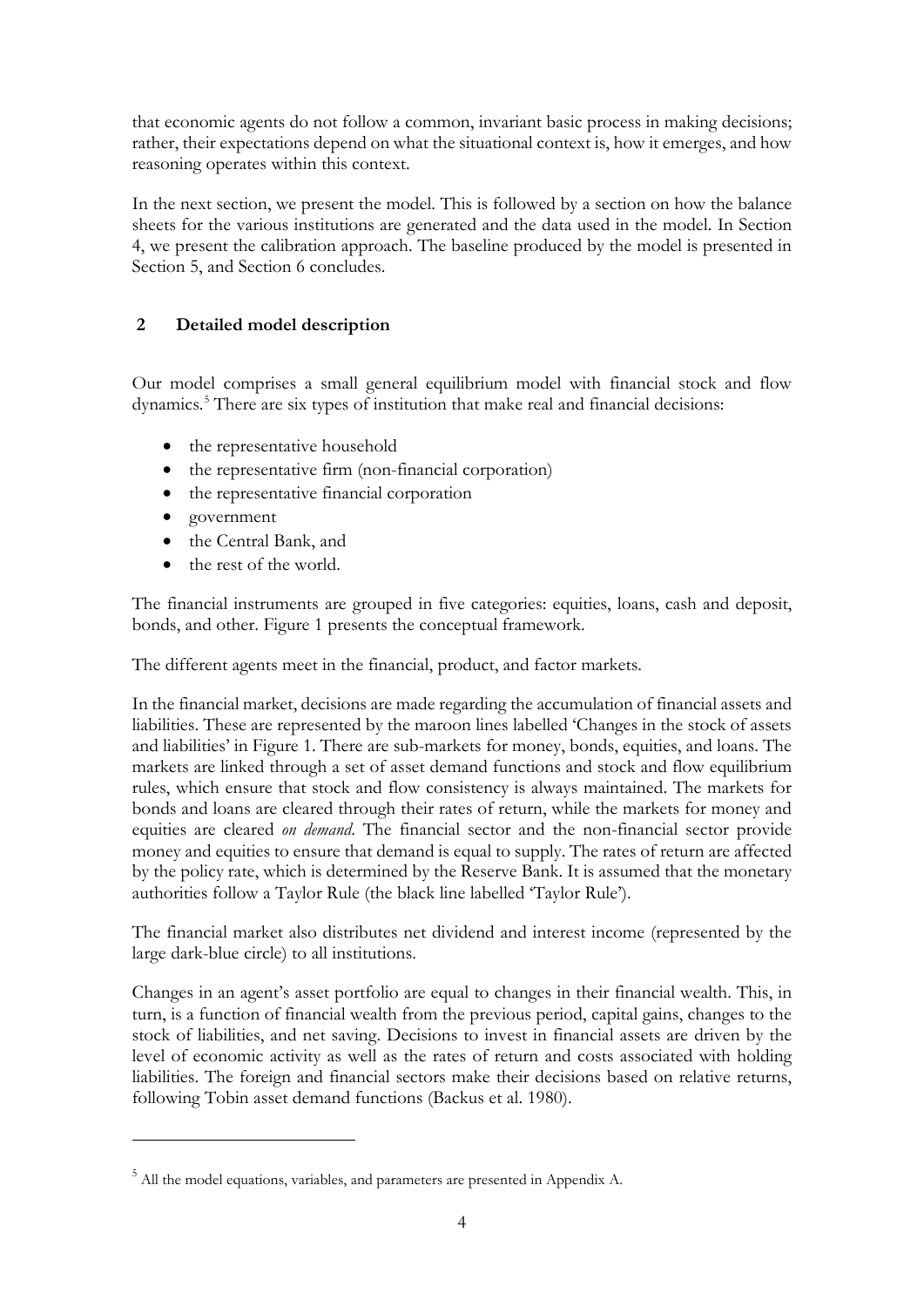In the product market, the supply of goods and services is driven by producers maximizing profits subject to a constant elasticity of substitution (CES) production function. We have one domestically produced good. Demands arise from the household, government, investment, and net exports. These are represented by the blue lines labelled 'Demand for goods and services'*.* Prices of imports, exports, and the domestically produced good adjust to ensure flow equilibrium in the product market. These are represented in the diagram by the red circle labelled 'Prices'*.*



#### Figure 1: Diagrammatic representation of the model framework

Source: Authors' elaboration.

In the factor markets, the demands for capital and labour are driven by the real borrowing costs in the economy as well as the deviation of aggregate demand from its steady state. The economy-wide production function represented by the maroon square employs the factors of production and makes factor payments, which are distributed to the capital owners and labour (the second dark-blue circle, labelled 'Income from factor payments'). The real borrowing costs reflect the prevailing credit conditions and, along with aggregate demand, proxy the current economic conditions. Higher real rates reduce the demand for factors of production directly and indirectly through their impact on aggregate demand. Labour demand tends to be more sensitive to changes in real borrowing costs and aggregate demand than capital, as capital is generally activity-specific and thus immobile. The factor returns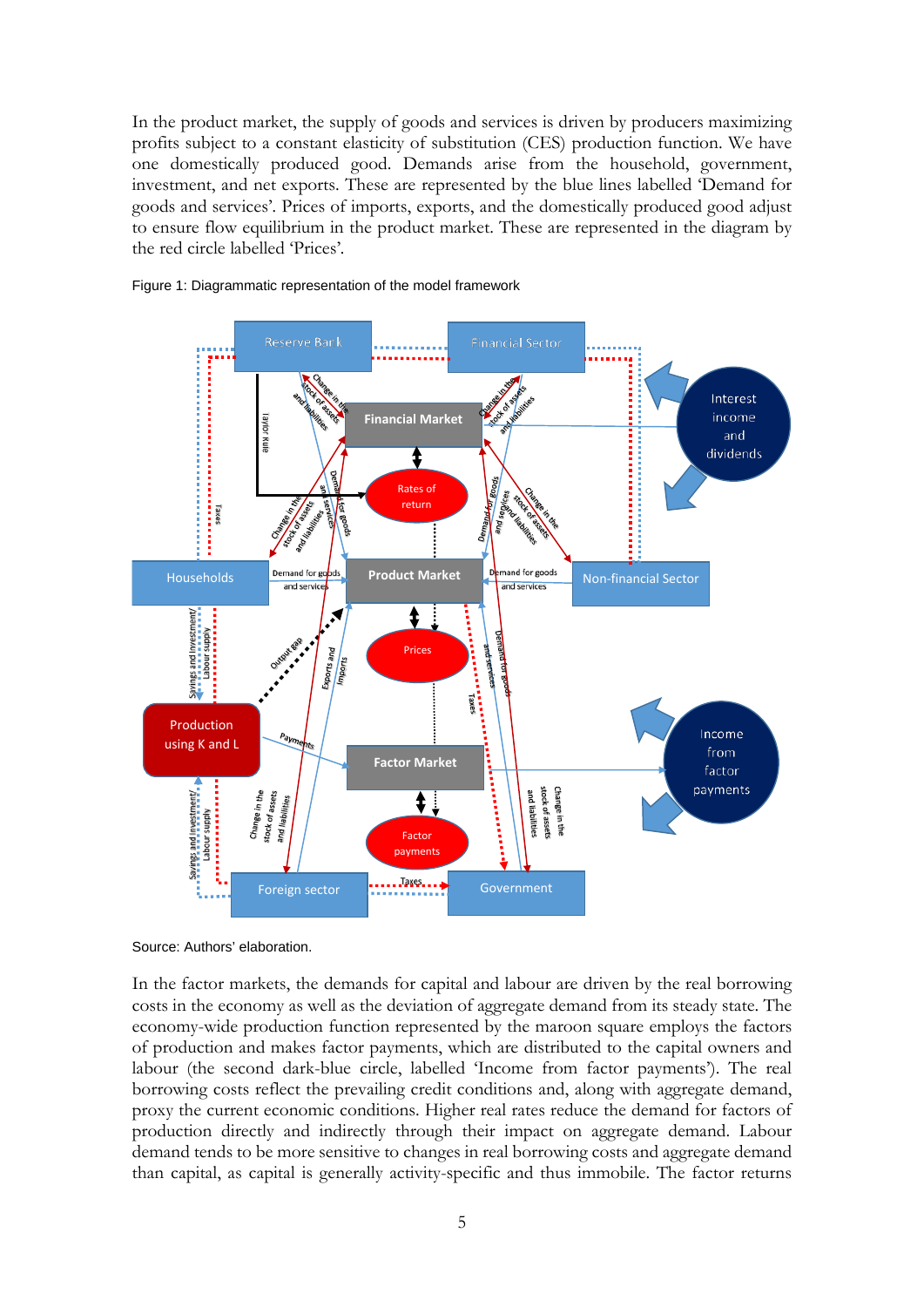adjust reflecting the imperfect substitutability of capital and labour. These are represented by the red circle labelled 'Factor payments'*.* Under-utilization of production factors represents a negative output gap and lower supply of goods and services than the potential of the economy (the black dotted line labelled 'Output gap'). The level of investment by each institution (the dotted blue line) determines the stock of capital employed in the production function. Labour is assumed to grow at an exogenous growth rate.

The three markets are linked through:

- 1. The impact of balance sheet changes on real lending rates and the subsequent effect on the demand for goods and services and factors of production. This channel works primarily through the net worth of the financial sector, the lending spread, investment, and household consumption. This also affects the demand for factors of production.
- 2. Inflation and its impact on asset prices and monetary policy decisions.
- 3. Financial assets, which generate dividend and interest income. These and other income sources generate demand for goods and services as well as demand for financial assets and liabilities in the next period.
- 4. And finally, real economic activity and its impact on asset prices and demand for assets and liabilities and on factors of production.

Similarly to Devarajan and Go (1998), the model includes three macroeconomic balances: the government balance, the external balance, and the savings–investment balance. These are in addition to accounting rules that ensure stock and flow consistency on the financial side.

The financial sector provides intermediation services. Its demand for assets is represented by a Tobin asset demand function. Its decisions to accumulate assets and liabilities and hold reserve assets drive the lending spread and contribute to equity price growth. The financial sector's stock of reserve assets and its desired reserve asset ratio is a main determinant of the credit multiplier, a key component of our financial accelerator mechanism.

The firm's (non-financial corporation) sector is responsible for the bulk of investment in the economy, which is driven by a Tobin's Q specification. To finance its investment expenditure and demand for financial assets it issues equities on a perfectly elastic supply function; thus the amount of equity finance is driven by savers' demand for equities.

Government receives direct and indirect taxes (represented by the dotted red lines) in addition to factor income, dividends, interest income, social contributions, and other income. Government consumption expenditure is determined by a discretionary growth rate. The change in the stock of bonds issued by the government closes the government flow balances.

The external sector interacts with the domestic economy in both the financial and the product markets. Exports and imports are modelled as imperfect substitutes for the domestically produced good and are driven by changes in relative prices. Some of the foreign liabilities of the domestic economy are fixed in foreign currency units, while others vary with the level of domestic economic activity. The exchange rate ensures the closure of the external balance. It also affects the liability side of the foreign sector (expressed in local currency units) and, along with exogenous changes to foreign savings, leads to changes in the financial wealth of the external sector.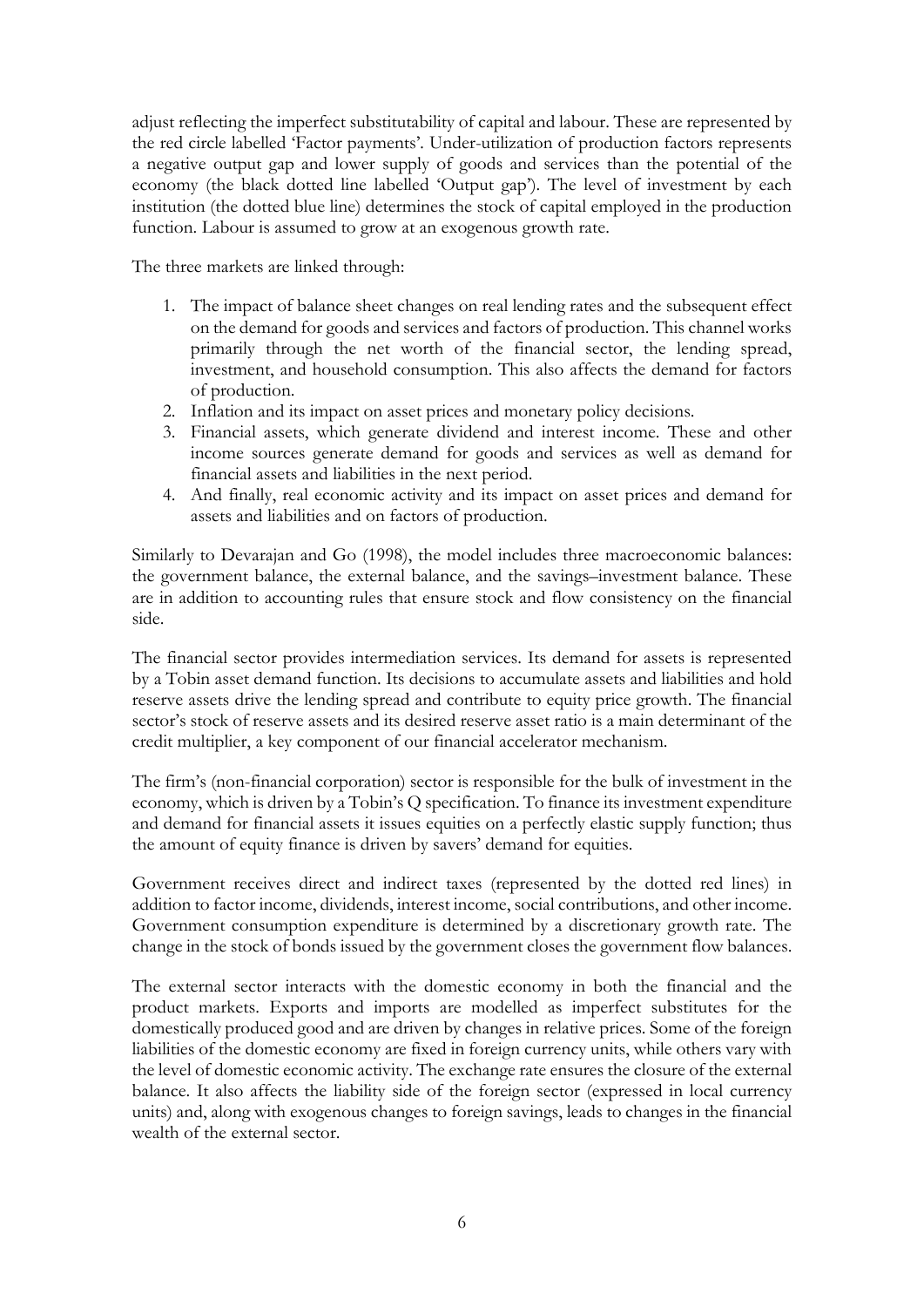The representative household maximizes consumption subject to a future wealth target and all equations in the model. The target is modelled as exogenous, given its current level of real wealth. An exogenous growth rate indicates the real wealth that the representative household chooses to achieve in the future. For simplicity, the wealth target assumption is adopted in the tradition of Pigou's real wealth effect (Patinkin 1948; Tobin 1975).<sup>[6](#page-8-0)</sup> The household receives factor income, dividends, interest income, social contributions, and other income. It makes decisions about consumption (savings), investment, and asset and liability accumulation.

The model assumes that savings by the financial and non-financial sectors adjust to ensure that the savings–investment balance is maintained.

What follows is a detailed representation of the model.

#### **2.1 Producer behaviour**

<u>.</u>

The modelling of production, exports, and imports closely follows Devarajan and Go (1998). The representative firm maximizes a CES production function subject to a given set of input and output prices. We assume constant returns to scale:

$$
QVA_t = \alpha^p \cdot \left(\sum_f \delta_f^p \cdot QF_{tf}^{-\rho^p}\right)^{-1/\rho^p}
$$
 (1)

where  $QVA$  is the value added in period t,  $\alpha^p$  is a shift parameter reflecting total factor productivity (TFP), *QF* is the quantity demanded of each factor *f* (i.e., labour and capital), and  $\delta^p$  is a share parameter of factor *f* employed in the production process. The elasticity of substitution between factors  $\sigma_i^p$  is a transformation of  $\rho^p$  (i.e.,  $\sigma_i^p = 1/(1 + \rho_i^p)$ ). The factor demand equation is:

$$
QF_{tf} = \alpha^{p} \frac{\rho^p}{1 + \rho^p} \cdot QVA_t \cdot \left(\delta_f^p \cdot \frac{PVA_t}{WF_{tf}}\right)^{1/(1 + \rho^p)}
$$
(2)

Intermediate inputs are a fixed share of valued added. Total aggregate output is equal to the sum of value added and intermediate demand.

<span id="page-8-0"></span><sup>&</sup>lt;sup>6</sup> In their stock-and-flow-consistent models, Godley and Lavoie (2012) employ a specification of level of wealth expected at the end of the period that is based on the actual wealth in the previous period plus the level of expected savings. The level of expected wealth is a driver of the demand for assets. In our specification, the target level of wealth also drives the household demand for assets. However, the target is a function of an exogenous growth rate and real wealth achieved in the previous period. Households also optimise intertemporally, unlike in the models developed by Godley and Lavoie. The growth rate is assumed to be exogenous in order to simplify the dynamics of the model. An endogenous growth rate would provide an additional channel for households to respond to the shocks in the macroeconomy.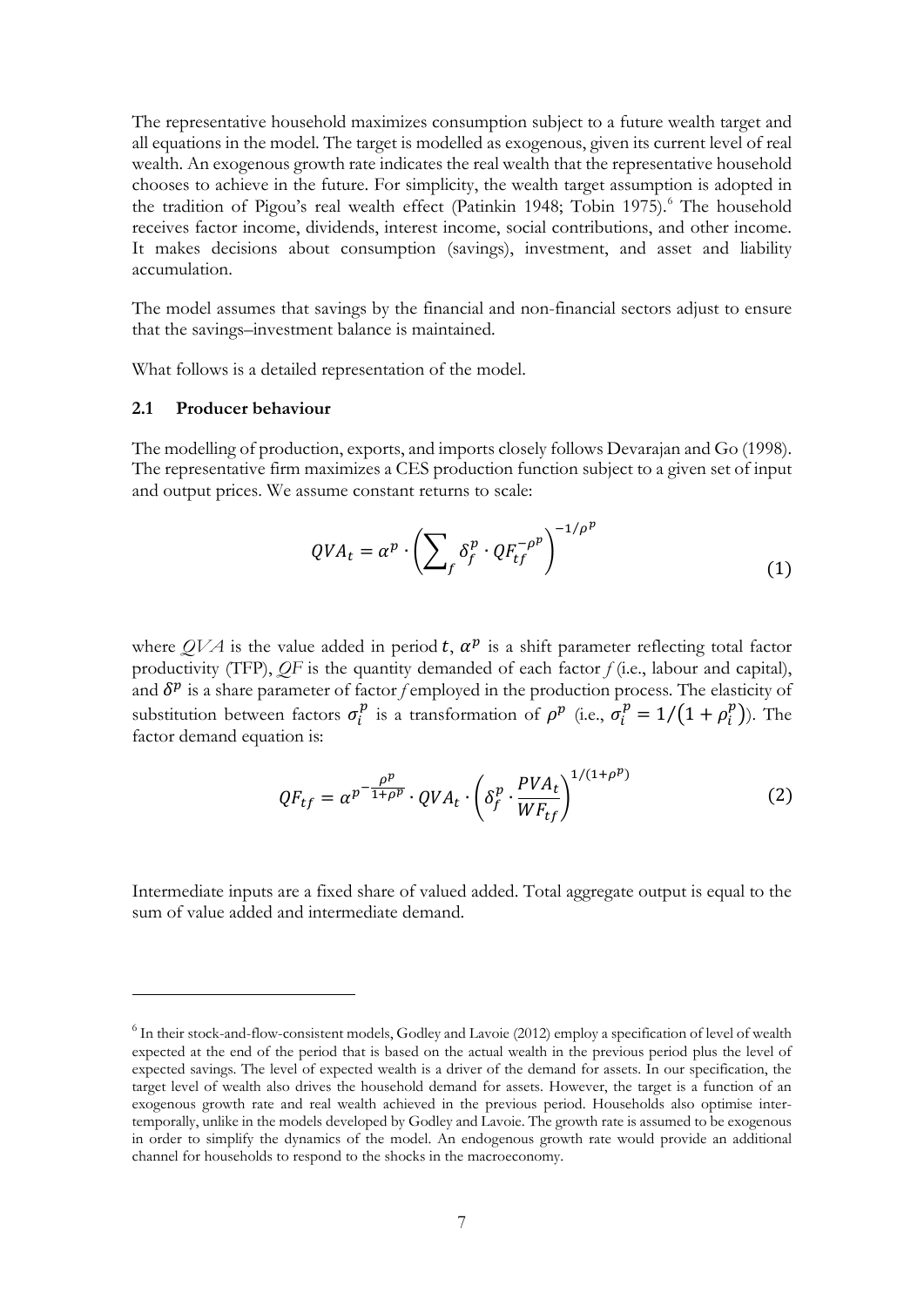#### **2.2 Behavioural functions governing international trade**

Imports are modelled using an Armington specification (Armington 1969). Imported and domestically produced goods are imperfect substitutes. Changes in the relative price of imports lead to a change in the ratio of imports to domestic sales:

$$
QQ_t = \alpha^q \left[ \delta^q \cdot Q D_t^{-\rho^q} + (1 - \delta^q) \cdot Q M_t^{-\rho^q} \right]^{-1/\rho^q}
$$
 (3)

$$
(1 - ts_t) \cdot PQ_t \cdot QQ_t = PD_t \cdot QD_t + PM_t \cdot QM_t \tag{4}
$$

$$
PM_t = (1 + tm_t) \cdot pwm_i \cdot EXP_t \tag{5}
$$

where  $ts_t$  is an indirect sales tax,  $\alpha^q$  is a shift parameter,  $\delta^q$  is a share parameter, *QQ* is the composite good consumed domestically at time t, *QD* and *QM* are domestically supplied and imported quantities, and *PD* is the price of domestic good *QD*. The import price *PM* is determined by world import prices *pwm*, import tariff rates *tm*, and the exchange rate *EXR*; under the small-country assumption,  $\textit{pwm}$  and  $\textit{tm}$  are exogenous variables.  $PQ_t$  is the composite supply price.

A constant elasticity of transformation (CET) function determines the relationship between the quantity of goods produced for domestic and foreign export markets:

$$
QA_t = \alpha^t \left[ \delta^t \cdot Q D_t^{\rho^t} + (1 - \delta^t) \cdot Q E_t^{\rho^t} \right]^{1/\rho^t}
$$
 (6)

$$
PA_t \cdot QA_t = PD_t \cdot QD_t + PE_t \cdot QE_t \tag{7}
$$

$$
PE_t = (1 - te_t) \cdot pwe_t \cdot EXR_t \tag{8}
$$

where *QE* is the quantity of exports, *te* is the export tax rate (negative if a subsidy), *pwe* is the exogenous world export price,  $\alpha^t$  is a shift parameter, and  $\delta^t$  is a share parameter.  $PE_t$  is the export deflator, which is a function of the world prices, the exchange rate, and the export tax.

The above equations lead to the following first-order conditions which define the ratio of *QD* to *QM* and the ratio of *QD* to *QE*:

$$
\frac{QD_t}{QM_t} = \left(\frac{\delta^q}{1 - \delta^q} \cdot \frac{PM_t}{PD_t}\right)^{1/(1+\rho^q)}
$$
(9)

$$
\frac{QD_t}{QE_t} = \left(\frac{\delta^t}{1 - \delta^t} \cdot \frac{PE_t}{PD_t}\right)^{1/(\rho^t - 1)}
$$
(10)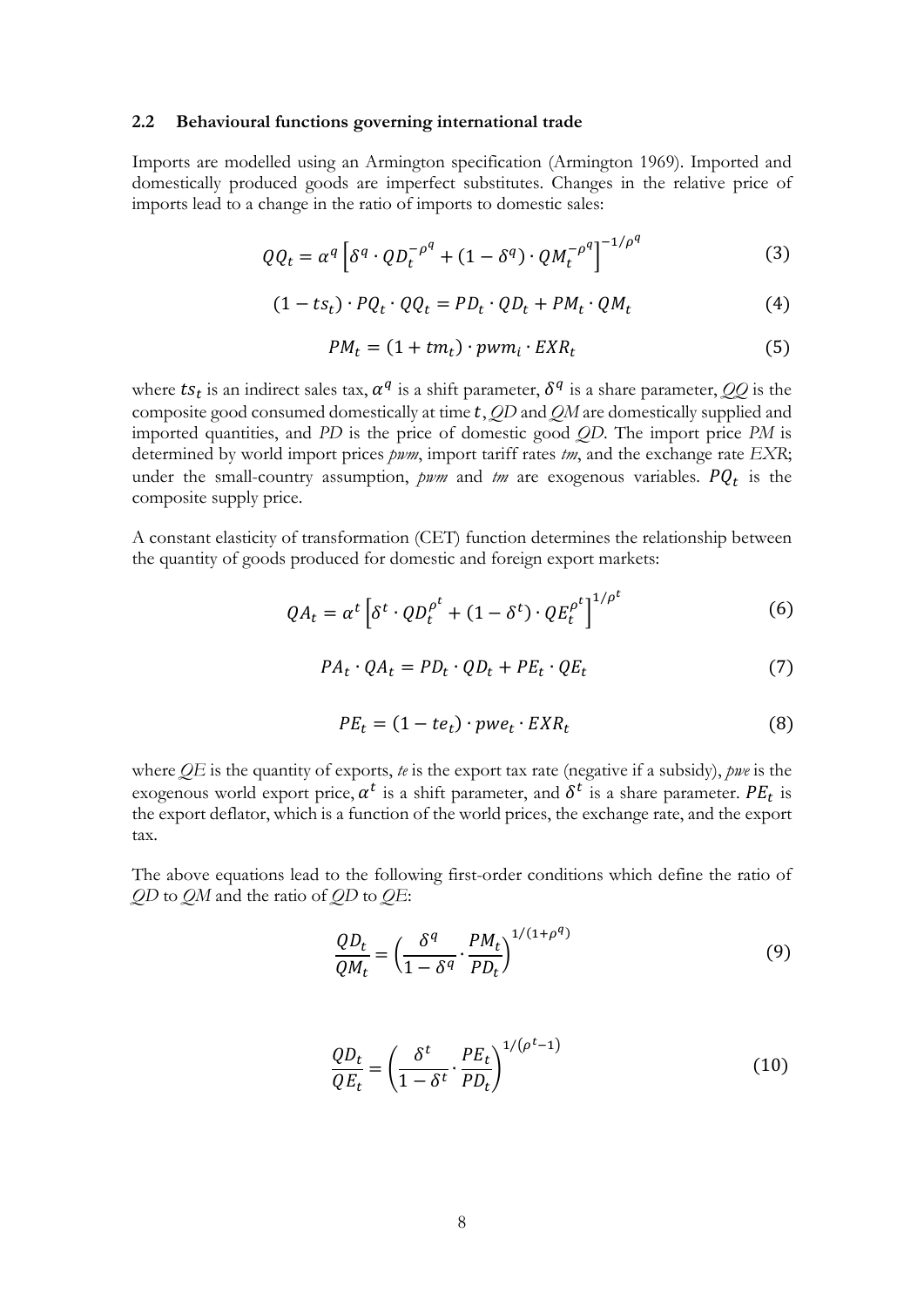#### **2.3 Prices**

<u>.</u>

In this section, we outline the specifications driving prices other than *PE* and *PM*, which were described above.

$$
PQ_t = (1 + inf) \cdot PQ_{t-1} + \theta_1^{pq} \cdot (y_{t-1}^{gap,l} - 1) + \theta_2^{pq} \cdot \Delta PM_t
$$
 (11)

*PQ* is the supplier price excluding sales taxes. It is also the numeraire price in our framework.  $inf$  is the target rate of inflation, which also proxies steady-state inflation. The proxy variable for the output gap  $y_{t-1}^{gap,l}$ , which is described below, and the change in import prices  $\Delta PM_t$ affect inflation. The coefficient  $\theta_1^{pq}$  measures the responsiveness of prices to the output gap, while the coefficient  $\theta_2^{pq}$  measures the responsiveness of prices to changes in import prices. The equation reflects Phillips curve dynamics.

The sales price including sales taxes is related to *PQ* via the simple identity:

$$
PRC_t = (1 + ts_t) \cdot PQ_t \tag{12}
$$

The price of domestically produced output *PD* is determined in Equation 13. It is a function of the nominal value of the composite output, nominal imports, and real output of the domestically produced good.

$$
PQ_t \cdot QQ_t = PD_t \cdot QD_t + PM_t \cdot QM_t \tag{13}
$$

The activity price *PA*, which is inclusive of activity taxes *ta*, is defined similarly in Equation 14.

$$
PA_t \cdot QA_t = PD_t \cdot QD_t + PE_t \cdot QE_t \tag{14}
$$

The value-added price is a function of the nominal activity output after tax minus the nominal value of intermediates over real value added.

$$
PVA_t \cdot QVA_t = PA_t \cdot (1 - ta_t) \cdot QA_t - PRC_t \cdot QINTA_t \tag{15}
$$

We model inflation expectations as adaptive. Chow (2011) provides strong econometric support for adaptive expectations.<sup>[7](#page-10-0)</sup> Equation 16 specifies how price expectations are formed. The coefficient  $\theta^p$  captures the response of expectations to deviations of expected prices from actual prices. More credible monetary policy implies a smaller coefficient. The coefficient  $\theta^{proc}$  measures the sensitivity of expectations to changes in the output gap and is significantly smaller than the coefficient  $\theta_1^{pq}$ . While inflation expectations are directly affected by the level of economic activity, this impact is significantly smaller than the direct impact on inflation.

<span id="page-10-0"></span><sup>7</sup> Also, Kabundi and Schaling (2013) find that the formation of inflation expectations tends to be adaptive in South Africa.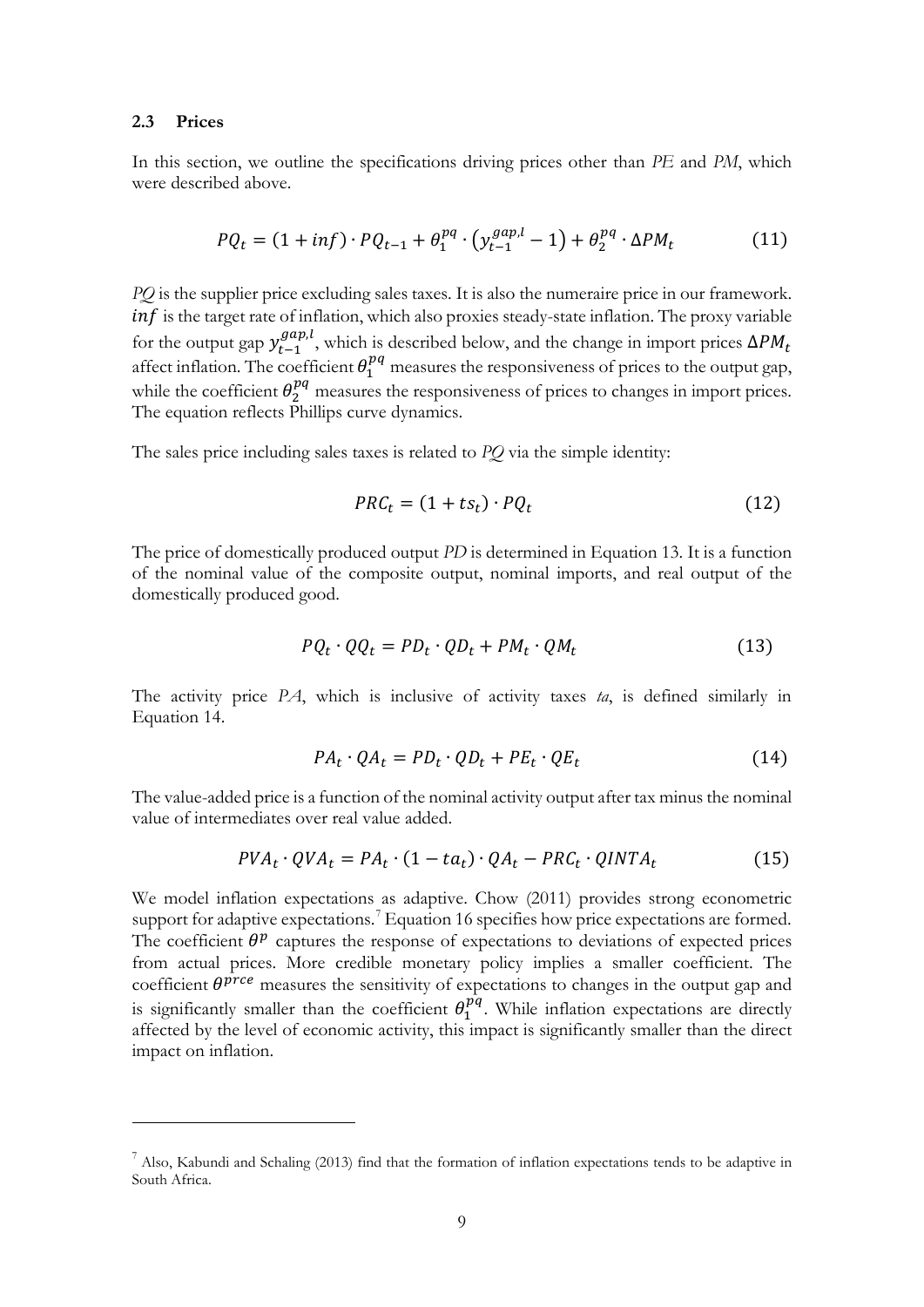$$
PRC_t^e = (1 + inf) \cdot PRC_{t-1}^e - \theta^p \cdot (PRC_{t-1}^e - PRC_{t-1}) + \theta^{prce} \cdot (y_{t-1}^{gap,l} - 1)
$$
 (16)

Empirical evidence does not support assumptions of rational expectations (Amano et al. 2011; Dias et al. 2010; Johannsen 2014; Mankiw et al. 2003). For South Africa, Kabundi and Schaling (2013) also find that inflation expectations are not consistent with the rational expectations.

The equity price is a function of the steady-state growth rate  $ss^{peq}$ , which is calibrated as the trend growth rate over the calibration period; expected inflation, which affects the equity price with elasticity  $\mu_1^{peq}$ ; the change in the stock of money created by the financial sector  $SL_t^{I}$ <sup>tn\_cd</sup>(a proxy for money supply growth), which affects the equity price with elasticity  $\mu_2^{peq}$ ; and the change in aggregate output, with elasticity  $\mu_3^{peq}$ . In empirical studies these have been identified as important drivers of equity prices (Chen et al. 1986; Rapach et al. 2005. For South Africa, Gupta and Modise (2013) find that interest rates, money supply, and growth of world oil production affect stock prices.

$$
PEQ_t = \left( (1 + ss^{peq}) \cdot (1 + \pi_t^e)^{\mu_1^{peq}} \cdot (\Delta SL_t^{fin\_cd})^{\mu_2^{peq}} \cdot (\Delta Q A_t)^{\mu_3^{peq}} \right) \cdot PEQ_{t-1}
$$
\n
$$
(17)
$$

#### **2.4 Investment and savings**

Most of the investment in our framework is done by the firm (non-financial corporation). We model investment in fixed capital and we keep investment in inventories exogenous. The investment function is

$$
I_t = I_{t-1} \cdot \gamma_1^l \cdot \left(\frac{\Delta PEQ_t}{\Delta PRC_t}\right)^{\gamma_2^l} \cdot \left(\frac{1 + r_t^l}{1 + \pi_t^e}\right)^{\gamma_3^l} \tag{18}
$$

Investment in every period is linked to past investment through the fixed coefficient  $\gamma_1^1$ , which reflects trend growth. In addition, investment in the current period varies with the change of the ratio of equity prices to sales prices and the real rate on loans;  $\gamma_2^1$  and  $\gamma_3^1$  are elasticities which measure the responsiveness of investment to the two terms. The term  $\left(\frac{\Delta PEQ_t}{APRC_t}\right)$  $\frac{\Delta T E Q_t}{\Delta P R C_t}$  captures Tobin's Q effects. Higher equity prices relative to prices of goods and services (a proxy for the book value of the firm) lead to higher levels of investment. Investment by other institutions such as the household and the financial sector is modelled similarly without the Tobin's Q effects.

The savings of the household sector are defined as after-tax income minus household consumption and other expenditure:

$$
SAV_t^H = (1 - td_t^H) \cdot PRC_t \cdot YI_t^H - SC_t^H - OI_t^H - IEXP_t^H
$$
  
- 
$$
PRC_t \cdot QH_t
$$
 (19)

where  $YI_t^H$ ,  $SC_t^H$ ,  $OI_t^H$ ,  $IEXP_t^H$ , and  $QH_t$  are respectively real household income, social contributions made by the household, other contributions, interest rate expenditure, and real household expenditure.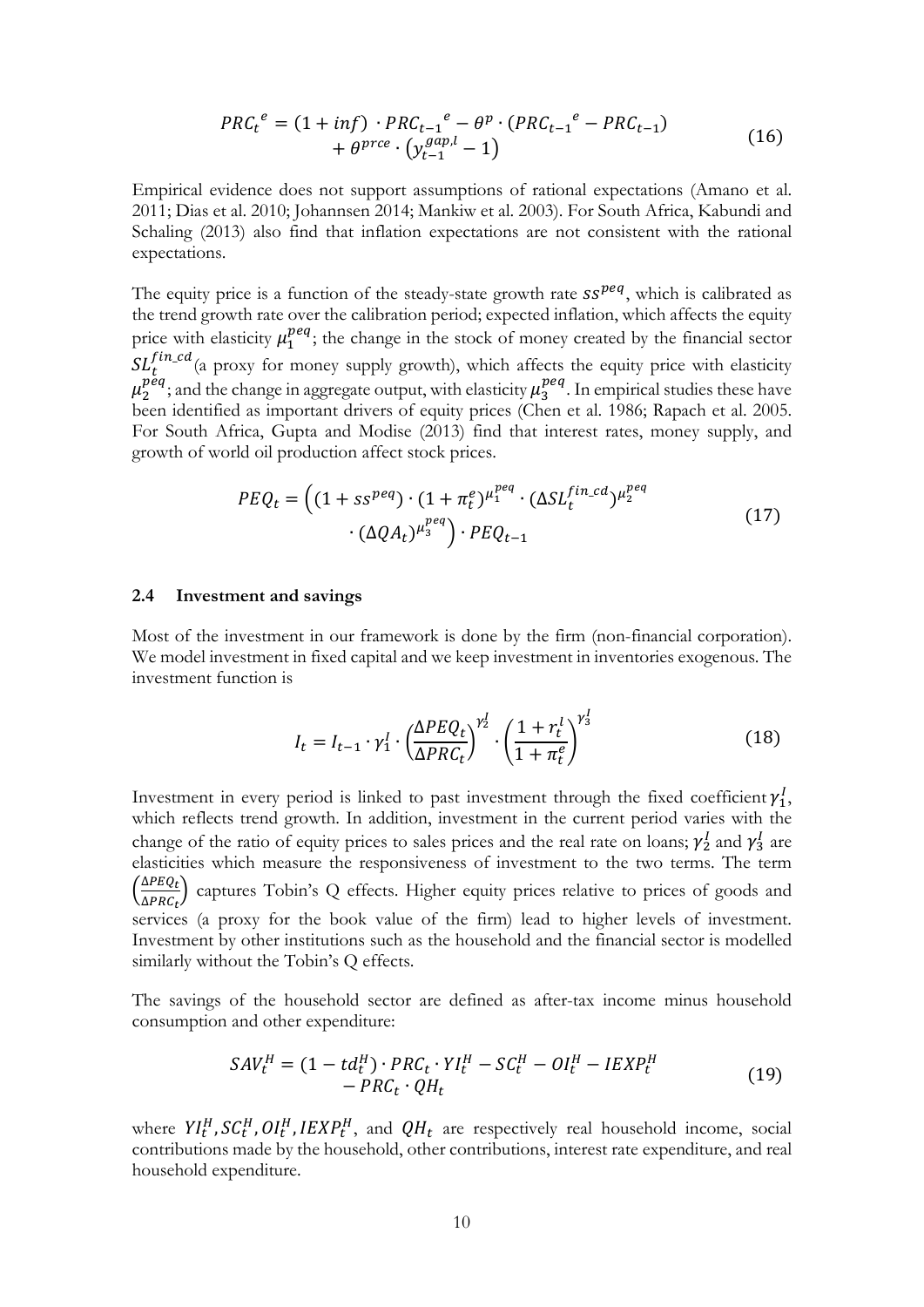Savings for the financial and non-financial sector adjust to ensure that the savings and investment constraint is maintained. This adjustment mechanism is a departure from the stock-and-flow-consistent model developed in the tradition of Godley and Lavoie in which the adjustment takes place through investment in inventories.

$$
SAV_t^{ii} = MPS_t^{ii} \cdot (1 - td_t^i) \cdot PRC_t \cdot YI_t^{ii}
$$
 (20)

The set *ii* consists of the financial and non-financial sectors.  $MPS_t^u$  is the marginal propensity to save, defined as:

$$
MPS_t^{ii} = mpsbar^{ii} \cdot (1 + MPSADJ_t) \tag{21}
$$

The steady-state marginal propensity mpsbar varies, driven by the term  $MPSADJ_t$ . Savings of the foreign sector are exogenous, while savings of the Central Bank are simply the aftertax income left after paying for interest expenditure.

#### **2.5 Financial behaviour**

The financial behaviour in our framework is based on the flow-of-funds dynamics. In every period, agents experience a change in their financial wealth. This is driven by their decisions to accumulate liabilities (sources of funds), changes to the equity price, and net savings. The financial wealth is then divided into different financial assets. Institutions that save more than they invest have net incurrence of financial assets which exceeds the net incurrence of financial liabilities. The opposite is the case if investment exceeds savings.

The equation defining financial wealth is:

$$
FW_t^i = \sum_{fi} SA_{t-1}^{i, fi} + PEQ_t \cdot SA_{t-1}^{i, eq} + \sum_{fi} dl_t^{i, fi} + PEQ_t \cdot dl_t^{i, eq}
$$
  
+ SAV\_t^i - PRC \cdot I\_t^i + n\_t^i (22)

where *i* is a set of agents consisting of household, government, Central Bank, financial sector, non-financial sector, and the rest of the world. The set *fi* consists of the financial instruments cash and deposits, loans, bonds, and other assets. We do not model prices for these instruments. We simplify our analysis by assuming that agents hold bonds to maturity. *SA* is the stock of assets; *dl* is a flow variable representing the change in the stock of liabilities. Changes to equity prices increase the value of equities and the funds available for financial investment.  $SA_{t-1}^{l,eq}$  is the stock of equities in the previous period.

Next, we discuss how the various institutions choose to divide their financial wealth across the different financial assets and how they increase their liabilities.

#### **2.6 Assets**

The asset demand specification for the financial and foreign sectors is based on a Tobin asset demand function (Backus et al. 1980; Godley and Lavoie 2007; Tobin 1982). The general specification is: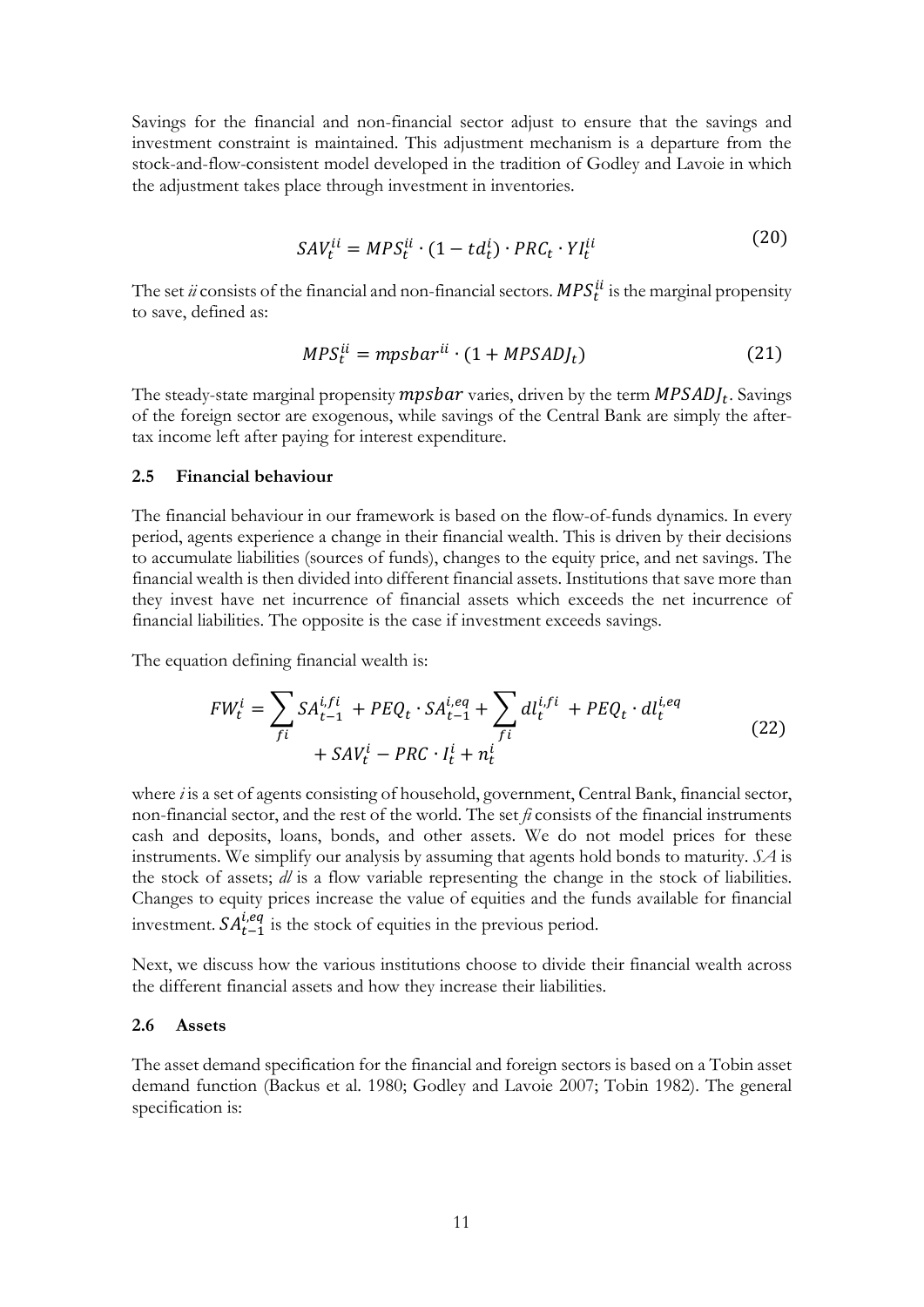$$
SA_{fii,t}^{it} = (FW_t^{it} - SA_t^{it,l})
$$

$$
\cdot \left(\lambda_{fii,0} + A_{fii,j} \cdot r_{fii,j} + \lambda_{fii,4} \frac{PRC_t \cdot YI_t^{it}}{FW_t^{it}}\right)
$$
(23)

where the set *it* consists of the foreign and financial sectors, the set *fii* has the financial instruments equities, bonds, and cash and deposits.  $\sum_{fii} \lambda_{fii,0} = 1$ ,  $\sum_{fii} \lambda_{fii,4} = 0$ ; A is a matrix of coefficients which satisfies  $\sum_{fii} A_{fii,j} = 0$ ; *j* is equal to the number of financial instruments, in this case three; and  $\sum_j A_{fij} + \lambda_{fij,4} = 0$ . The coefficients of matrix A show the responsiveness of the holding of a financial instrument as an asset to changes in its own return as well as in the returns of other assets. An increase in the return of equities, which is a function of equity prices, and current-period dividend payments, relative to the return on money and bonds, increases the demand for equities and their relative share in the financial sector portfolio. This is at the cost of reducing the shares of money and bonds. This ensures that the share of one asset can increase only if the shares of other assets fall. The stock of loans  $SA_t^{tt,l}$ , which is determined outside the Tobin function, is subtracted from the total financial wealth *FW*. The coefficient  $\lambda_{\text{fii,4}}$  reflects the transactional demand for money, which is represented by the cash and deposit instrument in our framework. An increase in the share of nominal income relative to financial wealth should translate into a higher share of cash and deposit holding.

The stock of loans provided by the financial sector to the economy is a function of the deposits held by the financial sector in the previous period. Higher cash and deposits liability in the previous period translates into higher loans in the current period.

$$
SA_t^{fin, loans} = (1 - RR_t) \cdot SL_{t-1}^{fin, cashdep}
$$
 (24)

The ratio  $RR_t$  is key to the operations in our model. It reflects the requirement by the Central Bank for financial institutions to hold cash reserves, but it also reflects the financial sector's willingness to hold reserves for other reasons, such as to manage liquidity or risk. This aims to capture the mechanism identified by Borio and Zhu (2012). A decrease in the ratio can reflect higher willingness to take risk. A reduction in the ratio increases the supply of loans and reduces the lending spread. This in turn encourages investment in the economy and the building of capital stock. The  $RR_t$  ratio provides a link between the behaviour of the financial sector and the real economy. At the same time, developments in the real economy affect the ratio through the repo rate and the growth in the financial assets of the financial sector. The relationship in Equation 24 also represents a money multiplier.

The ratio is calibrated by dividing the stock of loans on the asset side of the financial sector by the stock of cash and deposits on the liability side. Movements in the repo rate reflect changes in the cycle, which affect asset prices and the net worth of agents in the economy, including the financial sector. The repo rate affects bank lending directly and indirectly through the financial net worth. The growth in financial assets captures the prevailing financial conditions and is sensitive to changes in capital requirements. The introduction of higher capital ratio can lead to repricing of risk, reduction in the growth of financial sector assets, and an increase in  $RR_t$ . Changes to the ratio affect all institutions through the loan supply by the financial sector and the lending spread. This in turn affects assets prices and economic activity, creating feedback loops that operate through the balance sheets of all agents.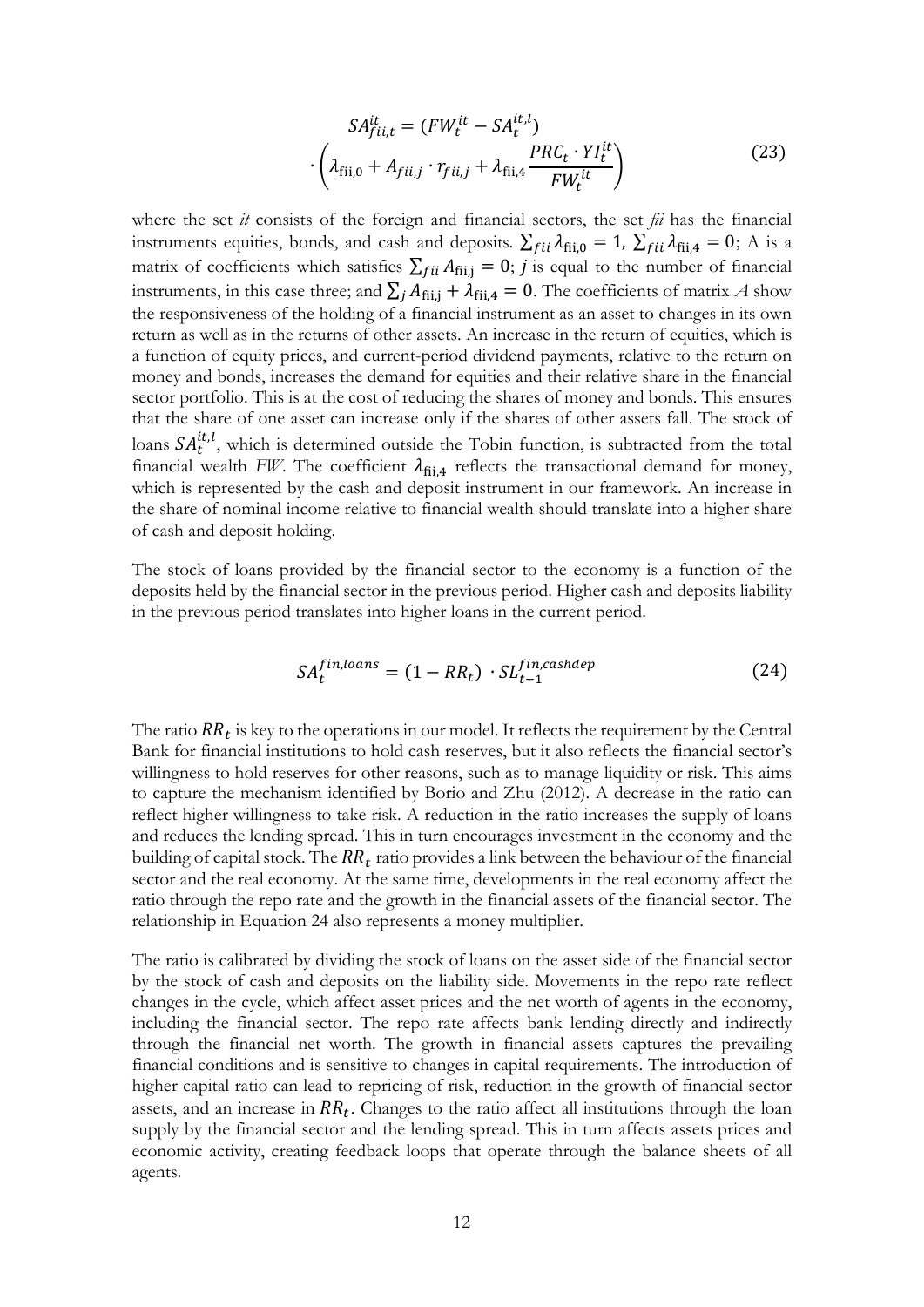$\beta^{repo}$  is the responsiveness of the reserve ratio to changes in the repo rate, whereas  $\beta^{sa}$  is the responsiveness to changes to growth in the balance sheet of the financial sector;  $\hat{h}$  is a set including all financial instruments. Equation 25 outlines the specification for the reserve ratio.

$$
RR_t = RR_{t-1} \cdot \left(1 + \Delta r_{t-1}^{repo}\right)^{\beta^{repo}} \cdot \left(\frac{\sum_{fi} SA_t^{fin,fi}}{\sum_{fi} SA_{t-1}^{fin,fi}}\right)^{\beta^{sa}} + \lambda_t^{rr}
$$
(25)

This specification also aims to capture the mechanism identified by Woodford (2010). In his model, the investment/saving (IS) curve links the loan spread to the demand and supply of intermediary services and the level of economic activity.<sup>[8](#page-14-0)</sup> The supply of intermediary services, in turn, depends on the capital of intermediaries as well as on factors that can loosen or tighten the leverage constraint, such as changing attitudes of intermediaries' creditors. Improvements to the net worth of the financial sector, for example, can increase the level of intermediation services, reduce the spread, and increase economic activity. In our framework, the economic activity is captured by the repo rate, the attitudes of intermediaries' creditors

is captured by the exogenous parameter  $\lambda_t^{rr}$ , and the term  $\left(\frac{\sum_{f_i} SA_t^{f_in,fi}}{\sum_{s_i} SA_t^{f_in,fi}}\right)$  $\frac{\sum_{f_i} \sum_{f_i} \sum_{f_i} f_i}{\sum_{f_i} \sum_{f_i} \sum_{f_i} f_i}$  $\beta^{sa}$ accounts for balance sheet effects.

If the relationship between output and interest rates is elastic, the model framework can create financial accelerator effects.

The provision of loans by the rest of the world as well as by non-financial companies and government is a function of the financial wealth in the previous period and the repo rate. A higher repo rate decreases the share. This indicates that with increases in the repo rate, the economy is likely to slow down and the credit-worthiness of borrowers to deteriorate.

The demand for cash and deposits by the household, the non-financial sector, and government is driven by the real rate on cash and deposits as well as by the nominal income of each institution. Higher real rates increase the demand for deposits as a store of value, while higher income increases the transactional demand:

$$
SA_t^{il,cd} = \alpha^{il,cd} \cdot \left(\frac{1 + r_t^{cd}}{1 + \pi_t}\right)^{\mu^{cd}} \cdot PRC_t \cdot YI_t^{il}
$$
 (26)

where  $il$  is the set of agents,  $\alpha$  is the steady-state coefficient which links the stock of cash and deposit assets to nominal income,  $r_t^{cd}$  is the nominal rate on cash and deposit holdings, and  $\mu^{cd}$  captures the responsiveness of cash and deposit holdings to changes in the real rate. Our specification reflects the use of money for transaction purposes as well as store of value. The demand for cash and deposits by the Central Bank is kept exogenous.

-

<span id="page-14-0"></span><sup>&</sup>lt;sup>8</sup> In the baseline model and simulations, we keep the value of  $\lambda_t^{rr}$  set to 0. However, this requires a very large coefficient for  $\beta^{repo}$ . This can lead to the conclusion that monetary policy is highly effective. While monetary policy in our framework is more effective than in models with limited or no financial sector dynamics due to the mechanisms identified by Borio and Zhu (2012), the size of the coefficient in this case also reflects a simplification, assuming the factors captured by  $\lambda_t^{rr}$  are directly linked to monetary policy. An alternative specification is to reduce the size of  $\beta^{repo}$  and either exogenously or endogenously provide values for  $\lambda_t^{rr}$ .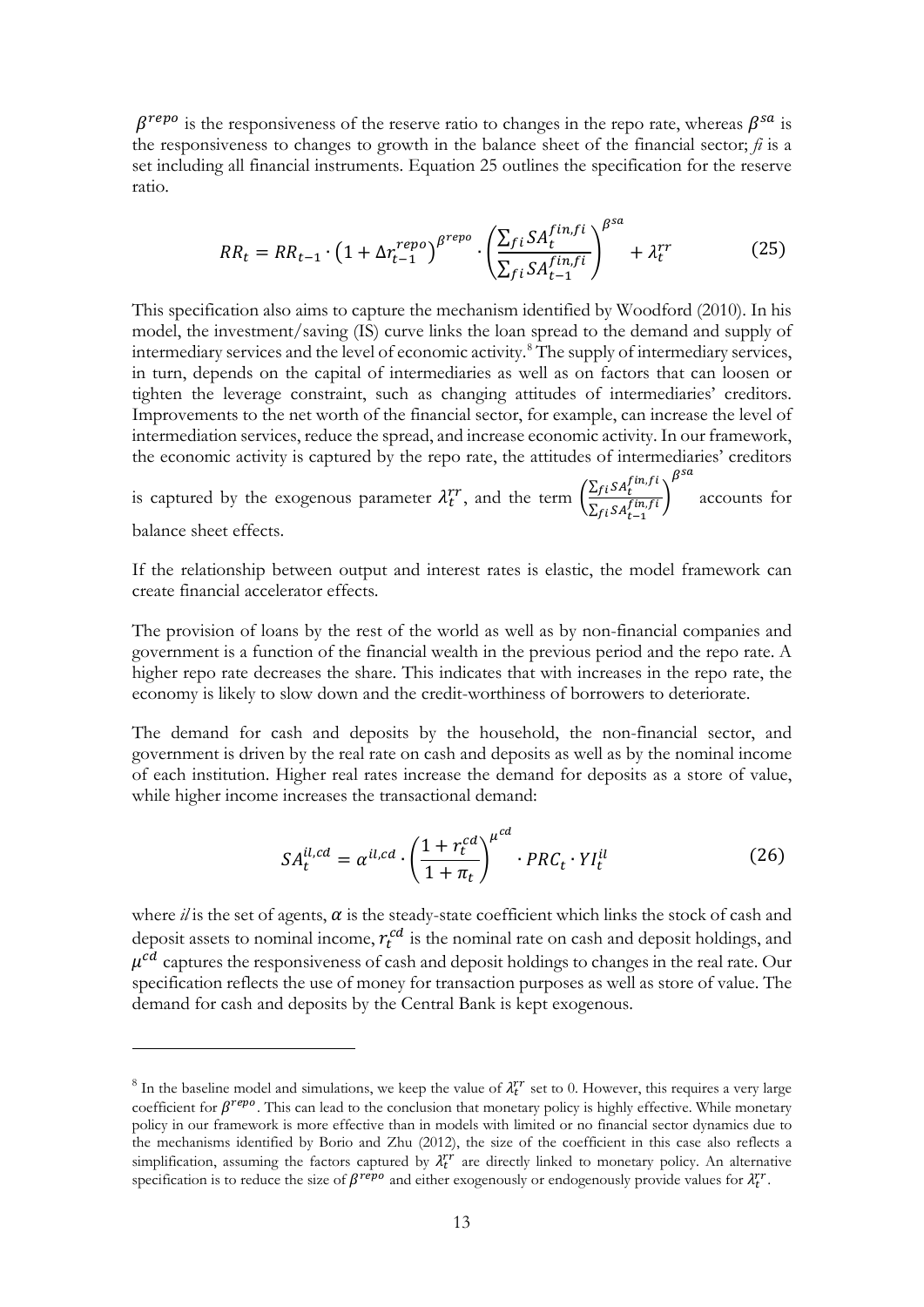The household also demands equities, while the demand for bonds is kept exogenous. The household has a low direct exposure to bonds in the underlying data. We assume a simple relationship in which the stock of equities is equal to the financial wealth not invested in other assets. The household equity stock largely represents interests in retirement and life funds.

The demand for equities by the non-financial sector, government, and the Central Bank is kept exogenous. The decision by government to hold equities is likely to be driven by discretionary policies, while the Central Bank generally does not hold equities. In the case of the non-financial sector, our assumption aims to reduce the model complexity. The purchases of equities by this sector are also likely to be a function of various strategic considerations which go beyond equity returns. The demand for bonds by the non-financial sector is also kept constant, reflecting the decreasing direct importance of the sector in the bond market.

Government does not demand bonds as an asset. The Central Bank's demand for bonds is residual demand. It is based on the flow-of-funds identity:

$$
da_t^{rb,b} = SAV_t^{rb} + \sum_{fi} dl_t^{rb,fi} + PEQ_t \cdot dl_t^{rb,e} - PEQ_t \cdot da_t^{rb,e}
$$

$$
- \sum_{fib} da_t^{rb,fib} - PRC_t \cdot I_t^{rb}
$$
(27)

where *da* is the change in the stock of assets and is defined over the set of financial instruments *fi*. Considering that the Central Bank's liabilities are made mainly of cash and deposits, the identity effectively reflects open-market operations. The bank expands money supply by purchasing bonds after accounting for net savings. This identity ensures that the supply and use of funds are equal. The same identity applies to all agents and ensures stock and flow consistency.

The 'other' financial instrument is kept constant for all agents except the Central Bank. This is because we classify foreign reserves under other assets. For the Central Bank, the accumulation of other financial assets is given by the identity:

$$
SA_t^{rb,oa} = EXP_t \cdot res + sa^{rb,oa} \tag{28}
$$

where *sa* is the exogenous other assets of the Central Bank, excluding foreign currency reserves. The reserves are represented in foreign currency units and are fixed  $(res)$ . The other assets  $(SA_t^{rb,oa})$  for the Central Bank fluctuate with changes in the exchange rate or discretionary policy decisions, which change the level of reserves.

#### **2.7 Liabilities**

The demand for loans on the liability side is modelled similarly to the demand for cash and deposits.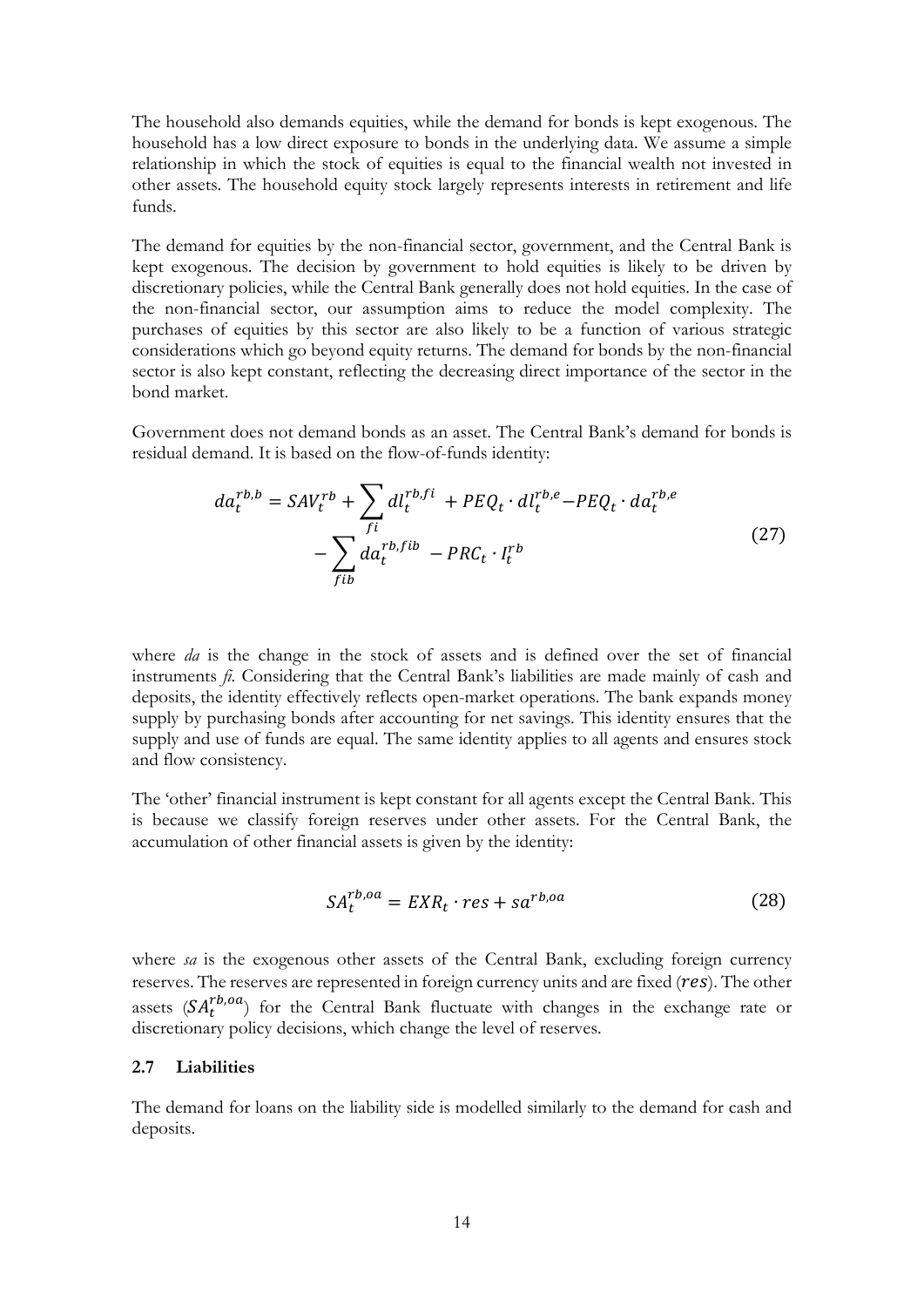$$
SL_t^{ins,l} = \alpha^{ins,l} \cdot \left(\frac{1 + r_t^l}{1 + \pi_t}\right)^{\mu^l} \cdot PRC_t \cdot YI_t^{ins}
$$
 (29)

The function represents the demand for loans for all institutions, except the foreign sector. The parameter  $\alpha^{ins,l}$  is fixed, while the demand fluctuates with changes in the real borrowing costs. The elasticity  $\mu^{l}$  is negative. For the foreign sector, we keep the loans a fixed share of domestic GDP lagged one period and expressed in foreign currency units. The fixed share is calibrated to the base year.

$$
SL_t^{row,l} = \alpha^{row,l} \frac{PRC_{t-1} \cdot GDP_{t-1}}{EXR_{t-1}}
$$
(30)

Government is the only institution that issues bonds. This reflects the information in our underlying data. The issuance of bonds is driven by government's decision to consume, save, invest, and accumulate financial assets and liabilities. The specification reflects the flow-offunds identity, with bonds on the liability side being the balancing item.

The issuance of equities is modelled endogenously for the financial, non-financial, and foreign sectors. The equity issuance for the financial sector varies directly with the accumulation of equities by the household sector.

$$
SL_t^{fin,e} = sl^{fin,e} + SA_t^{H,e}
$$
 (31)

Our definition of equities includes *interests in retirement and life funds*, which is the main financial asset of households and sits on the financial sector balance sheet as a liability. The other equity liabilities of the financial sector are exogenous  $s(l^{fin,e})$ .

The non-financial sector supplies equities on demand similarly to the specification in Godley and Lavoie (2007). The set *infin* includes all agents except non-financial institutions. Changes to equity prices and dividend payments affect the demand for equities, leading to changes in the supply of equities by the non-financial sector. This ensures that the supply and demand for equities are equal.

$$
SL_t^{nfin,e} = \sum_i SA_t^{i,e} - \sum_{infin} SL_t^{infin,e}
$$
 (32)

The foreign sector equity liability is also a constant share of GDP (expressed in foreign currency units), modelled similarly to the loan liability.

Cash and deposits are created by the Central Bank and the financial sector. The Central Bank expands its money supply according to Equation 33:

$$
SL_t^{cb,cd} = \sigma^{cb,cd} \cdot \sum_i PRC_t \cdot YI_t^i \tag{33}
$$

The stock of cash and deposit liabilities of the Central Bank grows with the total nominal income in the economy. Higher national income translates into greater transactional demand for money. We assume that the relationship is constant and captured through the coefficient  $\alpha^{cb,cd}$ . The financial sector accommodates the demand for cash and deposits.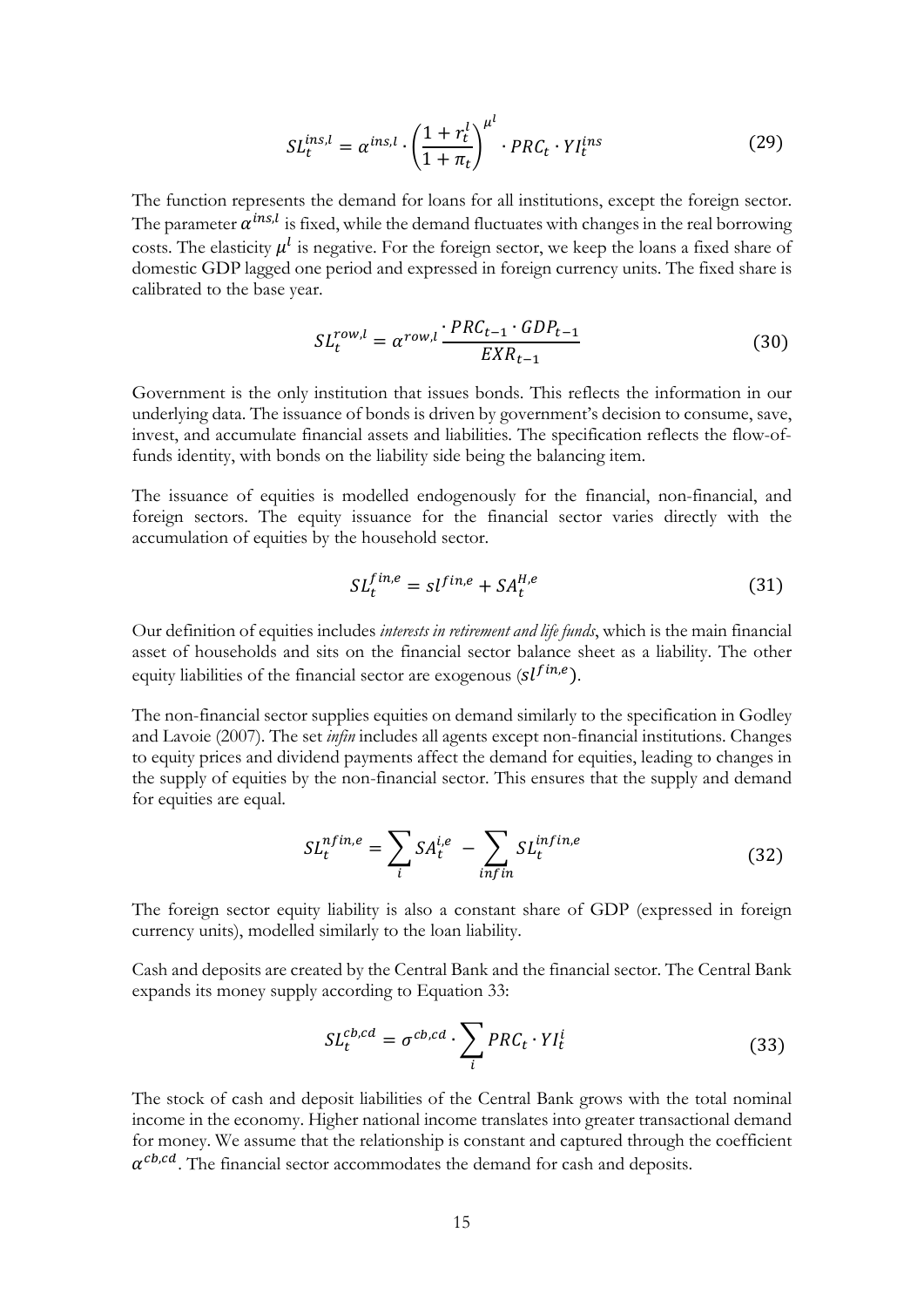The 'other' liabilities are fixed for all institutions except the foreign sector as the foreign reserves, which fall on the asset side of the Central Bank's balance sheet, and on the liability side of the foreign sector.

#### **2.8 Interest rates**

The policy rate is the repo rate set by the Central Bank. We use a Taylor Rule specification, similarly to de Jager et al. (2015), though our coefficients are of different size, and we use deviations from trend inflation rather than inflation expectations. In our framework, inflation expectations are adaptive and thus the current specification also captures the relationship between the policy rate and inflation expectations:

$$
r_t^{repo} = \rho^{repo} \cdot r_{t-1}^{repo} + (1 - \rho^{repo})
$$
  
· $(inf + \beta_2^{repo} \cdot (\pi_t - inf) + \beta_3^{repo} \cdot (y_{t-1}^{gap,l} - 1))$  (34)

where  $r_t^{repo}$  is the repo rate and  $y_t^{gap,l}$  is a proxy for the output gap, which measures the capacity utilization of labour. Interest rate decisions affect all other interest rates. While we capture the traditional channels of monetary policy mechanism, our framework also has features which capture the intermediation–interest rate spread channel and the related risktaking channel (Borio and Zhu 2012; Woodford 2010).

$$
r_t^b = r_t^{repo} + dr_t^b \tag{35}
$$

$$
r_t^{cd} = \mu_2^{rcd} \cdot r_t^{repo} + (1 - \mu_2^{rcd}) \cdot r_t^l \tag{36}
$$

$$
r_t^l = r_t^{repo} + dr_t^l \tag{37}
$$

The other interest rates modelled are for bonds  $(r_t^b)$ , cash and deposits ( $r_t^{cd}$ ), and loans  $(r_t^l)$ . In each case the interest rate is a function of the repo rate. The term *dr* fluctuates, bringing the supply and demand of the respective financial instrument into equilibrium. Unlike the equity market and the cash and deposit market, the markets for loans and bonds are brought into equilibrium via the respective interest rate, which feeds into the asset demand functions described above. The term *dr* represents the interest rate spread.

A reduction in the supply of loans increases the lending spread over the repo rate and reduces demand for loans as explained above. The spread reflects risk and market power.

The adjustment in the loan market takes place through the balance sheets of the household, financial, and non-financial sectors.

The bond market operates similarly. However, in this case the changes in demand are on the financial and foreign sectors' sides. An increase in the supply of bonds requires higher bond yield to encourage agents to purchase bonds.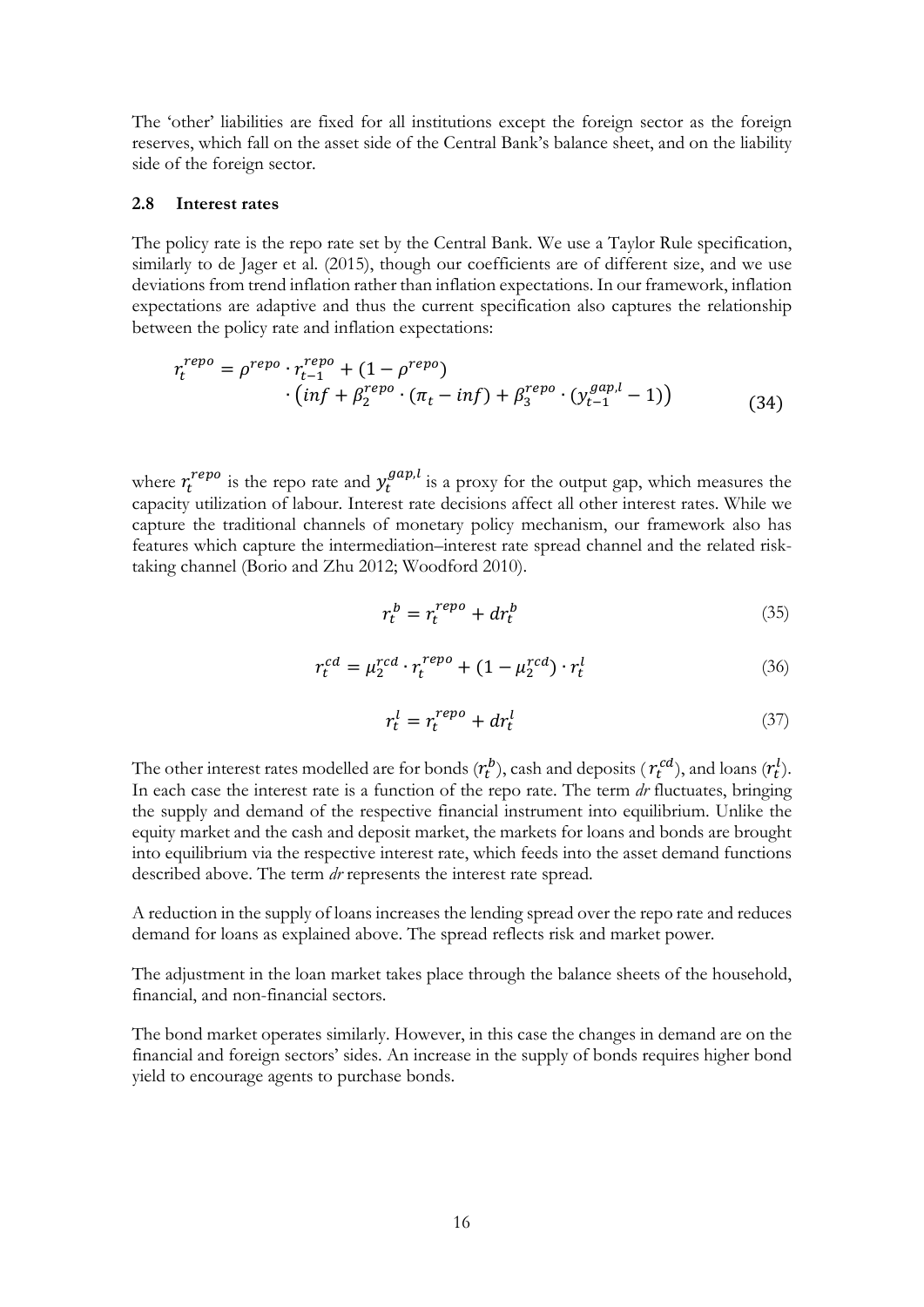#### **2.9 Income of institutions**

Every institution receives factor income (*YIF*), dividends (*DVD*), interest income (*INT*), other income (*OI*), and social contributions (*SCOC*). The government also receives tax revenue.

$$
PRC_t \cdot YI_t^i = \sum_f YIF_t^{i,f} + DVD_t^i + INT_t^i + OI_t^i + SCOC_t^i \tag{38}
$$

In the case of government, income is equal to

$$
PRC_t \cdot YI_t^{gov} = YIO_t + ts_t \cdot PQ_t \cdot QQ_t + ta_t \cdot PA_t \cdot QA_t + tm_t
$$
  
\n
$$
\cdot \text{pwm}_t \cdot EXR_t \cdot QM_t + \sum_{insd} td_t \cdot PRC_t \cdot YI_t^{insd}
$$
 (39)

where  $YIO_t$  is explained by Equation 38; government generates tax revenue from sales taxes, activity taxes, import tariffs, and direct taxes on income such as personal income tax and corporate income tax.

These identities reflect the structure of our financial social accounting matrix (SAM), which mirrors the production and distribution accounts published by the Central Bank.

The factor income received by each domestic agent is defined as:

$$
YIF_t^{i,f} = shr^i \cdot (YF_t^f - EXR_t \cdot yfrow^f) \tag{40}
$$

We assume that in each period the share of labour and capital income that goes to each domestic agent is fixed. We also assume that the factor income paid to the rest of the world  $(yfrow^f)$  is exogenous and fixed in foreign currency units.  $YF_t^f$  is simply the product of the factor return *WF* and the quantity of factors employed *QF*. All agents except the foreign sector receive capital returns, but it is only the foreign sector and the representative household that receive wages.

Dividend income is divided according to the share of equities that each agent holds. For example, the more equities the household holds, the more dividend income it will receive. There are three sources of dividend income. These are the financial and non-financial sectors and the rest of the world. The dividend income from the foreign sector is exogenous and fixed in foreign currency units. The dividend payments by the financial and non-financial sectors are determined by Equation 41:

$$
DVDP_t^{iii} = (1 - td_t^{iii}) \cdot PRC_t \cdot YI_t^{iii} - SC_t^{iii} - OIP_t^{iii} - IEXP_t^{iii}
$$
  
- 
$$
SAV_t^{iii}
$$
 (41)

Dividends paid by the financial and non-financial sectors (the set *iii*) are a function of aftertax income, social contributions, interest expenditure, and other expenditure paid, as well as the savings decisions of the two sectors. It is important to note that dividend payments can be negative, which is equivalent to the holders of equity injecting money into the two sectors. Higher savings reflect higher retained earnings.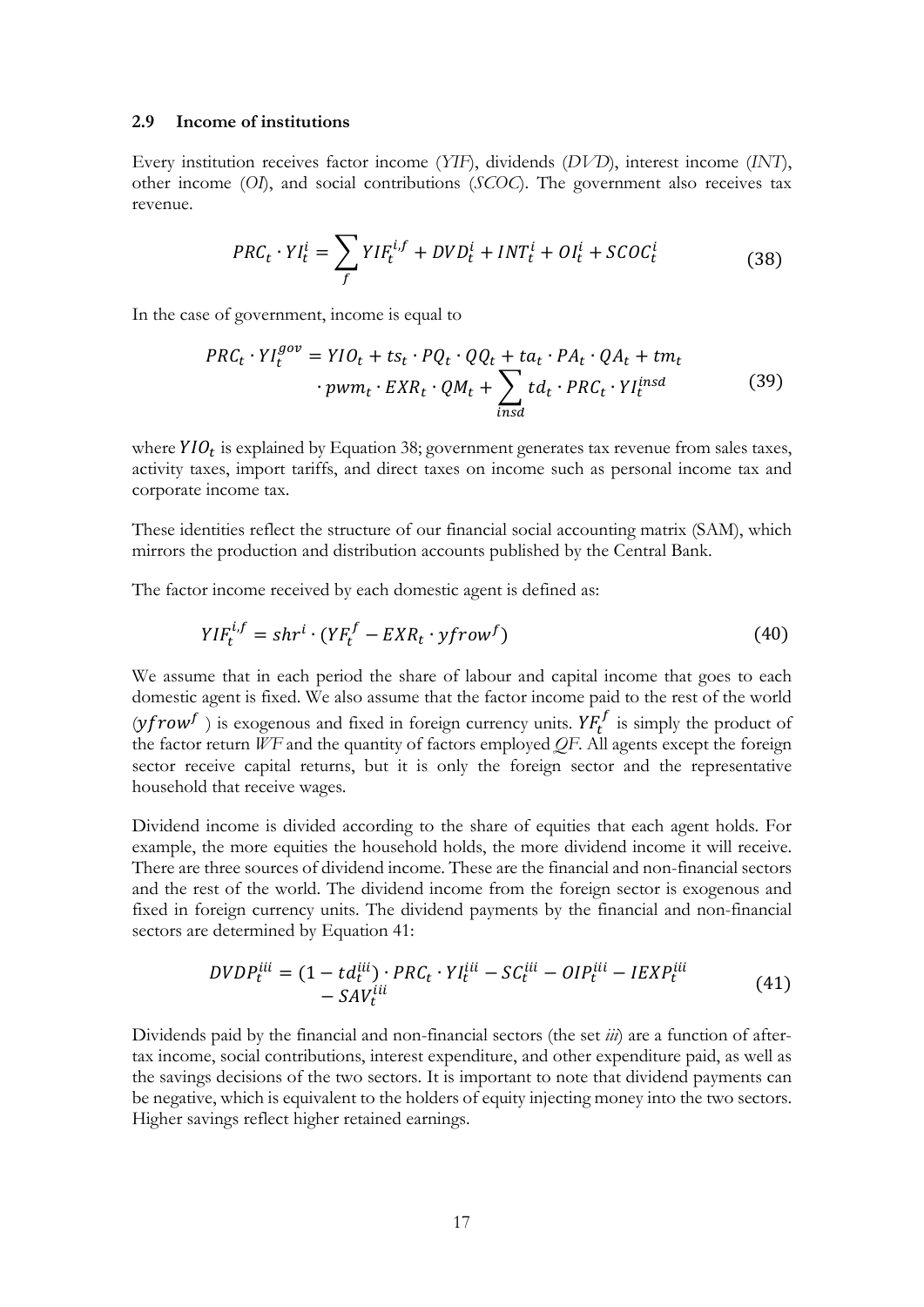Interest income is divided similarly to dividend income. All the interest payments go into a pool, which is divided according to the holding of interest-bearing assets by the various agents. The interest paid by each agent is defined in Equations 42 and 43:

$$
IEXP_t^i = r_{t-1}^l \cdot SL_{t-1}^{i,l} + r_{t-1}^{cd} \cdot SL_{t-1}^{i,cd} + IEXPB_t^i
$$
\n
$$
(42)
$$

$$
IEXPB_t^i = r_{t-1}^b \cdot dl_{t-1}^{i,b} + IEXPB_{t-1}^i \tag{43}
$$

Changes to the interest rates of loans and cash and deposits apply to the entire liability stock, whereas for bonds the change applies only to debt issued in the same period.  $\textit{IEXPB}_t^1$  is the interest income generated on bonds.

The other income received by agents is a fixed share of the pool of other payments. We assume that the share does not change. For domestic agents, we assume that the other payments are a fixed share of GDP in the previous period, while for the foreign sector they are fixed in foreign currency units and fluctuate with changes in the exchange rate. The social contribution income is modelled the same way.

#### **2.10 System constraints**

-

Our system is stock and flow consistent. The model system constraints apply to both the real and the financial sides. The real-side constraints are similar to those in other CGE models such as that developed by Devarajan and Go (1998). The income and expenditure must be equal. In addition to the real balances, in a financial SAM we have to add the financial balances. The financial SAM enforces flow consistency across real and financial flows. The sources of funds must equal the uses of funds for every institution, and the total change (across all institutions) in the holding of a financial instrument on the asset side must be equal to the change on the liability side.<sup>[9](#page-19-0)</sup>

The first real-economy constraint is that the total supply must be equal to the total demand in the economy.

$$
QQ_t = QINTA_t + QH_t + QG_t + \sum_i INV_t^i + inv \tag{44}
$$

The term *inv* represents the change in inventories, which are exogenous in our framework. The supply in the economy is given by imports and the domestically produced good supplied to the local market.

In our framework, the demand for factors of production (Equation 45) is a function of  $y_t^{gap}$  (Equation 46), which is a proxy for the output gap. The  $y_t^{gap}$  can vary between 0.95 and 1.05, indicating that demand for labour and capital can be slightly below or above the supply (i.e. a negative or positive output gap). It captures deviations from full employment levels driven by the economic cycle. While this is a hard constraint, the structure of the model does not allow for it to become binding.<sup>[10](#page-19-1)</sup> The response of Equations 25 (reserve ratio), 34

<span id="page-19-0"></span><sup>&</sup>lt;sup>9</sup> This also represents the approach followed in the compilation of flow-of-funds data, including the South African flow-of-funds information as published by the South African Reserve Bank.

<span id="page-19-1"></span> $10$  During the calibration process, the imposition of the constraint led to an effective way of ensuring that the system properties of never generating output gaps larger than 5% are achieved. The initial imposition of the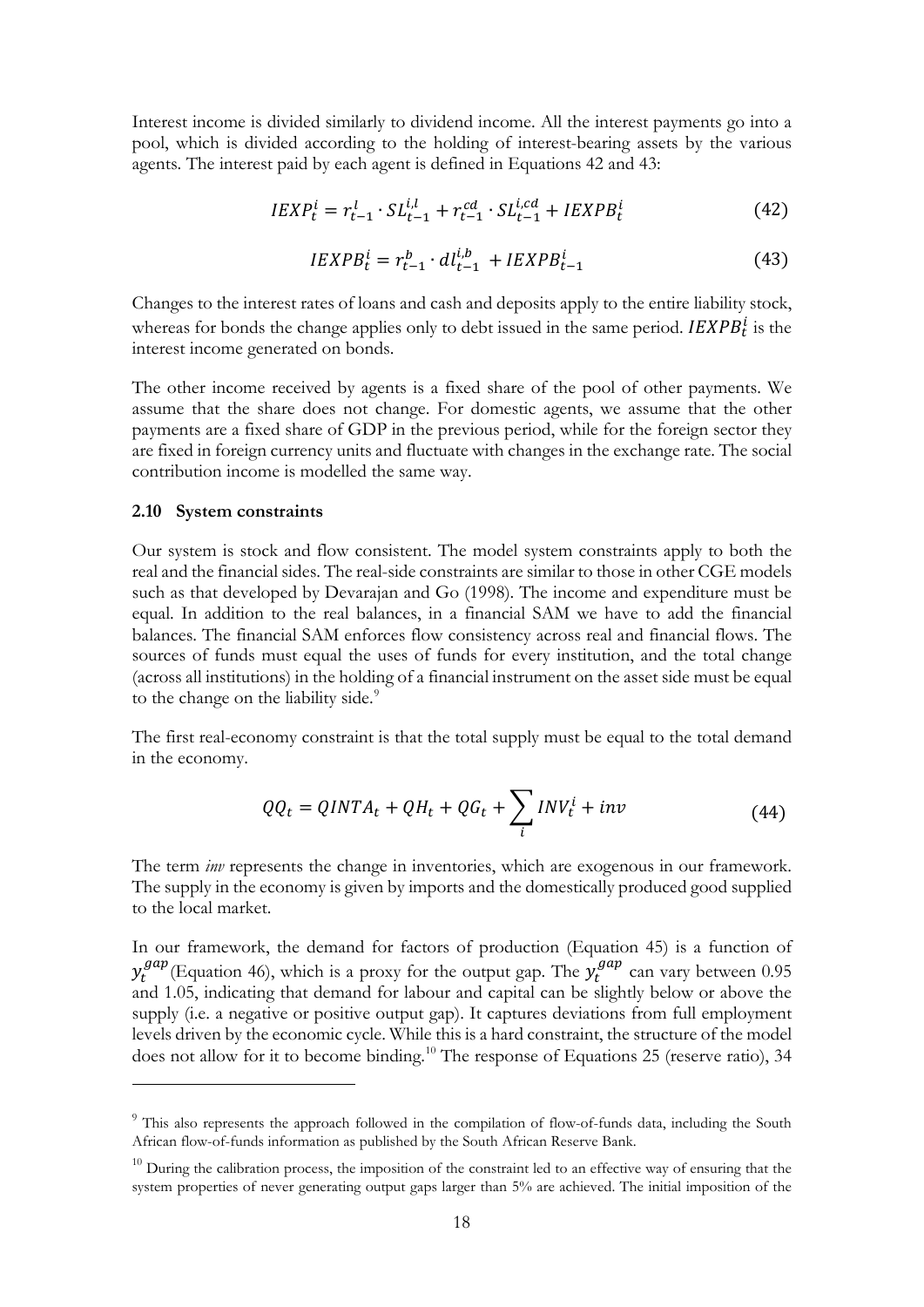(Taylor Rule), and 46 (capacity utilization), and the responses in the demand for goods, services, and financial assets and liabilities, ensure that deviations from potential growth are rapidly corrected.

$$
QF_t^f = y_t^{gap,f} \cdot QFS_t^f \tag{45}
$$

The proxy variable is a function of the real loan rate and deviations of aggregate demand from its steady state. An increase in the real rate reduces the demand for factors of production (the output gap becomes more negative), whereas aggregate demand growth which exceeds the steady-state growth rate increases the demand for factors of production.

$$
y_t^{gap,f} = y_{t-1}^{gap,f} - \alpha_1^{gap,f} \cdot (r_{t-1}^l - \pi_{t-1}) + \alpha_2^{gap,f} \cdot (\Delta A D_{t-1} - \Delta A D_{t-1}) \tag{46}
$$

The elasticities  $\alpha_1^{gap,f}$  and  $\alpha_2^{gap,f}$  reflect the responsiveness of the proxy measure to the change in the real rate and the deviation of aggregate demand from its steady-state growth level. The coefficients for labour are larger, indicating that labour changes are more sensitive to changes in aggregate demand and the interest rate cycle. The specification also implies that factor returns adjust. A fall in factor costs indicates that either the supply is rising faster than the demand or  $y_t^{gap}$  is falling.

The next constraint is the current-account balance constraint, expressed in foreign currency units:

$$
SAVF_t = pwm_t \cdot QM_t - pwe_t \cdot QE_t - TRANSF_t \tag{47}
$$

where  $TRANSF_t = n y i f + N DVD_t + NOI_t + NINT_t$ .

<u>.</u>

Foreign savings (*SAVF*) are equal to the trade balance minus the balance on the income portion (*TRANSF*) of the current account. The latter is a function of net factor payments (*nyif*), which are fixed and exogenous, net dividend receipts (*NDVD*), net interest receipts (*NINT*), and net other income (*NOI*). We assume that foreign savings are fixed, which implies that the current-account deficit is fixed. The exchange rate adjusts to ensure that the equilibrium is maintained. This is our closure with respect to the external balances. For example, an increase in dividend outflows, holding foreign savings fixed, requires the exchange rate to depreciate, reducing the outflows in foreign currency units and imports, while increasing exports.

The last real-economy constraint is the savings–investment balance, which ensures that total savings in the economy are equal to total investment. The adjustment, as indicated earlier, takes place through the savings rate of the financial and non-financial sectors.

constraint led to the model generating infeasible solutions. By changing key coefficients (in Equations 25, 34, and 46, and the demands for loans and cash and deposits), the model property of oscillation within a range of negative output gap of 5% to positive output gap of 5% was achieved. The approach to calibrating all parameters is explained in Section 3.4.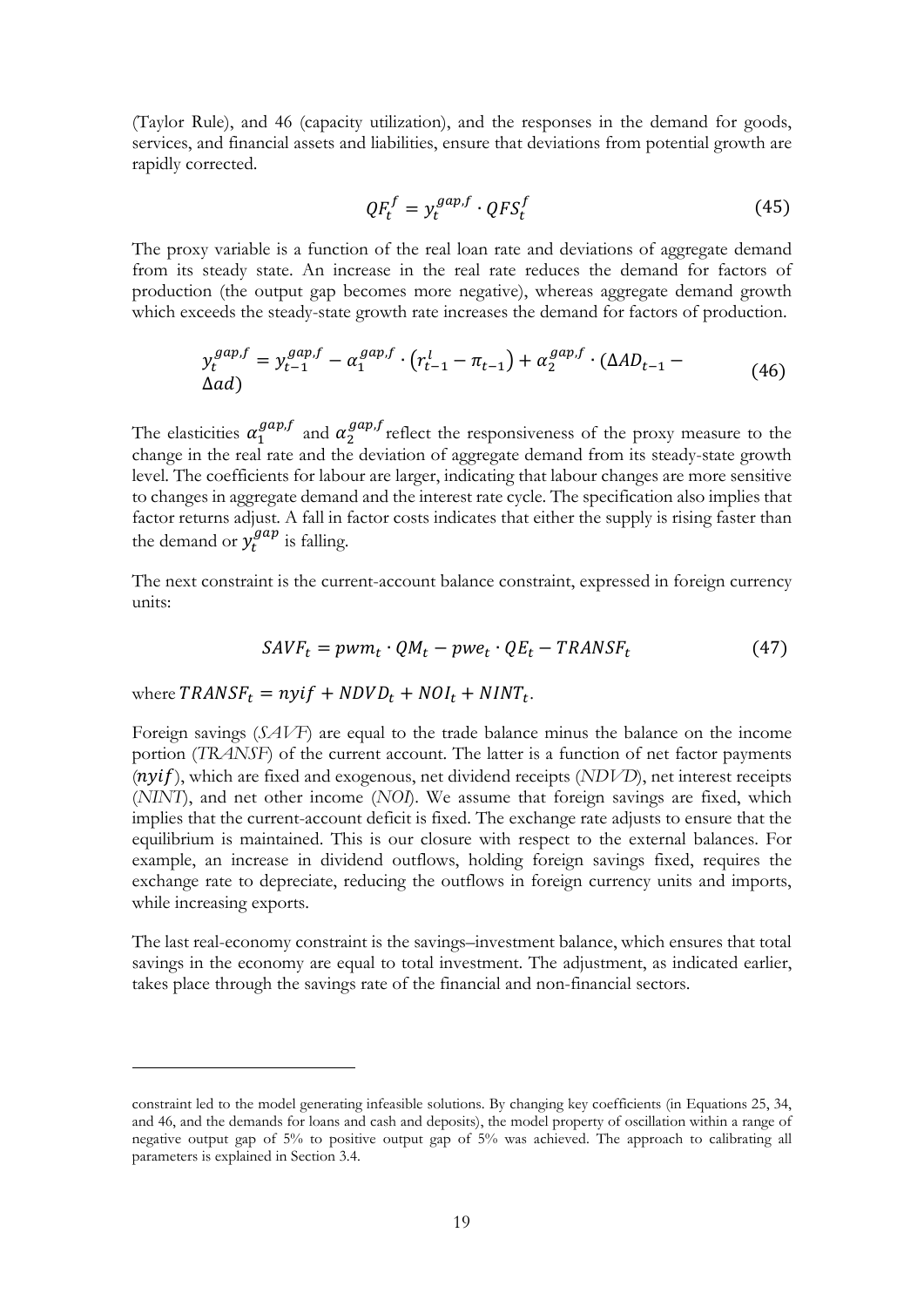$$
\sum_{i} SAV_i^i + EXR_t \cdot SAVF_t = \sum_{i} PRC_t \cdot INV_i^i + inv \tag{48}
$$

There are two financial constraints. The first is that the sources of funds must be equal to the uses of funds for every institution. This constraint is enforced though our approach of calculating gross financial wealth available for investment in every period and its allocation to various assets. The second constraint is that the stock of liabilities is equal to the stock of financial assets for every financial instrument.

$$
\sum_{i} SA_t^{fi,i} = \sum_{i} SL_t^{fi,i}
$$
\n(49)

For loans and bonds, this is achieved through the loan and bond rates respectively. For equities and cash and deposits, the adjustment takes place through the non-financial equity liabilities and the cash and deposit liability of the financial sector. In the case of other assets, the adjustment takes place through the other liabilities of the foreign sector.

#### **2.11 Consumers**

The entire system of equations is solved maximizing the household utility function:

$$
U_0 = \sum_{t=0}^{10} \beta^t \log(QH_t) \tag{50}
$$

where  $\beta = (1 + \rho)^{-1}$ ,  $\rho$  is a positive parameter, and  $\beta$  is the implied discount factor. In every period the household solves an inter-temporal optimization problem to determine the current value of its consumption and savings, based on the real financial wealth that it wants to achieve in ten periods, plus the model constraints determined by the other equations in the system. The choice of a finite period reflects the permanent income hypothesis. Households base their consumption not on their current income, but on the income they generate over a period of time. The target real net wealth is set as follows:

$$
FW_{t,t+10}^H = FW_{t-1}^H \cdot (1 + \mu^{fw})^{10}
$$
 (51)

The target wealth in the current period is based on the solution from the previous period adjusted for a real return  $\mu^{fw}$ .

#### **2.12 Dynamics**

The dynamics of the model presented here differ from those of standard recursive CGE models. On the one side, the inter-temporal optimization of the household requires that the model system is solved simultaneously over a finite period of time. At the same time, once a solution is found, the variables in the current period become fixed-state variables for the inter-temporal optimization in the next period. Figure 2 explains the solution process. The boxes represent the optimal path. In principle, the model could run forever; however, we limit the solution to 22 periods. At period *t*, the representative household decides on consumption and savings based on its expectations about the economy over the next ten periods and a level of wealth that it wants to achieve. The target is based on an exogenous growth rate, which indicates the real wealth that the representative household would like to achieve in the future given its current level of wealth. For simplicity, the wealth target assumption is adopted in the tradition of Pigou's real wealth effect (Patinkin 1948; Tobin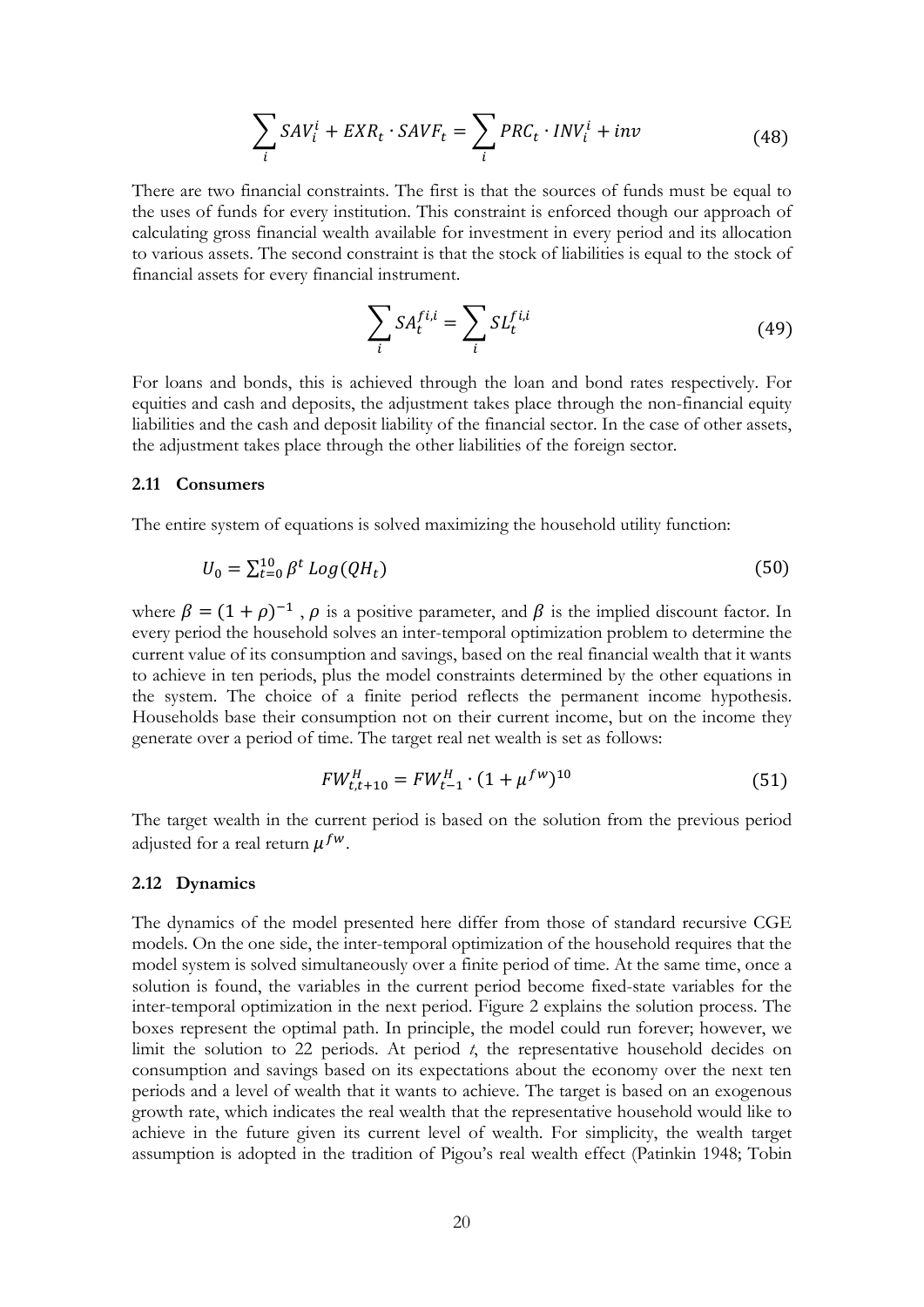1975). Once a solution is found for period *t*, the household solves for period *t+1*. The solution values for period *t* are used as starting values for period *t+1*. [11](#page-22-0)

Our assumptions about expectations are different from those of mainstream DSGE models. The household has model-consistent expectations (similarly to DSGE models) within each period. It has good understanding of the structure of the economy and uses the rules in the model to form expectations. However, the ability of the representative household to foresee the future is limited to ten periods (two-and-a-half years)<sup>[12](#page-22-1)</sup> and the formation of expectations can vary between periods. Newly formed expectations can be introduced, for example, by shortening or increasing the optimization period, or changing the value of coefficients or the structure of equations between periods. As the household solves for each period, new information about the economy becomes available, which is incorporated into the next period's optimization. Our expectation formation resembles the process identified by Roos and Luhan (2013). They find that households have bounded rationality rather than full rationality[.13](#page-22-2) A significant number of households use more sophisticated models of the economy, taking additional information into account as it becomes available to form expectations, but they do not have perfect foresight. The presence of only one household in our framework, however, limits our ability to capture heterogeneity of expectations.

-

<span id="page-22-0"></span><sup>&</sup>lt;sup>11</sup> In terms of model dynamics, the solution process is introduced through a loop, which traces the path identified by the blue boxes in Figure 2. Once a solution is found for *t*, the loop moves to the next period. In each case the solution for the variable represented by the blue box is derived through inter-temporal optimization reflecting the structure of the model economy and the household desire to achieve a certain level of wealth in the future.

<span id="page-22-1"></span><sup>&</sup>lt;sup>12</sup> The assumption of ten periods reflects the period that monetary shocks take to dissipate in an economy and the inflation expectations period generally targeted by central banks. We have assumed that this period also reflects the household expectation horizon.

<span id="page-22-2"></span><sup>&</sup>lt;sup>13</sup> Hommes (2011) provides a review of the literature on bounded rationality. The theory of bounded rationality originates in the seminal work of Simon (1955).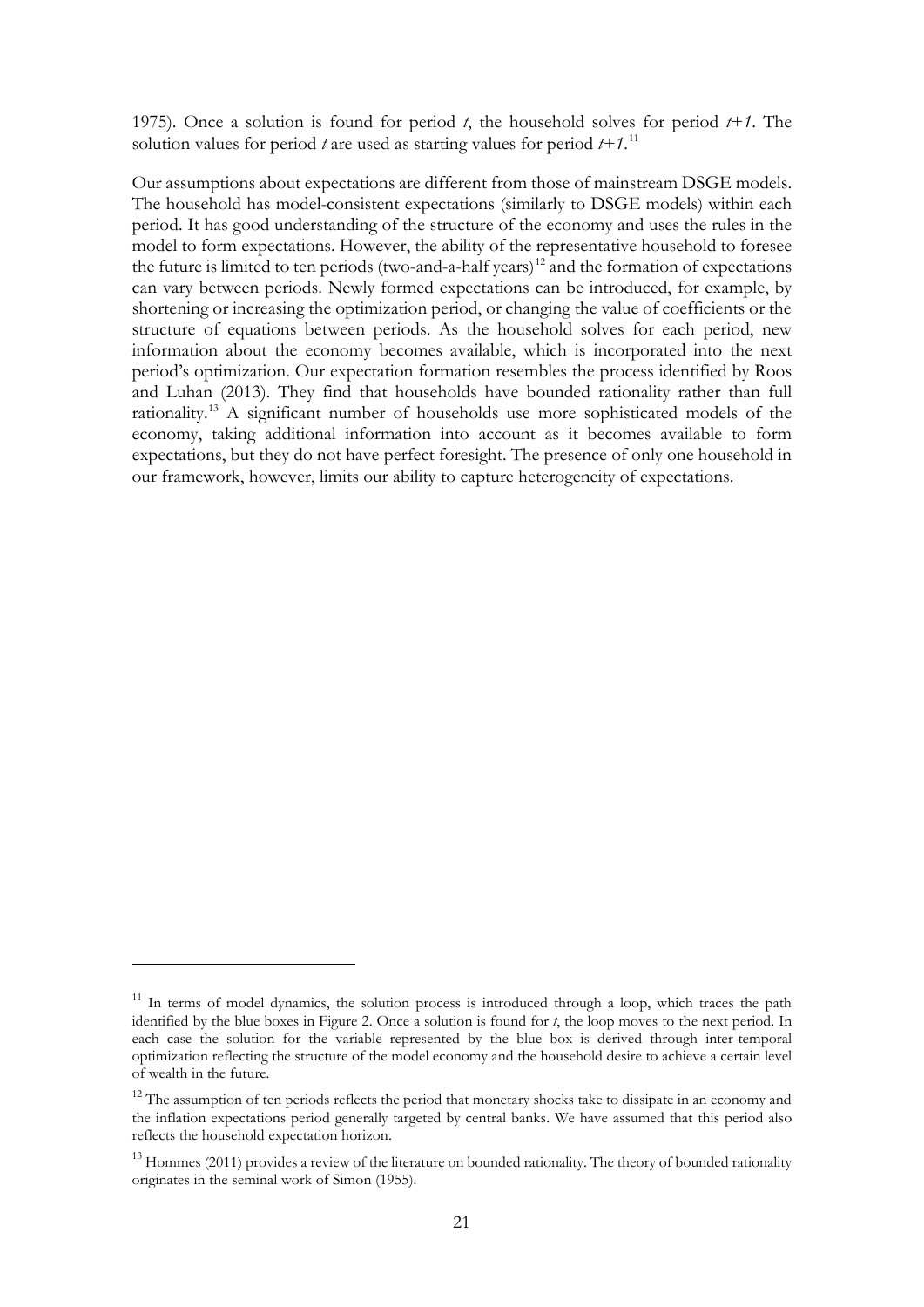Figure 2: The household optimization path



Source: Authors' elaboration.

The model description above has outlined some of the dynamic equations. These include, for example, prices (Equation 11), price expectations (Equation 16), financial wealth (Equation 22), the Tobin asset demand function (Equation 26), and the Taylor Rule (Equation 34). In addition to these, the capital stock follows the standard approach, in which capital stock  $(QFS_t^k)$  in the current period is a function of capital stock in the previous period after depreciation  $(\delta)$  plus total real investment in the previous period.

$$
QFS_t^k = (1 - \delta) \cdot QFS_{t-1}^k + \sum_{i} INV_{i,t-1} + inv
$$
 (52)

The labour supply  $(QFS_t^l)$  is simply modelled as growing by an exogenous growth rate  $\rho^{lab}.$ 

$$
QFS_t^l = (1 + \rho^{lab}) \cdot QFS_{t-1}^l \tag{53}
$$

Finally, the household optimization is assumed to generate a constant savings rate (savings plan) over the ten-quarter optimization period. This is driven by Equation 54, which ensures that the after-tax savings rate in the current period is equal to the rate in the previous period.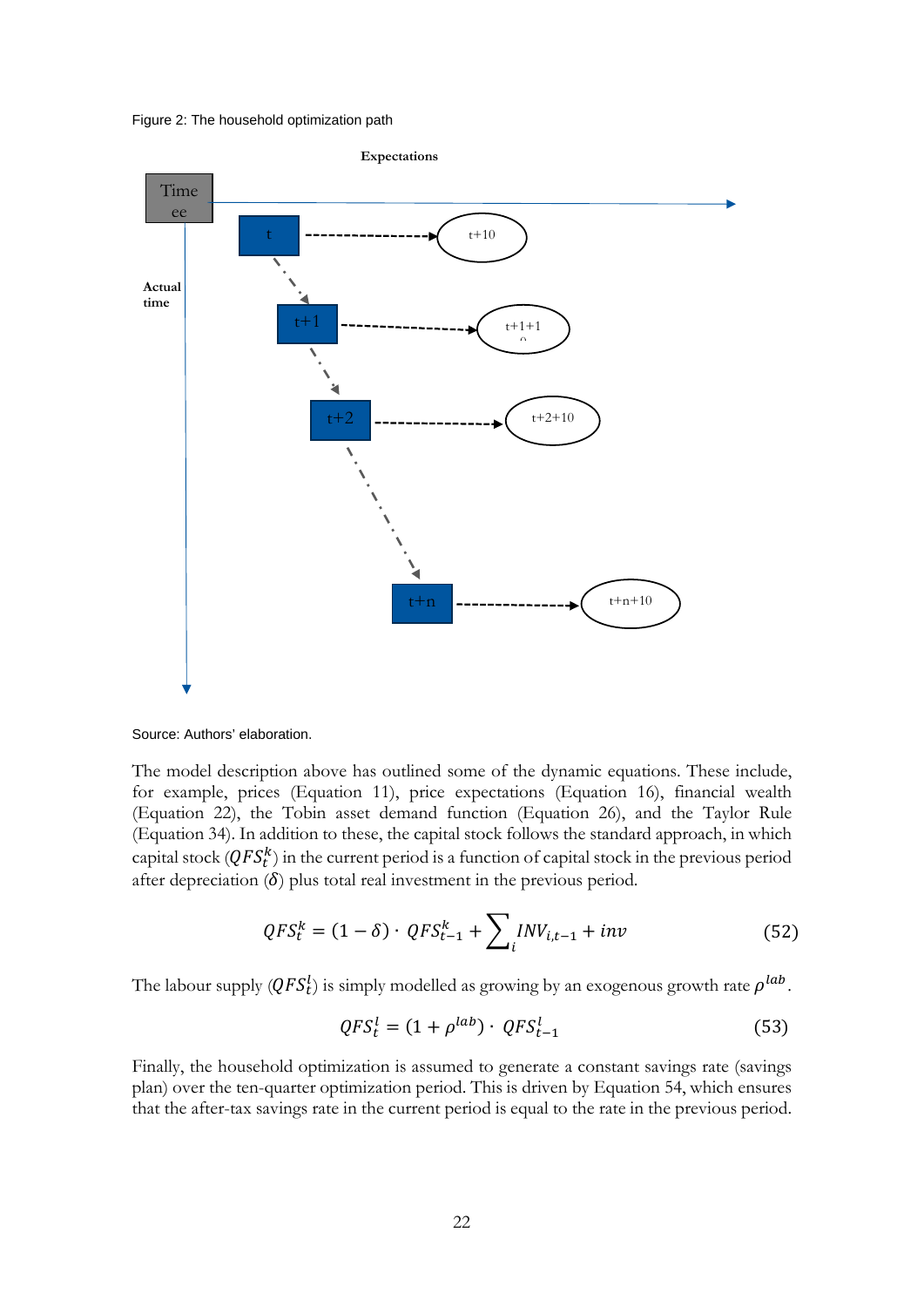$$
\frac{SAV_t^H}{(1 - td_t^H) \cdot PRC_t \cdot YI_t^H} = \frac{SAV_{t-1}^H}{(1 - td_{t-1}^H) \cdot PRC_{t-1} \cdot YI_{t-1}^H}
$$
(54)

The solution process for households is different to that of conventional models, which use savings to smooth consumption. In our model, wealth accumulation is more important than consumption. Savings-smoothing ensures a more stable path for household wealth as well as for interest and dividend income.

Demand arises from the household, government, investment, and net exports. The growth rate in aggregate demand reflects: the household's decision to accumulate wealth given its total income and the performance of financial markets; government's exogenous growth rate in consumption; investment by institutions, which is a function of income, borrowing costs, and equity prices (in the case of non-financial firms); and relative export and import prices, domestic demand, and production, which determine net exports. The growth rate in aggregate demand, which exceeds the steady state  $\Delta ad$ , pushes  $y_t^{gap,f}$ , which leads to higher borrowing costs in the economy and starts a process of re-equilibrating.

### **3 Data**

In this section, we present the data used to calibrate the model. We construct financial macro SAMs for the South African economy over the period 2001 to 2012. Our approach follows the method outlined by Emini and Fofack (2003) and Hubic (2012). Capital and financial blocks are added to the standard SAM. These reflect the transactions that take place in the financial sector: the incurrence of liabilities and the accumulation of assets by institutions. The changes in liabilities and assets for a particular institution also reflect how the savings– investment balance (capital account) is financed.

Table 1: Aggregation of financial instruments

| <b>Cash and deposits</b>                                                                                                                                                                            | <b>Equities</b>                                                                                                                                                   | Loans                                                                                                |
|-----------------------------------------------------------------------------------------------------------------------------------------------------------------------------------------------------|-------------------------------------------------------------------------------------------------------------------------------------------------------------------|------------------------------------------------------------------------------------------------------|
| Cash and demand monetary<br>deposits<br>Short-/medium-term monetary<br>deposits<br>Long-term monetary deposits<br>Deposits with other financial<br>institutions<br>Deposits with other institutions | Securities of public enterprises<br>Ordinary shares<br>Interest in retirement and life<br>funds<br>Other loan stock and preference<br>shares                      | Bank loans and advances<br>Trade credit and short-term<br>loans<br>Long-term loans<br>Mortgage loans |
| <b>Bonds</b>                                                                                                                                                                                        | Other                                                                                                                                                             |                                                                                                      |
| <b>Treasury bills</b><br>Short-term government bonds<br>Long-term government bonds<br>Non-marketable government<br>bonds<br>Securities of local governments                                         | Gold and other foreign reserves<br>Other bills<br>Foreign branch/head office balances<br>Amounts receivable/payable<br>Other assets/liabilities<br>Balancing item |                                                                                                      |

Source: Authors' own calculation based on South African Reserve Bank data.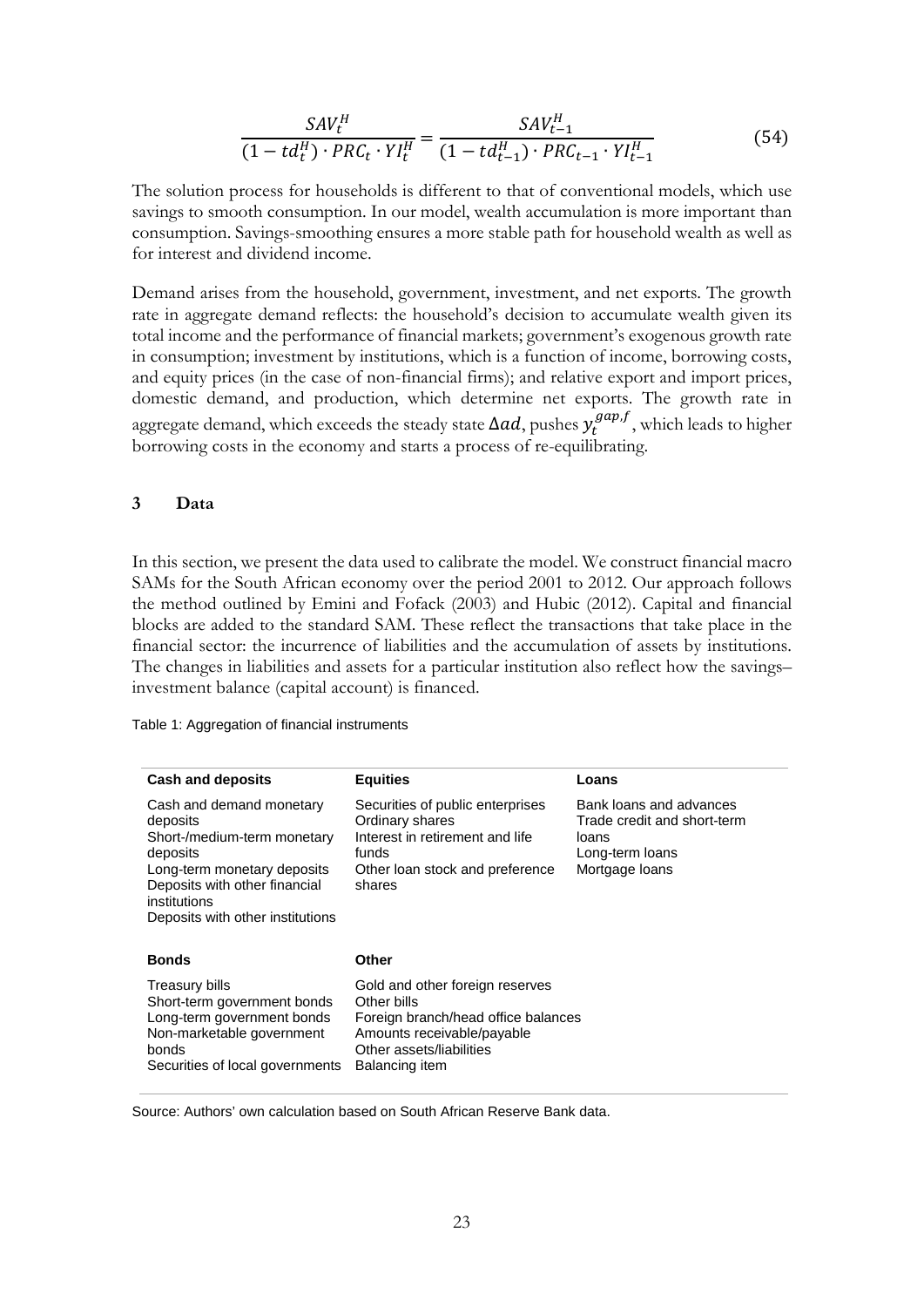The financial block requires flow-of-funds data, which is produced by the South African Reserve Bank (SARB) and is available from 1970. The South African data provides for 11 institutional units and 23 financial instruments. These are aggregated into six institutions and five financial instruments. The aggregation is driven by: availability of production and distribution accounts, which are available on a more aggregate level; other data limitations, which we outline below; and the need to reduce the computational and behavioural complexity of the model. After the aggregation, the financial instruments are cash and deposits, equities, bonds, loans, and other, while the institutions are the representative household, the financial sector, the Reserve Bank, the representative non-financial firm, government, and the foreign sector.

The aggregation of institutions does not lead to consolidation of flows—i.e flows between institutions which are part of the same category are not netted out. This reflects the absence of whom-to-whom accounts in South Africa as well as the presence of the same practice in the production, accumulation, and distribution accounts.

Table 1 and Table 2 summarize the aggregation. The financial macro SAMs impose flow consistency on the model.

| Foreign sector                                           | <b>SARB</b>                     | <b>Financial sector</b>                                                                                                       |
|----------------------------------------------------------|---------------------------------|-------------------------------------------------------------------------------------------------------------------------------|
| Foreign sector                                           | Monetary authority              | Other monetary institutions<br>Public investment corporation<br>Insurers and retirement funds<br>Other financial institutions |
| Government                                               | Non-financial enterprises       | <b>Households</b>                                                                                                             |
| Central and provincial<br>government<br>Local government | Public sector<br>Private sector | <b>Households</b>                                                                                                             |

#### Table 2: Institutional aggregation

<u>.</u>

Source: Authors' own calculation based on South African Reserve Bank data.

The stock consistency requires the construction of balance sheets which are consistent with the flow-of-funds data. While the Reserve Bank provides balance sheet information for some institutions, it is impossible to link the balance sheet information to the flow-of-funds data as there is no consistency in terms of the financial instruments listed in the different tables. The quality of balance sheet information is a significant limitation of the framework that we present. This is a global problem which is highlighted by the G20 Data Gap Initiative.<sup>[14](#page-25-0)</sup>

We provide a short overview on our approach to constructing financial balance sheets. The building of balance sheets for institutions relies on flow-of-funds data from 1970 onwards and the balance sheet information available in the *Quarterly Bulletin* published by the South African Reserve Bank. It is important to note that our institutional balance sheets deal only with financial instruments, as consistent data on ownership of non-financial assets and liabilities is not available. Thus, our balance sheets are partial but consistent when it comes to financial assets and liabilities.

<span id="page-25-0"></span><sup>&</sup>lt;sup>14</sup> For more information on the G20 Data Gap Initiative see FSB (2016).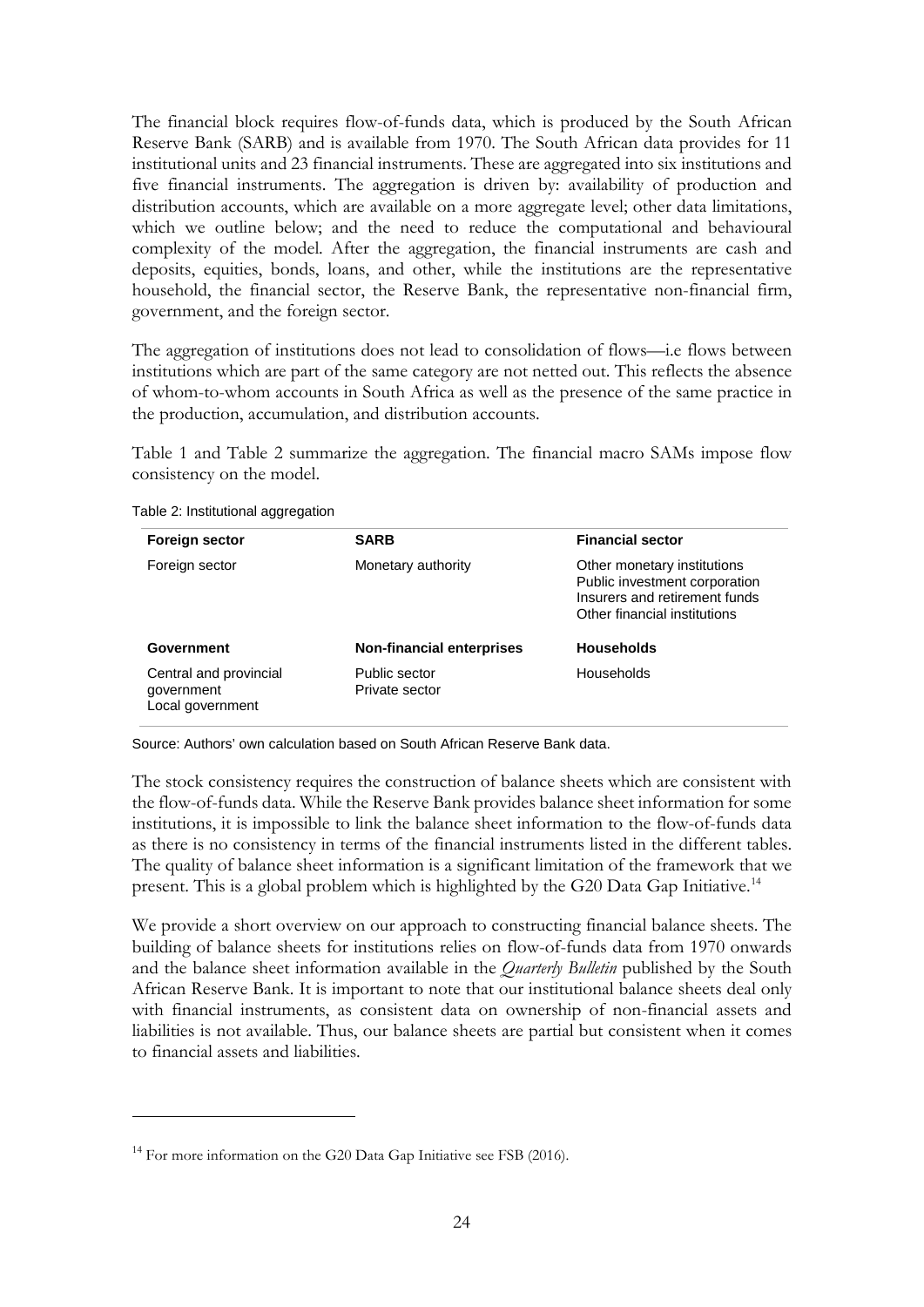The general approach followed is to add up the data from the flow of funds over the period 1970 to 2001. This calculates the stock of assets and liabilities accumulated over the period. While the values are smaller than the actual stock of assets and liabilities, they will be a good approximation, as the values over the period 1970 to 2001 should exceed by far the stock values prior to 1970. They should constitute most assets and liabilities accumulated. The approach is similar to the perpetual inventory method and resembles the method employed by Aron and Muellbauer (2006) and Aron et al. (2006). They estimate household wealth and balance sheets for South Africa.

Our second step is to compare the values of stocks generated in the first step against the balance sheet information presented in the *Quarterly Bulletin* for some of the institutions. Generally, the approach using the flow-of-funds data generates stock variables, which are in line with the *Quarterly Bulletin* data for deposits and some of the loan variables, but significantly different for equities and bonds. This is due to the flow-of-funds data recording some transactions at book value and some at market value, creating a discrepancy between the balance sheets generated in the first step and the balance sheets presented in the *Quarterly Bulletin*.

A key challenge with the flow-of-funds data is that they do not distinguish between changes due to changes in the holding of units, changes due to changes in the price of the financial instrument, and other changes. The second challenge is that the financial instruments in the flow-of-funds data are not directly comparable with the financial instruments used in the different balance sheets presented in the *Quarterly Bulletin*. More importantly, balance sheets are not produced for all institutions and there is no consistency in terms of the representation of financial instruments. This requires that we create our own consistent financial balance sheets.

In the next step, the data are updated with the balance sheet information from the *Quarterly Bulletin* where significant differences exist and it is reasonable to assume that the differences are primarily because of uncaptured capital gain effects. The flow-of-funds data are applied to the updated balance sheet information for 2001 to generate balance sheet information for the period 2002 to 2012. This approach guarantees that the balance sheet data generated over the period 2002 to 2012 links to the set of financial SAMs through the changes in assets and liabilities. The approach ensures consistency in stocks and flows. The data are aggregated following the matching in Table 1 and Table 2. The stock variables are not consolidated during the aggregation process—i.e. no netting out takes place. This is driven again by the absence of whom-to-whom accounts and the use of the same practice in the production, accumulation, and distribution accounts.

The balance sheet data from the *Quarterly Bulletin* is also compared with the balance sheets calculated using the flow of funds for 2012. Again, there are some discrepancies for some financial instruments, particularly equities. Despite these differences, no further changes are made to the balance sheet data calculated using the flow-of-funds data, as this requires changes to the underlying net purchases of financial assets and liabilities. This will break the link with the financial SAMs and the savings and investment data, and create flow and stock inconsistencies in our data set.

The absence of separate price and quantity effects in the flow-of-funds data hinders the modelling of prices for financial instruments, particularly the prices of bonds and equities. We model only the equity price, which is based on the Johannesburg Stock Exchange All Share Index. The adjustment to the equity stocks follows the same approach as outlined by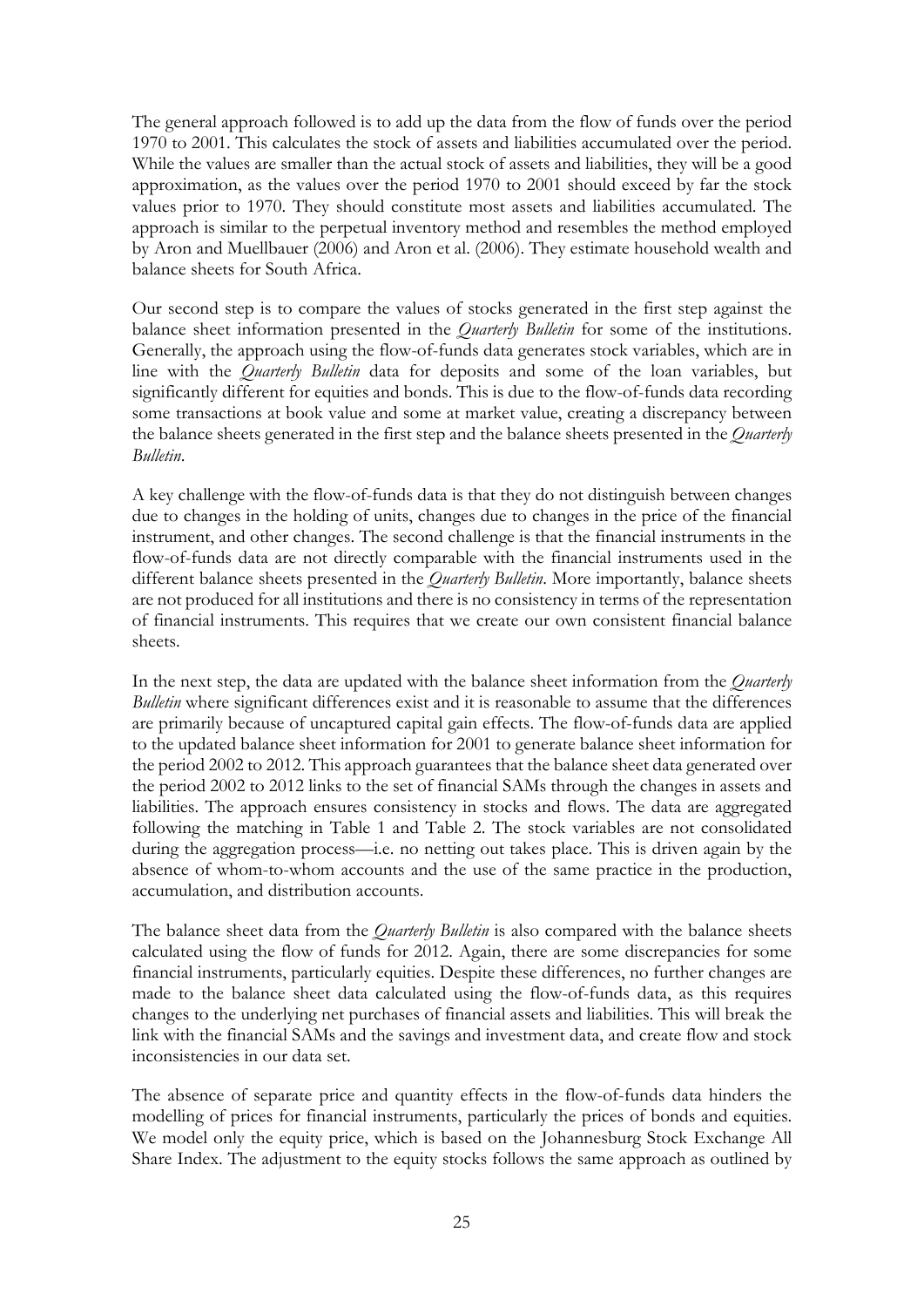Aron and Muellbauer (2006). This adjustment leads to equity stock values which are more in line with the balance sheet information from the *Quarterly Bulletin*.

The two categories *Amounts receivable/payable* and *Other assets/liabilities* are grouped in a category labelled *Other*. These two items tend to generate large negative flows for some institutions, which persist over a long period of time. The behaviour of these flows reflects the current challenges with the flow-of-funds data, which are expected to be resolved as part of the G20 Data Gap Initiative. We have chosen to treat the *Other* category as a residual item, which is important in order to balance the stocks and the financial macro SAMs, but it has no behavioural function in our model.

Table 3 and Table 4 provide a summary of the balance sheets generated through the process described above as well the assets and liabilities owned by the various institutions. While our aim is not to provide a detailed assessment of the balance sheet information, we need to highlight some trends.<sup>[15](#page-27-0)</sup>

The largest compositional changes are experienced by the Reserve Bank and the financial, non-financial, and foreign sectors. For the Reserve Bank, the share of loans as part of assets and liabilities has declined while the share of cash and deposit liabilities has increased over the period 2001 to 2012. In the case of the financial and non-financial sectors, there has been a notable increase in holding of equities as a percentage of total assets and liabilities. This reflects price effects but also greater issuance of shares. The share of loans as assets on the balance sheet of non-financial institutions has been halved. The share of loans on the balance sheet of financial institutions is small—around 20 per cent. This reflects our aggregation approach, which groups other monetary institutions with all other financial institutions, thus diluting the share of total loans in overall assets. The share of equities has significantly increased in the foreign portfolio of residents. This reflects the relaxation of exchange controls, which has led to the increased purchase of equities by South African residents.

Looking at the specific financial instruments in Table 4, the value of equities has seen the strongest growth over the period, largely driven by a significant increase in the price.

The financial sector has the largest share of equities on the asset and liability sides compared with other institutions. On the liability side, the share reflects our classification approach. Household *Interests in insurers and retirement funds* were classified as part of the financial sector equity liability. This also explains the large equity ownership share of households. Household financial wealth is mainly in the form of *Interests in retirement and life funds*, which accounted for almost 90 per cent of total household financial assets in 2012. This reflects the South African pension system, where individuals' contributions to retirement annuities and pension funds during their working life are used to purchase pension upon retirement.

The financial sector, as expected, holds almost all the cash and deposits in the economy on the liability side (92 per cent in 2012), in line with its intermediation function. The sector also holds a large share of the cash and deposits assets, followed by the non-financial sector and households.

The largest holders of government bonds are the financial sector, with close to 77 per cent of all bonds, a share which has been stable over the period 2001 to 2012, and the foreign sector, whose share has doubled over the period. The foreign sector's importance as funder

-

<span id="page-27-0"></span><sup>&</sup>lt;sup>15</sup> For more information on South Africa's flow-of-funds data see Monyela and Madonsela (2015).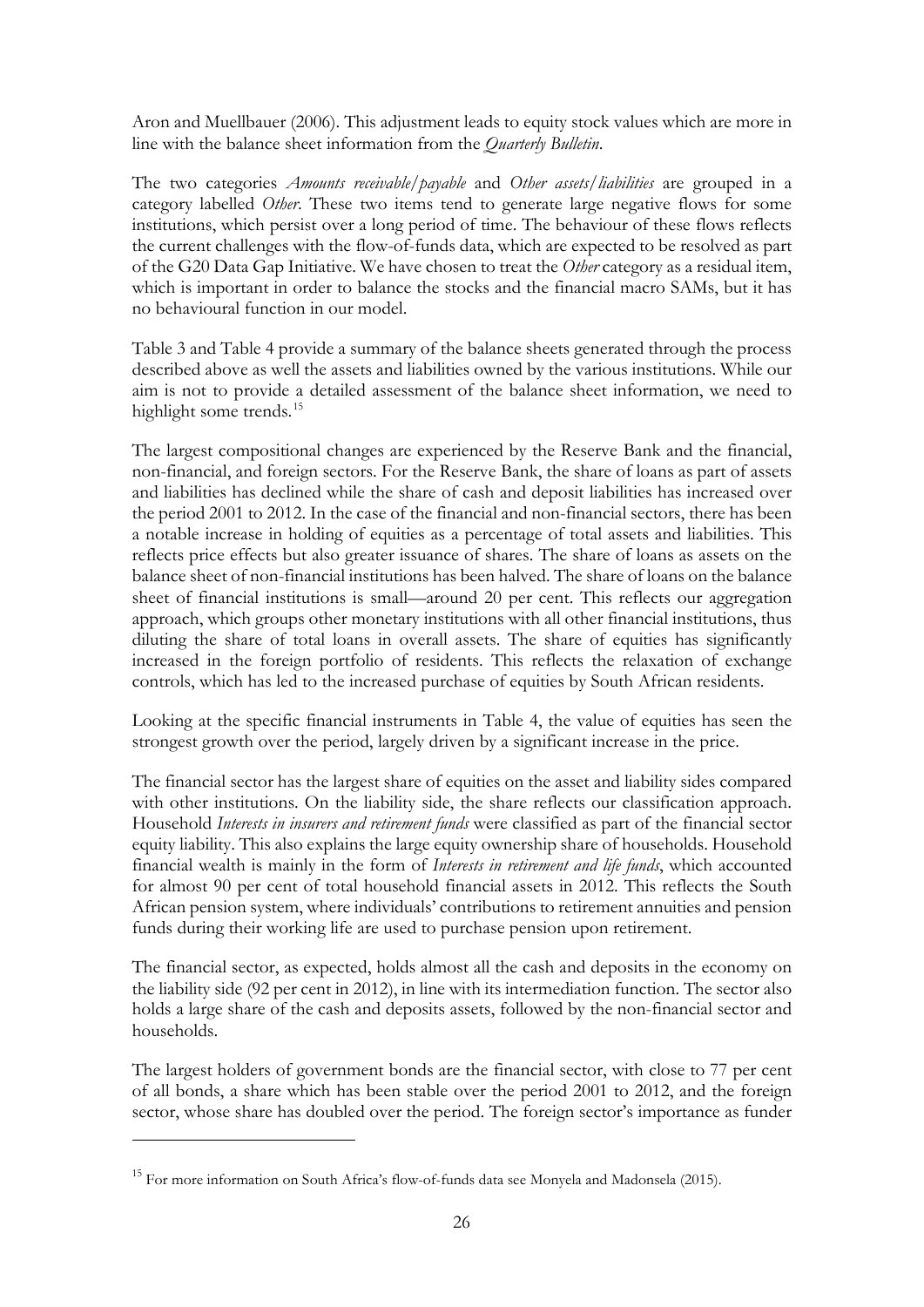of the domestic economy has increased significantly, with the asset side increasing by more than 700 per cent. This reflects relaxation of capital controls, high global liquidity, and low domestic savings. The disproportional increase in the liability side implies that depending on the rates of return on the asset and liability side and the exchange rate, the net dividend and interest income outflows are likely to remain large and contribute negatively to the current account.

Loans are mainly provided by financial institutions, but also by non-financial enterprises and the foreign sector. Non-financial enterprises provide mainly trade loans and are also a large recipient of loans, along with households. For households, close to 50 per cent of their loan liability is in the form of *mortgages*, while for non-financial institution the loan category is dominated by *bank loans and advances*.

The *other* category is negative for some institutions. This reflects the challenges with the flowof-funds data, which were explained earlier. The *other* category is used as an exogenous item. It is modelled endogenously only for the Reserve Bank and the foreign sector. Foreign reserves of the Reserve Bank are classified in the *other* category. They are an asset for the Bank and a liability for the foreign sector. We described our modelling approach to the foreign currency reserves in the previous section.

The data used for the econometric calibration of some of the coefficients is sourced from the Reserve Bank and is also published in the *Quarterly Bulletin*. This is data on interest rates, growth rates, and price indices.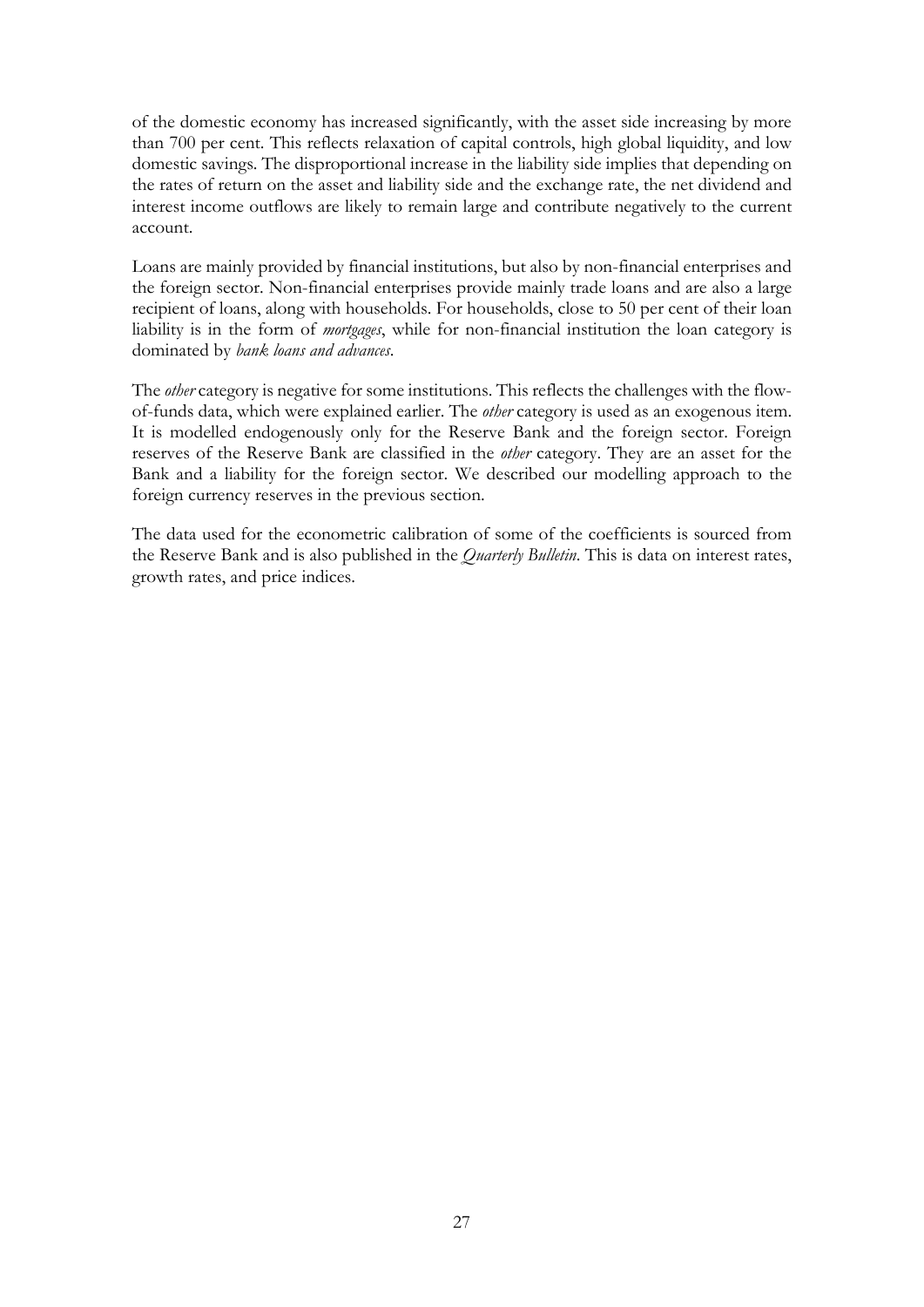| Year 2001 (% of total)<br><b>Reserve Bank</b> |         | <b>Financial institutions</b> |            | <b>Governments</b> | Non-financial<br>institutions |             |           |             | <b>Households</b> |             | Rest of the world |               |
|-----------------------------------------------|---------|-------------------------------|------------|--------------------|-------------------------------|-------------|-----------|-------------|-------------------|-------------|-------------------|---------------|
|                                               | Assets  | Liabilities                   | Assets     | Liabilities        | Assets                        | Liabilities | Assets    | Liabilities | Assets            | Liabilities | Assets            | Liabilities   |
| Cash and deposits                             | 0.1     | 43.7                          | 14.0       | 36.5               | 48.9                          | 0.0         | 34.7      | $1.2$       | 26.3              | 0.1         | 10.5              | 13.7          |
| <b>Bonds</b>                                  | 6.2     | 0.0                           | 9.9        | 0.0                | 2.3                           | 75.8        | 5.9       | 0.0         | 0.1               | 0.0         | 6.7               | 0.3           |
| Equities                                      | 1.6     | 6.9                           | 37.7       | 51.7               | 4.2                           | 0.3         | 12.7      | 72.0        | 78.5              | 0.0         | 74.5              | 41.4          |
| Loans                                         | 19.1    | 53.1                          | 26.8       | 4.1                | 35.2                          | 13.7        | 39.3      | 30.6        | 1.8               | 83.1        | 11.9              | 28.7          |
| Other                                         | 73.0    | $-3.7$                        | 11.6       | 7.7                | 9.4                           | 10.1        | 7.5       | $-3.8$      | $-6.7$            | 16.8        | $-3.6$            | 15.8          |
| <b>Total (R million)</b>                      | 148 908 | 110755                        | 2867644    | 2866737            | 108 290                       | 516 141     | 1071964   | 1 083 222   | 1 170 652         | 718843      | 468 229           | 539 989       |
| Year 2012 (% of total)                        |         |                               |            |                    |                               |             |           |             |                   |             |                   |               |
| Cash and deposits                             | 4.2     | 75.8                          | 16.1       | 29.4               | 99.9                          | 0.0         | 31.4      | 0.1         | 13.7              | 0.0         | 2.4               | 0.2           |
| Bonds                                         | 1.2     | 0.0                           | 6.9        | 0.0                | 0.5                           | 70.2        | 0.9       | 0.0         | 0.5               | 0.0         | 5.4               | 0.0           |
| Equities                                      | 2.0     | 5.0                           | 52.0       | 62.7               | 10.2                          | 0.7         | 30.3      | 83.4        | 87.6              | 0.0         | 70.6              | 74.7          |
| Loans                                         | 5.5     | 32.5                          | 21.3       | 3.8                | 44.8                          | 8.0         | 19.7      | 22.1        | 0.5               | 77.8        | 13.9              | 10.0          |
| Other                                         | 87.1    | $-13.3$                       | 3.7        | 4.1                | $-55.4$                       | 21.1        | 17.6      | $-5.6$      | $-2.2$            | 22.2        | 7.7               | 15.2          |
| <b>Total (R million)</b>                      | 502 472 | 462 685                       | 13 296 904 | 14 603 042         | 504 817                       | 698 866     | 3 044 478 | 6879223     | 6858709           | 2 141 453   | 3862913           | 2 2 8 5 4 6 3 |
| % change                                      | 237.4   | 317.8                         | 363.7      | 409.4              | 366.2                         | 229.1       | 184.0     | 535.1       | 485.9             | 197.9       | 725.0             | 323.2         |

Table 3: Composition of partial financial balance sheets of institutions

Source: Authors' own calculation based on South African Reserve Bank data.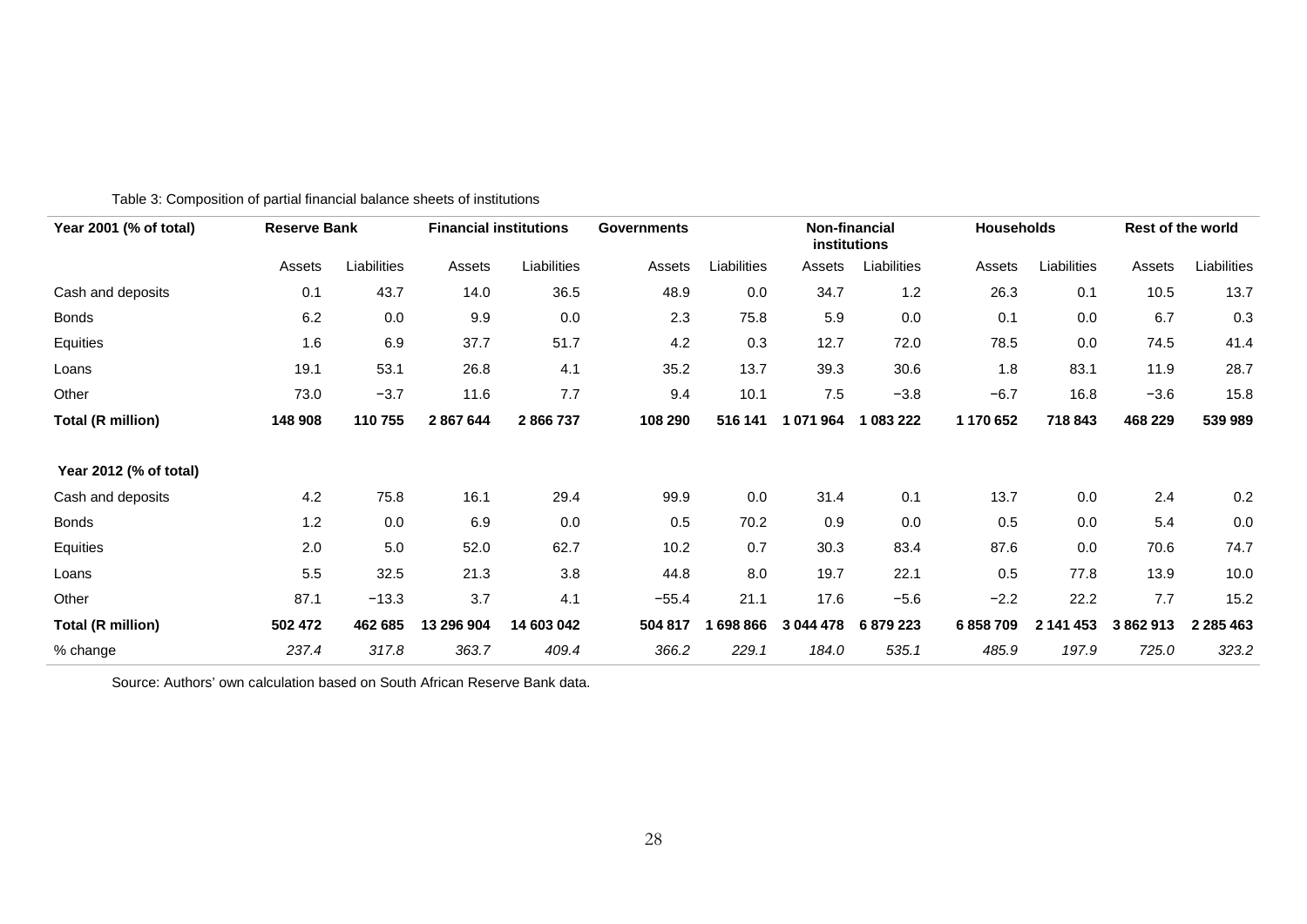## Table 4: Ownership of financial instruments

| Year 2001 (% of total)        | <b>Equities</b> |             | <b>Cash and deposits</b> |             | Loans     |             | <b>Bonds</b> |             | Other     |             |
|-------------------------------|-----------------|-------------|--------------------------|-------------|-----------|-------------|--------------|-------------|-----------|-------------|
|                               | Assets          | Liabilities | Assets                   | Liabilities | Assets    | Liabilities | Assets       | Liabilities | Assets    | Liabilities |
| Reserve Bank                  | 0.1             | 0.3         | 0.0                      | 6.3         | 2.1       | 4.4         | 2.3          | 0.0         | 25.0      | $-1.0$      |
| <b>Financial institutions</b> | 43.4            | 59.4        | 34.0                     | 88.4        | 57.6      | 8.8         | 72.6         | 0.0         | 76.3      | 51.0        |
| Government                    | 0.2             | 0.1         | 4.5                      | 0.0         | 2.9       | 5.3         | 0.6          | 99.6        | 2.3       | 12.0        |
| Non-financial<br>institutions | 5.5             | 31.3        | 31.4                     | 1.1         | 31.6      | 24.9        | 16.1         | 0.0         | 18.4      | $-9.5$      |
| Households                    | 36.9            | 0.0         | 26.0                     | 0.1         | 1.6       | 44.9        | 0.4          | 0.0         | $-18.1$   | 27.7        |
| Rest of the world             | 14.0            | 9.0         | 4.1                      | 6.3         | 4.2       | 11.6        | 8.0          | 0.4         | $-3.8$    | 19.6        |
| <b>Total (R million)</b>      | 2 493 277       | 2 493 277   | 1 183 143                | 1 183 143   | 1 331 370 | 1 331 370   | 392 842      | 392 842     | 435 055   | 435 055     |
| Year 2012 (% of total)        |                 |             |                          |             |           |             |              |             |           |             |
| Reserve Bank                  | 0.1             | 0.1         | 0.5                      | 7.5         | 0.6       | 3.5         | 0.5          | 0.0         | 22.4      | $-4.6$      |
| <b>Financial institutions</b> | 41.5            | 55.0        | 46.1                     | 92.2        | 66.5      | 13.0        | 76.9         | 0.0         | 37.0      | 45.1        |
| Government                    | 0.3             | 0.1         | 10.8                     | 0.0         | 5.3       | 3.2         | 0.2          | 100.0       | $-20.9$   | 26.9        |
| Non-financial<br>institutions | 5.6             | 34.5        | 20.5                     | 0.2         | 14.1      | 35.7        | 2.2          | 0.0         | 40.2      | $-28.9$     |
| Households                    | 36.1            | 0.0         | 20.1                     | 0.0         | 0.7       | 39.2        | 2.8          | 0.0         | $-11.4$   | 35.6        |
| Rest of the world             | 16.4            | 10.3        | 2.0                      | 0.1         | 12.6      | 5.3         | 17.4         | 0.0         | 22.4      | 26.0        |
| <b>Total (R million)</b>      | 16 629 425      | 16 629 425  | 4 659 809                | 4 659 809   | 4 253 065 | 4 253 065   | 1 192 420    | 1 192 420   | 1 335 574 | 1 335 574   |
| % change                      | 567.0           | 567.0       | 293.9                    | 293.9       | 219.5     | 219.5       | 203.5        | 203.5       | 207.0     | 207.0       |

Source: Authors' own calculation based on South African Reserve Bank data.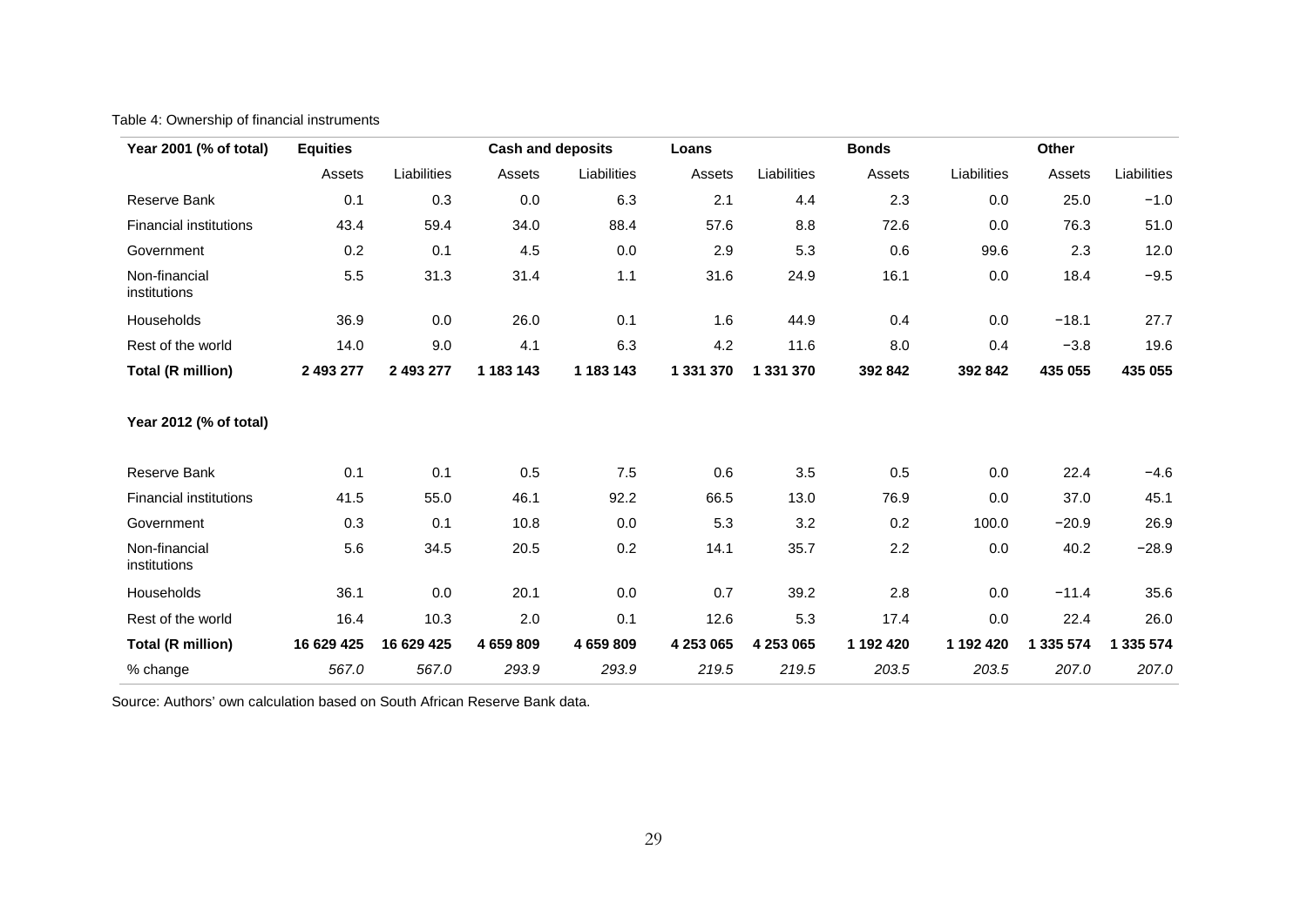## **4 Calibration**

In this section, we explain our calibration strategy and present the value of the coefficients.

The data used is a series of financial SAMs over the period 2002 to 2012 and National Accounts data for South Africa. The data sources are discussed in the previous section.

The derivation of the scale and share parameters for the Armington and CET functions follows the standard approach in CGE models as described by Condon et al. (1987). We use 2002 as the base year, but we also compare the values of coefficients and ratios using later years. There are several coefficients, which are calibrated directly from the base year macro SAM. These include tax rates, various share parameters, and the relationship between intermediate inputs and value added. Prices such as composite supply price (PQ), equity price (PEQ), and the exchange rate are set to 1 in the first quarter of 2002. The financial balance sheets for 2002 are used with the base year SAM to generate coefficients which link economic behaviour to the holding of stocks. For example, these include the parameters  $\alpha^{ins,l}$  (in the loan demand function) and  $\alpha^{il,cd}$  (in the cash and deposit function). The values of all coefficients are listed in Appendix B.

The substitution elasticities are based on the recent analyses by Kreuser et al. (2015) and Saikkonen (2015). The two studies provide substitution elasticities for several sectors. Our factor substitution elasticity is in the lower range of those provided by Kreuser et al. (2015), in line with the shortterm nature of our framework. Our Armington elasticity is 0.5, while our CET elasticity is 0.2. Saikkonen (2015) finds that the Armington elasticities vary between 0.39 and 1.38. Hence, we assume a low CET elasticity consistent with available evidence on limited export response to exchange rate shifts.

A key challenge with our model is that many of the coefficients related to financial behaviour are not available for South Africa. This is a large area for future research. Our strategy here is to utilize coefficients generated by other studies, bearing in mind the limitations of this approach, or to get some sense of the relationship through simple econometric estimates, which are further calibrated in the model to generate a consistent baseline.

The coefficients for the asset demand function are based on those used by Godley (1996) and Godley and Lavoie (2007). The coefficients reflect the stronger response of equity and bonds to changes in relative prices. The  $\lambda_{i0}$  coefficients, which reflect the initial shares, are calibrated using our balance sheet data for 2002.

An econometric approach is used to generate priors for several elasticities. These include the elasticities in the equation for the reserve ratio, the elasticities  $\mu^{l}$  and  $\mu^{cd}$  in the demand for loans and cash and deposits equation, and  $\alpha_1^{gap,f}$  and  $\alpha_2^{gap,f}$  in the equation defining the output gap specification. The priors are manually adjusted so that the model generates a consistent baseline.

Steady-state growth rates reflect average values for the period 2002 to 2012, using quarterly annualized data. The growth of the labour force represents the average quarterly labour force growth in South Africa. Growth in government consumption expenditure and total factor productivity is calibrated similarly. The inflation target is assumed to be 6 per cent, in line with the upper bound of the inflation target and the level of inflation expectations of trade unions and businesses, which appear to be stuck at that level.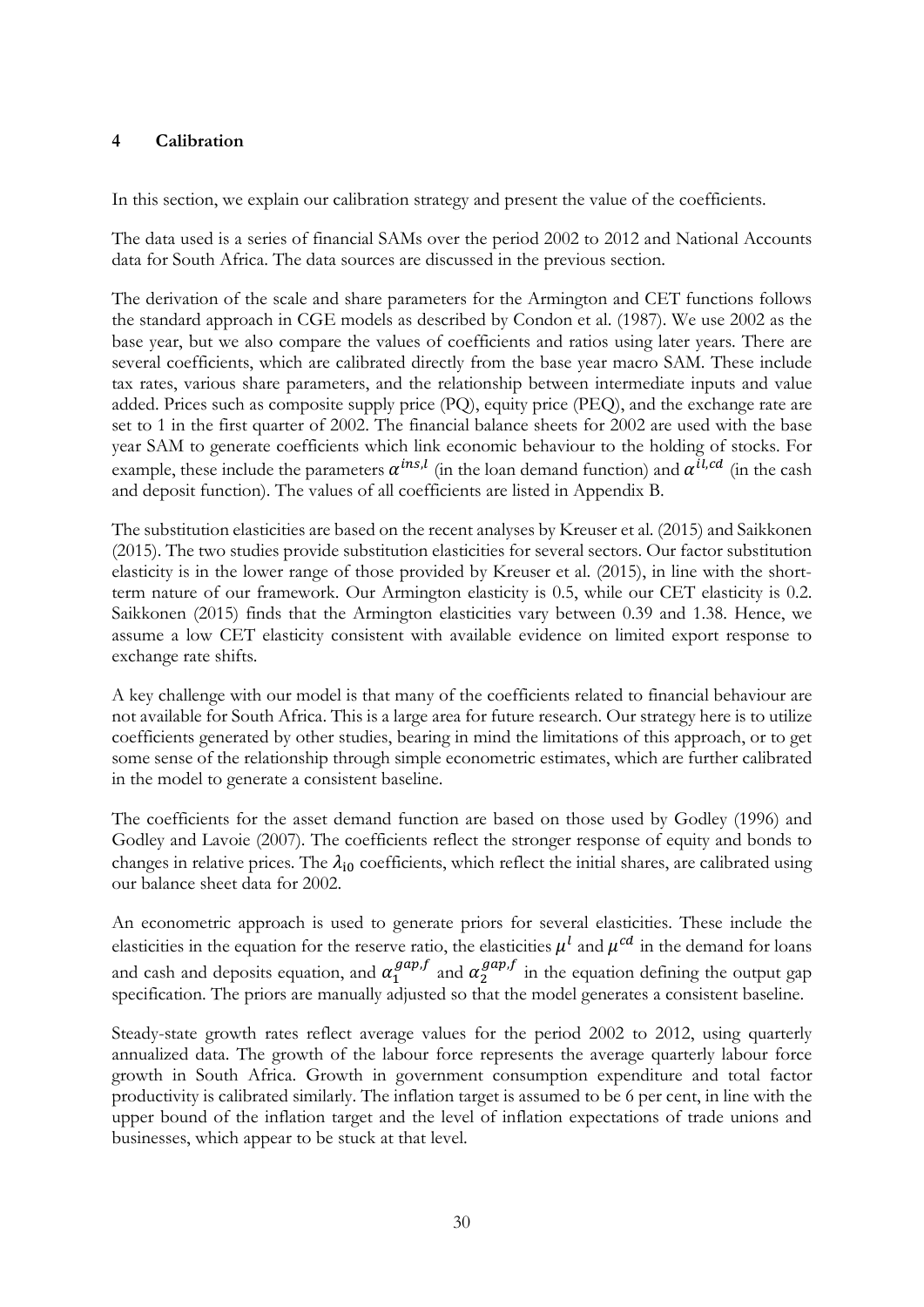Finally, several exogenous variables are fixed to the baseline year. These include foreign savings, income generated by non-residents, foreign income generated by residents, interest income on the liabilities of the foreign sector, the bond and cash and deposit liabilities of the foreign sector, and foreign currency prices of South African exports and imports. Exogenizing these variables and fixing them to the base year values reduces the complexity of the model and eliminates the shocks that may come from their changing values.

## **5 Model baseline**

In Figure 3, we present the model-generated baseline, given the choice of values for the coefficients and the set of exogenous variables. The set of initial conditions implies that inflation is rising at the beginning of the baseline period. This causes the repo rate, through the Taylor specification in Equation 34, to increase, which in turn affects the lending rate. The higher rates reduce investment and consumption growth, which slows down overall GDP growth. The slowdown in the economy affects the willingness of banks to hold reserves through Equation 25. The reserve ratio initially increases because of the higher repo rate. As the slowdown in economic activity also affects the growth in financial sector assets, this increases the willingness of the sector to hold reserves and puts additional pressure on the reserve ratio. The economic cycle affects probabilities of default, valuations, and the perception of risk, which changes the financial sector's willingness to hold reserves. The slower pace of economic activity also affects the household creation of equity assets. As the economy slows down and inflationary pressures decrease, the policy rates, along with other interest rates, start to fall. This provides support to aggregate demand, which accelerates. With greater economic activity, financial activity also accelerates, supported by the falling willingness of the financial sector to hold reserves and lower lending spreads. Stronger economic activity and growth in money supply support equity growth through Equation 17, which supports wealth creation. The growth in loans is in line with GDP growth and falling lending rates. As the loan rate starts to rise, lending slows down and the GDP growth rate moderates.

The quarterly growth rates for aggregate demand variables are on average in the region of 1.5 to 2 per cent higher than the actual growth rates achieved. This reflects the fact that some of the key variables are kept fixed and exogenous. The model achieves stability in the output gap and the reserve ratio to the extent that these as well other variables tend oscillate around a trend path. This represents the steady state of the model. The system is driven by a mechanism that ensures that the model framework always tries to converge to an output gap of zero. It always oscillates around an output gap of zero, similarly to real economies. The steady-state dynamics are different to those of current DSGE models, which return to constant steady-state growth rates. A shock to the system shifts the cycle. The steady state is achieved through a set of dynamic equations and parameters, which represent steady-state growth rates. The key equations are 25 (reserve ratio), 34 (Taylor Rule), and 46 (capacity utilization). Parameters include the steady-state growth rate in aggregate demand  $\Delta ad$ , government consumption expenditure  $grg_t$ , labour force growth rate  $\rho^{lab}$ , and the steady-state growth in equity prices  $ss^{peq}$ . The sets of equations and parameters ensure that deviation from potential growth is corrected and capital and labour grow at similar rates in the baseline, keeping relative prices constant.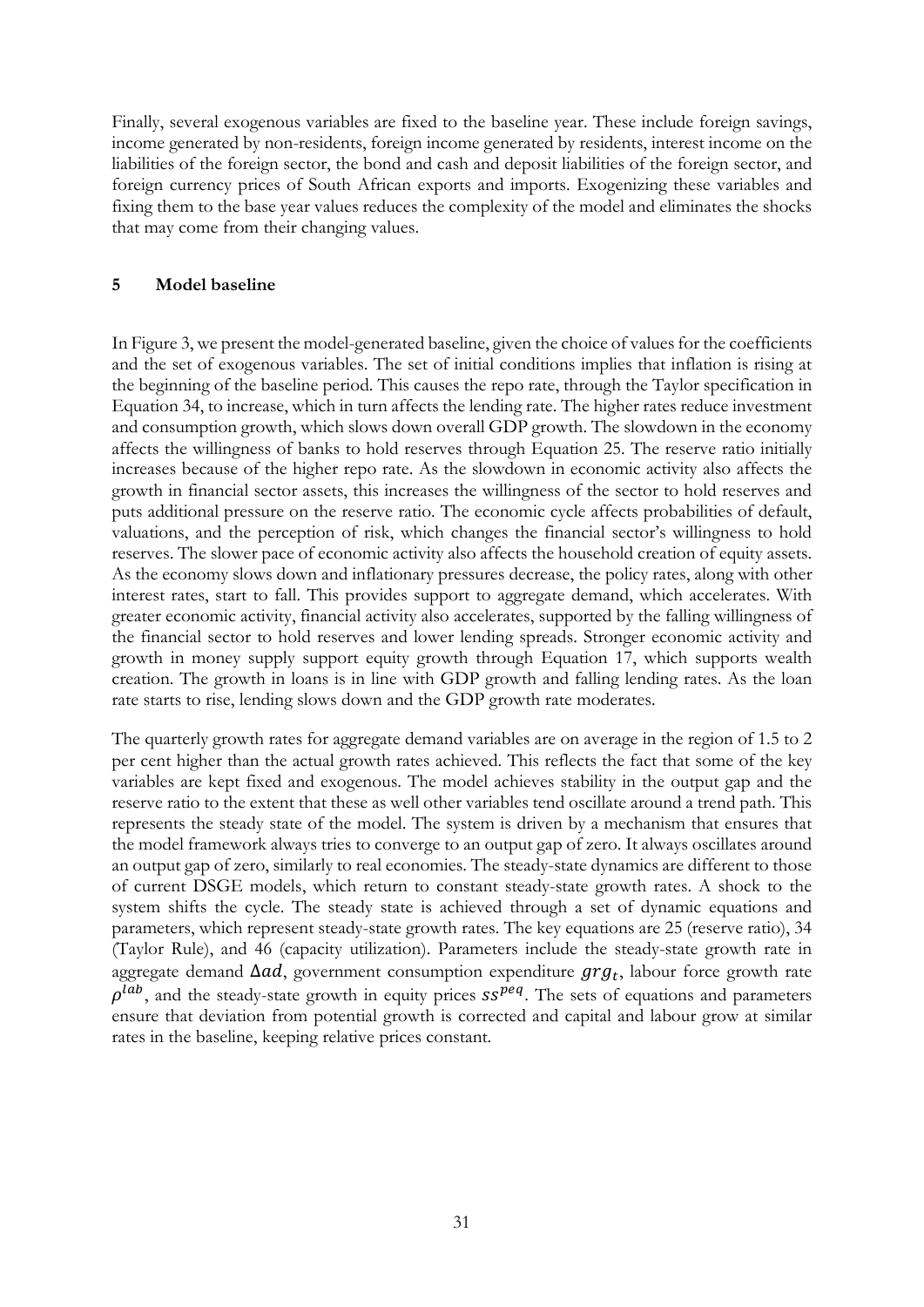



Note: LHS = left-hand scale; RHS = right-hand scale. Source: Authors' elaboration based on model simulation.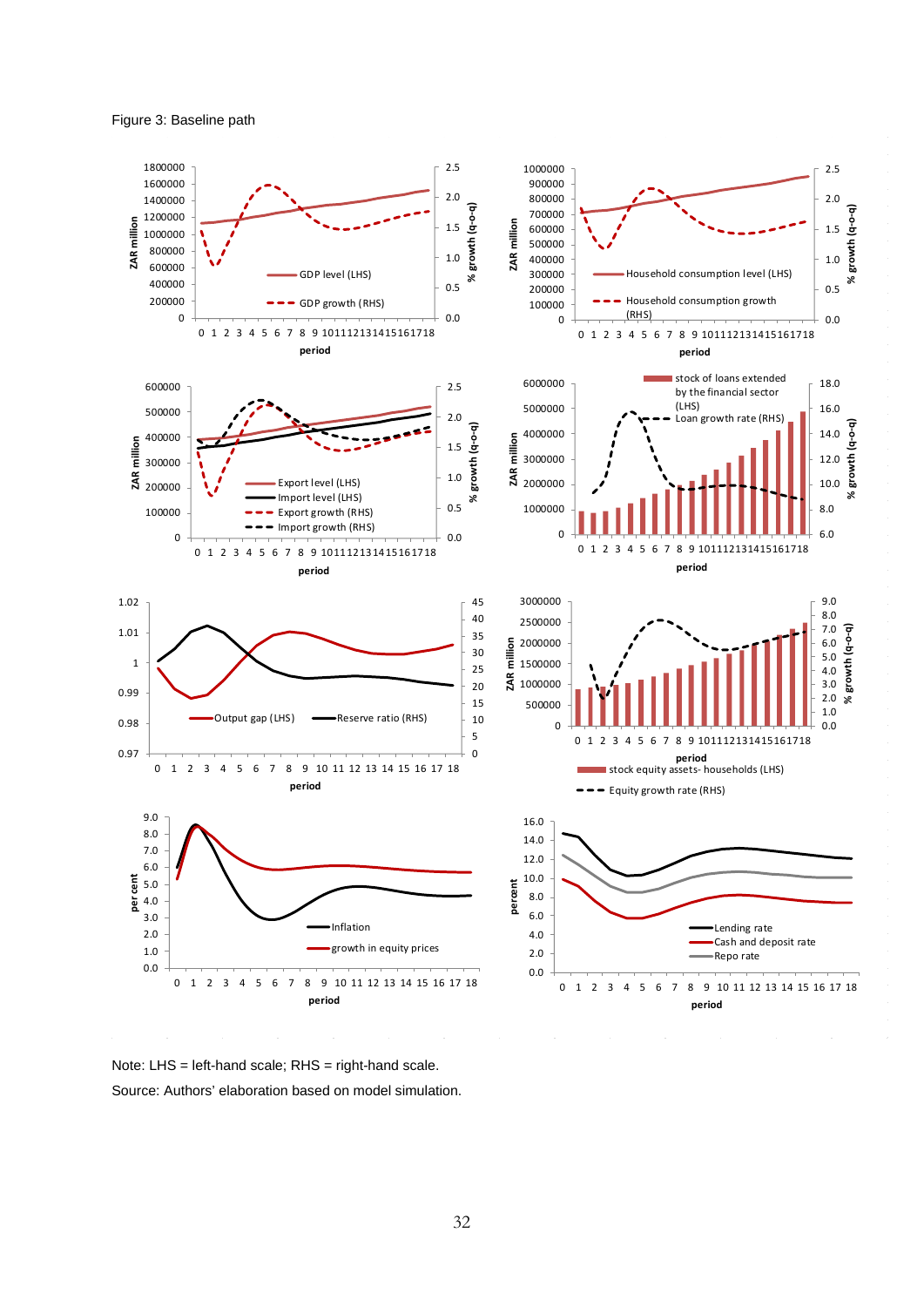## **6 Conclusion**

<u>.</u>

The model presented in this paper captures financial sector dynamics by introducing stock and flow consistency in real and financial flows and incorporating elements of the theoretical models developed by Borio and Zhu (2012) and Woodford (2010). This provides for richer representation of financial sector dynamics compared with current DSGE and other stock and flow models.

As with any model, our framework is a simplified version of reality and is subject to limitations. The first one is our ability to capture heterogeneity among agents in the same sector. For example, we have only one household. The implications of this are that we cannot capture all the elements of risk-taking as identified by Borio and Zhu (2012) and our framework, while building on current DSGE models, is also subject to some of the same criticisms. The time profile of financial instruments is also missing from our framework. For example, we do not distinguish between short- and long-term bond instruments.

Heterogeneity can be introduced, for example, by distinguishing between credit constraint and non-credit constraint households. However, heterogeneity also introduces complexity, which can hinder our ability to trace economic shocks through the model.

The challenges with data quality and the lack of economic research analysing some of the relationships that we model impose limitations on our model. As indicated already, the flow-offunds data and the available balance sheet data for South Africa require some improvements, which are currently being implemented as part of South Africa's commitments to the G20 Data Gap Initiative. This should provide for better quality and availability of data. Improvements to the data will also allow for the use of more advanced techniques in calibrating the coefficients, such as the maximum entropy approach.[16](#page-34-0) More micro research into understanding bank behaviour and the interactions between the balance sheets of different institutions in South Africa would greatly enhance the robustness of our framework and the results.

<span id="page-34-0"></span> $16$  See for example Arndt et al. (2002). They use the maximum entropy approach to estimate the parameters of a CGE model for Mozambique.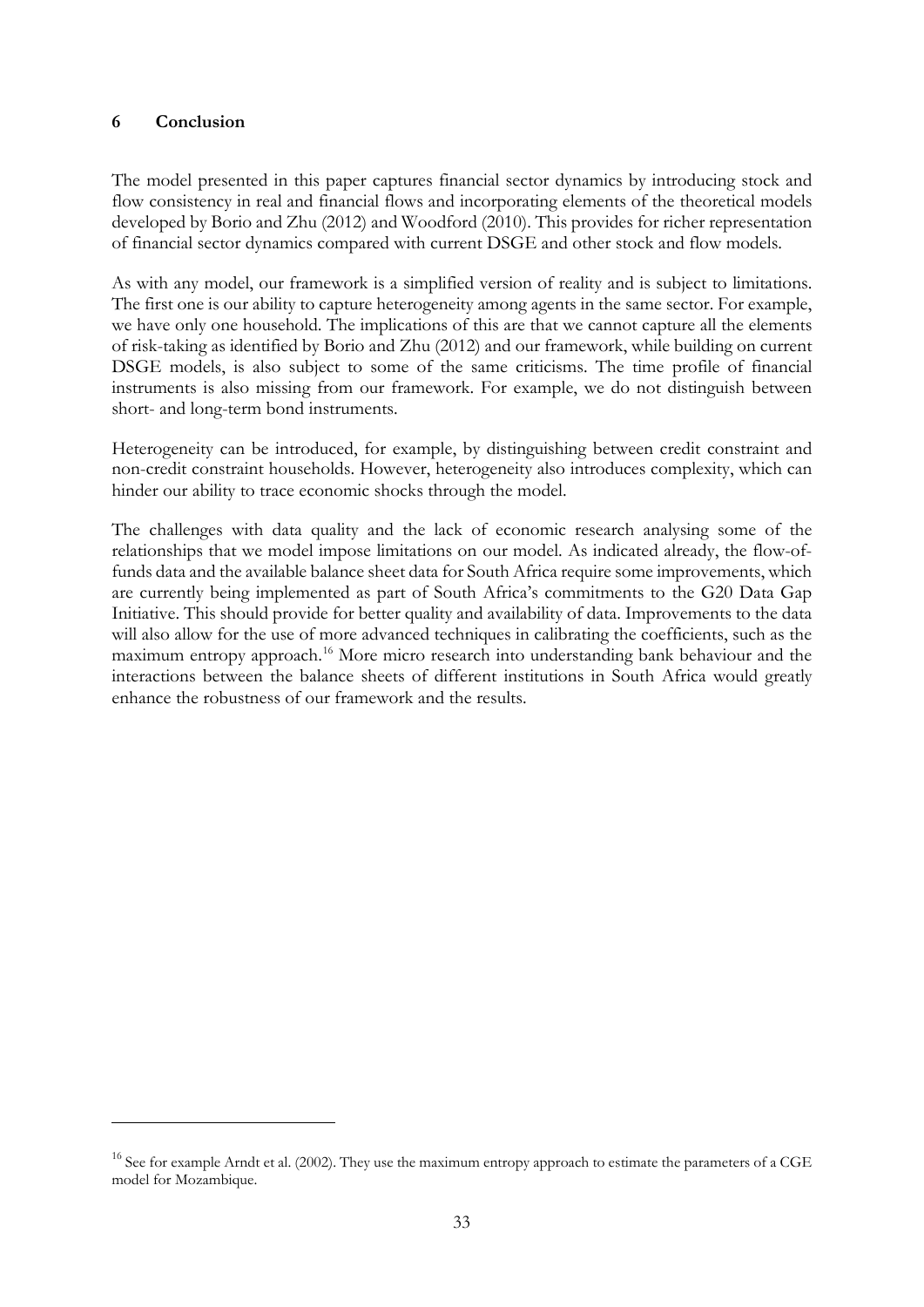#### **References**

- Amano, R., J. Engle-Warnick, and M. Shukayev (2011). 'Price-Level Targeting and Inflation Expectations: Experimental Evidence'. Bank of Canada Working Papers Series 2011/18. Ottowa: Bank of Canada.
- Armington, P.S. (1969). 'A Theory of Demand for Products Distinguished by Place of Production'. *Staff Papers (International Monetary Fund)*, 16(1): 159–78.
- Arndt, C., S. Robinson, and F. Tarp (2002). 'Parameter Estimation for a Computable General Equilibrium Model: A Maximum Entropy Approach'. *Economic Modelling*, 19: 375–98.
- Aron, J., and J. Muellbauer (2006). 'Estimates of Household Sector Wealth for South Africa, 1970– 2003'. *Review of Income and Wealth*, 52: 285–307.
- Aron, J., J. Muellbauer, and J. Prinsloo (2006). 'Estimating the Balance Sheet of the Personal Sector in an Emerging Market Country: South Africa 1975–2003'. Working Paper 2006/99. Helsinki: UNU-WIDER.
- Backus, D., W. Brainard, G. Smith, and J. Tobin (1980). 'A Model of U.S. Financial and Nonfinancial Economic Behavior'. *Journal of Money, Credit, and Banking*, 12: 259–93.
- Barwell, R., and O. Burrows (2014). 'Growing Fragilities? Balance Sheets in the Great Moderation'. In B. Winkler, A. van Riet, and P. Bull (eds), *A Flow-of-Funds Perspective on the Financial Crisis. Volume II: Macroeconomic Imbalances and Risks to Financial Stability.* London: Palgrave Macmillan.
- Bernanke, B.S., M. Gertler, and S. Gilchrist (1999). 'The Financial Accelerator in a Quantitative Business Cycle Framework'. In J.B. Taylor and M. Woodford (eds), *Handbook of macroeconomics. Volume 1C*. Amsterdam, New York, and Oxford: Elsevier Science, North-Holland.
- Blanchard, O. (2016). 'Do DSGE Models Have a Future?' PIIE Policy Brief 16-11. Washington, DC: Peterson Institute for International Economics.
- Borio, C., and H. Zhu (2012). 'Capital Regulation, Risk-Taking and Monetary Policy: A Missing Link in the Transmission Mechanism?' *Journal of Financial Stability*, 8: 236–51.
- Burgess, S., O. Burrows, A. Godin, S. Kinsella, and S. Millard (2016). 'A Dynamic Model of Financial Balances for the United Kingdom'. Bank of England Staff Working Paper 614. London: Bank of England.
- Caballero, R.J. (2010). 'Macroeconomics after the Crisis: Time to Deal with the Pretense-of-Knowledge Syndrome'. *The Journal of Economic Perspectives*, 24: 85–102.
- Caiani, A., A. Godin, and S. Lucarelli (2014). 'A Stock Flow Consistent Analysis of a Schumpeterian Innovation Economy'. *Metroeconomica*, 65: 397–429.
- Calvo, G.A, A. Izquierdo, and L.-F. Mejia (2004). 'On the Empirics of Sudden Stops: The Relevance of Balance-Sheet Effects'. NBER Working Paper 10520. Cambridge, MA: National Bureau of Economic Research.
- Carrillo, J.A., and C. Poilly (2010). 'On the Recovery Path during a Liquidity Trap: Do Financial Frictions Matter for Fiscal Multipliers?' IRES Discussion Paper 2010034. Louvain-la-Neuve: Institut de Recherches Economiques et Sociales, Universitè catholique de Louvain.
- Caverzasi, E., and A. Godin (2015). 'Post-Keynesian Stock-Flow-Consistent Modelling: A Survey'. *Cambridge Journal of Economics*, 39: 157–87.
- Chen, N.-F., R. Roll, and S.A. Ross (1986). 'Economic Forces and the Stock Market'. *Journal of Business*, 59: 383–403.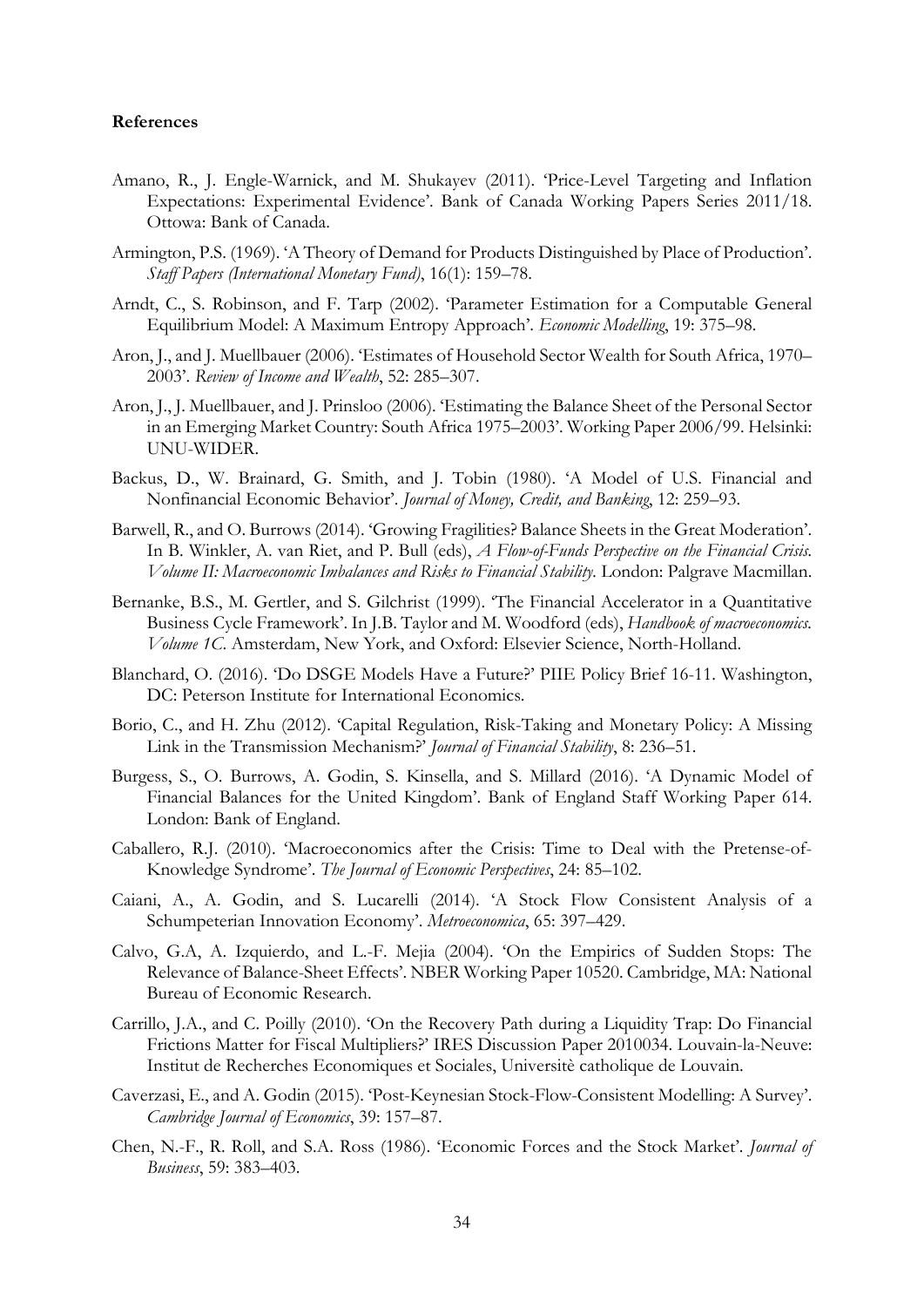- Chow, G.C. (2011). 'Usefulness of Adaptive and Rational Expectations in Economics'. CEPS Working Paper 221. Princeton, NJ: Princeton University.
- Christiano, L.J., M. Eichenbaum, and C.L. Evans (2005). 'Nominal Rigidities and the Dynamic Effects of a Shock to Monetary Policy'. *Journal of Political Economy*, 113: 1–45.
- Condon, T., H. Dahl, and S. Devarajan (1987). 'Implementing a Computable General Equilibrium Model on GAMS: The Cameroon Model'. Developmental Research Department Working Paper 290. Washington, DC: World Bank.
- de Jager, S., M. Johnston, and R. Steinbach (2015). 'A Revised Quarterly Projection Model for South Africa'. South African Reserve Bank Working Paper WP/15/03. Pretoria: South African Reserve Bank.
- Devarajan, S., and D.S. Go (1998). 'The Simplest Dynamic General-Equilibrium Model of an Open Economy'. *Journal of Policy Modeling*, 20: 677–714.
- Dias, F., C. Duarte, and A. Rua (2010). 'Inflation Expectations in the Euro Area: Are Consumers Rational?'. *Review of World Economics/Weltwirtschaftliches Archiv*, 146: 591–607.
- Duca, J., and J. Muellbauer (2014). 'Tobin LIVES: Integrating Evolving Credit Market Architecture into Flow-of-Funds Based Macro-Models'. In B. Winkler, A. van Riet, and P. Bull (eds), *A Flow-of-Funds Perspective on the Financial Crisis. Volume II: Macroeconomic Imbalances and Risks to Financial Stability*. London: Palgrave Macmillan.
- Eggertsson, G.B., and P. Krugman (2012). 'Debt, Deleveraging, and the Liquidity Trap: A Fisher-Minsky-Koo Approach'. *Quarterly Journal of Economics*, 127: 1469–513.
- Ellison, M., and A. Tischbirek (2014). 'Unconventional Government Debt Purchases as a Supplement to Conventional Monetary Policy'. *Journal of Economic Dynamics and Control*, 43: 199–217.
- Emini, C.A., and H. Fofack (2003). *A Financial Social Accounting Matrix for the Integrated Macroeconomic Model for Poverty Analysis: Application to Cameroon with a Fixed-Price Multiplier Analysis*. Washington, DC: World Bank Publications.
- Fernández-Villaverde, J. (2010). 'Fiscal Policy in a Model With Financial Frictions'. *The American Economic Review*, 100: 35–40.
- Fornaro, L. (2015). 'Financial Crises and Exchange Rate Policy'. *Journal of International Economics*, 95: 202–15.
- FSB (Financial Stability Board) (2016). 'Second Phase of the G20 Data Gaps Initiative (DGI-2): First Progress Report'. Available at: www.fsb.org/2016/09/second-phase-of-the-g20-datagaps-initiative-dgi-2-first-progress-report/ (accessed 10 October 2016).
- Gerali, A., S. Neri, L. Sessa, and F.M Signoretti (2010). 'Credit and Banking in a DSGE Model of the Euro Area'. *Journal of Money, Credit and Banking*, 42: 107–41.
- Gertchev, N. (2007). 'A Critique of Adaptive and Rational Expectations'. *The Quarterly Journal of Austrian Economics*, 10: 313–29.
- Gertler, M., and P. Karadi (2011). 'A Model of Unconventional Monetary Policy'. *Journal of Monetary Economics*, 58: 17–34.
- Godley, W. (1996). 'Money, Finance and National Income Determination: An Integrated Approach'. Working Paper 167. New York: The Jerome Levy Economics Institute.
- Godley, W., and M. Lavoie (2007). *Monetary Economics: An Integrated Approach to Credit, Money, Income, Production and Wealth*. Houndmills and New York: Palgrave Macmillan.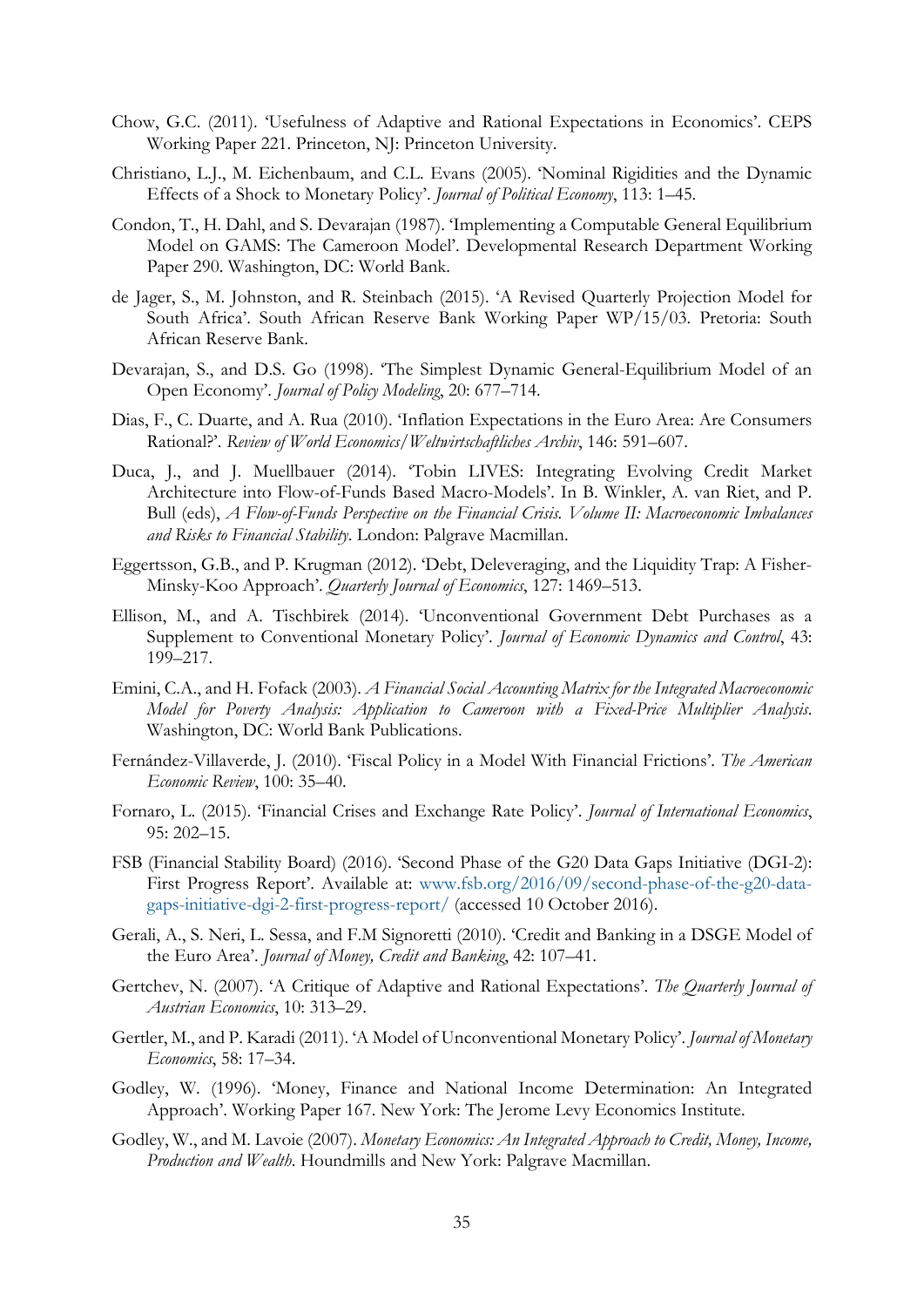- Godley, W., and M. Lavoie (2012). *Monetary Economics: An Integrated Approach to Credit, Money, Income, Production and Wealth*. New York: Springer.
- Gupta, R., and M.P. Modise (2013). 'Macroeconomic Variables and South African Stock Return Predictability'. *Economic Modelling*, 30: 612–22.
- Hommes, C. (2011). 'The Heterogeneous Expectations Hypothesis: Some Evidence from the Lab'. *Journal of Economic Dynamics and Control*, 35: 1–24.
- Hubic, A. (2012). 'A Financial Social Accounting Matrix (SAM) for Luxembourg'. BCL Working Paper 72. Luxembourg: Central Bank of Luxembourg.
- Johannsen, B.K. (2014). 'Inflation Experience and Inflation Expectations: Dispersion and Disagreement Within Demographic Groups'. Finance and Economics Discussion Series 2014-89. Washington, DC: Divisions of Research & Statistics and Monetary Affairs, Federal Reserve Board.
- Kabundi, A., and E. Schaling (2013). 'Inflation and Inflation Expectations in South Africa: An Attempt at Explanation'. *South African Journal of Economics*, 81: 346–55.
- Kiyotaki, N., and J. Moore (1997). 'Credit Cycles'. *Journal of Political Economy*, 105: 211–48.
- Kollmann, R., M. Ratto, W. Roeger, and J. in't Veld (2013). 'Fiscal Policy, Banks and the Financial Crisis'. *Journal of Economic Dynamics and Control*, 37: 387–403.
- Kreuser, F., R. Burger, and N. Rankin (2015). 'The Elasticity of Substitution and Labour Displacing Technical Change in Post-Apartheid South Africa'. Working Paper 2015/101. Helsinki: UNU-WIDER.
- Mankiw, N.G., R. Reis, and J. Wolfers (2003). 'Disagreement about Inflation Expectations'. NBER Working Papers 9796. Cambridge, MA: National Bureau of Economic Research.
- Monyela, C., and S. Madonsela (2015). 'Note on the Flow of Funds in South Africa's National Financial Account for the Year 2014'. *Quarterly Bulletin*, June. Pretoria: South Africa National Reserve Bank.
- Ottonello, P. (2013). 'Optimal Exchange Rate Policy under Collateral Constraints and Wage Rigidity'. Mimeo. New York: Columbia University.
- Patinkin, D. (1948). 'Price Flexibility and Full Employment'. *The American Economic Review*, 38: 543– 64.
- Rapach, D.E., M.E. Wohar, and J. Rangvid (2005). 'Macro Variables and International Stock Return Predictability'. *International Journal of Forecasting*, 21: 137–66.
- Roos, M.W.M., and W.J. Luhan (2013). 'Information, Learning and Expectations in an Experimental Model Economy'. *Economica*, 80: 513–31.
- Saikkonen, L. (2015). 'Estimation of Substitution and Transformation Elasticities for South African Trade'. Working Paper 2015/104. Helsinki: UNU-WIDER.
- Simon, H.A. (1955). 'A Behavioral Model of Rational Choice'. *The Quarterly Journal of Economics*, 69: 99–118.
- Simon, H.A. (1982). *Models of Bounded Rationality: Empirically Grounded Economic Reason*. Cambridge, MA: MIT Press.
- Simon, H.A. (1986). 'Rationality in Psychology and Economics'. *The Journal of Business*, 59: S209– S24.
- Sims, C. (2006). 'Comment on Del Negro, Schorfheide, Smets and Wouters'. Unpublished comment. Princeton, NJ: Princeton University. Available at: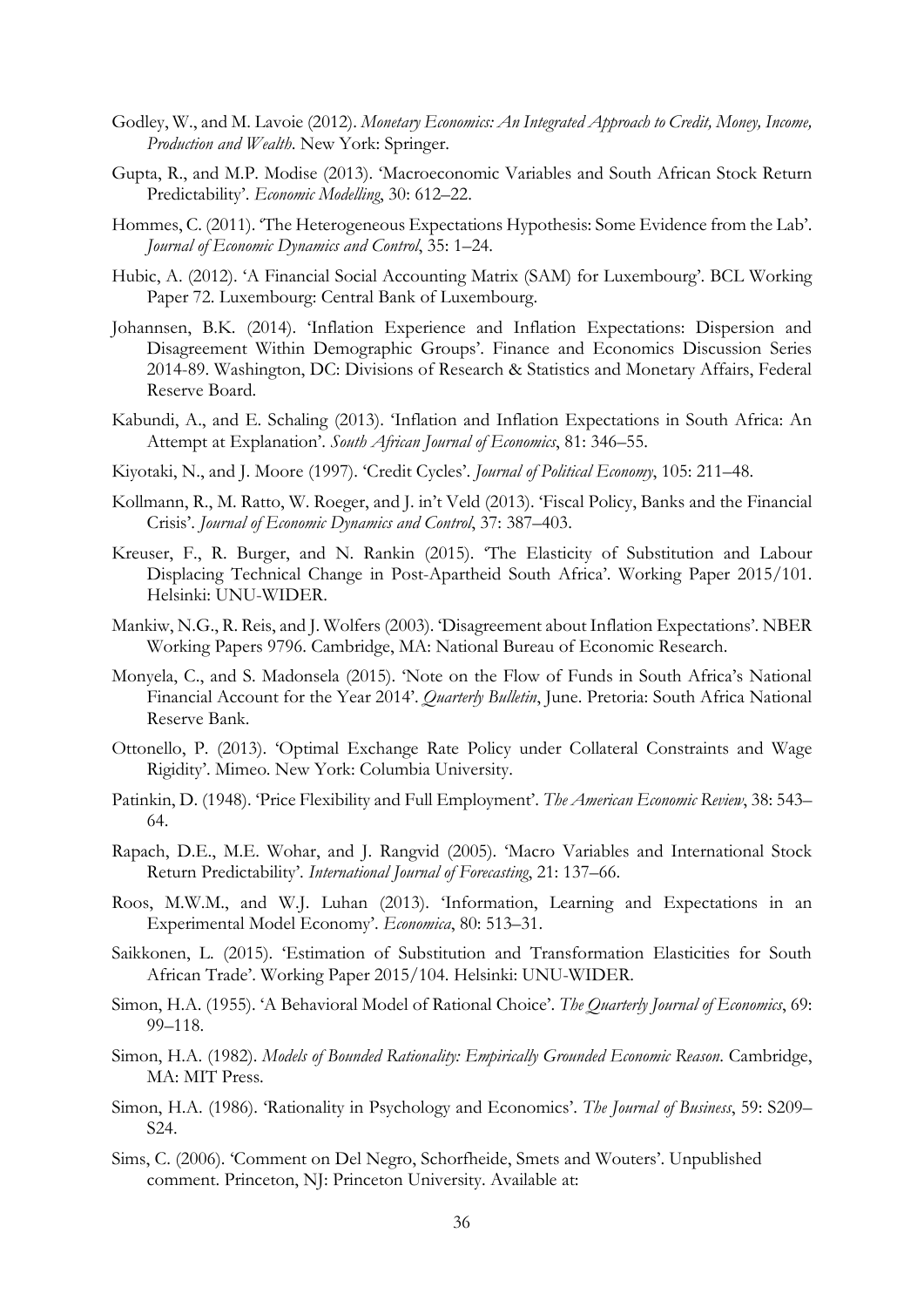http://sims.princeton.edu/yftp/DSSW806/DSseattleComment.pdf (accessed 29 October 2017).

- Smets, F., and R. Wouters. (2003). 'An Estimated Dynamic Stochastic General Equilibrium Model of the Euro Area'. *Journal of the European Economic Association*, 1: 1123–75.
- Tobin, J. (1975). 'Keynesian Models of Recession and Depression'. *The American Economic Review*, 65: 195–202.
- Tobin, J. (1982). 'Money and Finance in the Macroeconomic Process'. *Journal of Money, Credit & Banking*, 14: 171–204.
- Tovar, C.E. (2009). 'DSGE Models and Central Banks'. *Economics: The Open-Access, Open-Assessment E-Journal*, 3: 1–31.
- Woodford, M. (2010). 'Financial Intermediation and Macroeconomic Analysis'. *Journal of Economic Perspectives*, 24: 21–44.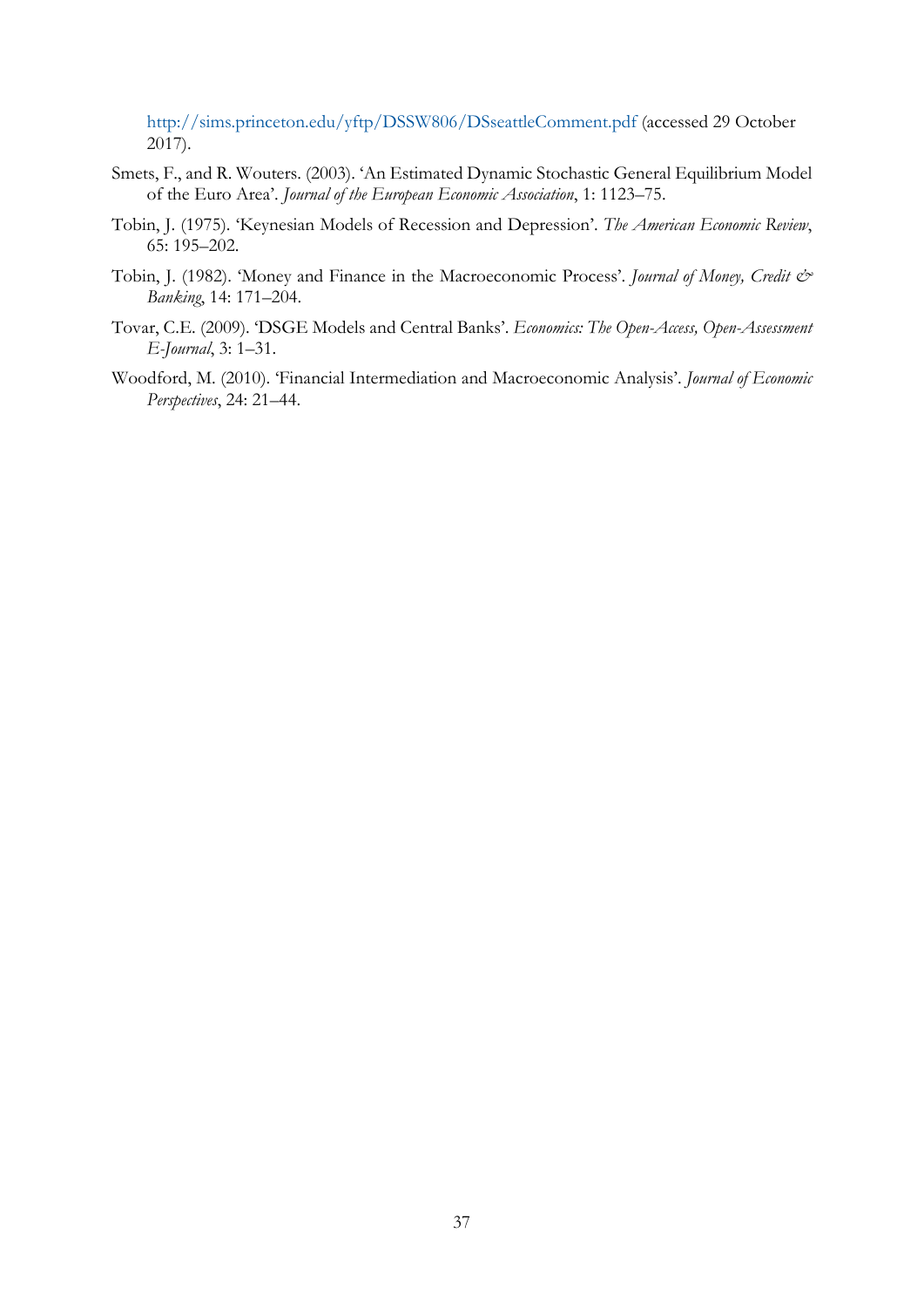| <b>Indices</b>              |                                                                                                                                                               |                        |                                                                                                                                                      |
|-----------------------------|---------------------------------------------------------------------------------------------------------------------------------------------------------------|------------------------|------------------------------------------------------------------------------------------------------------------------------------------------------|
| $\boldsymbol{f}$            | Factors: labour and capital                                                                                                                                   | incb                   | Agents ( <i>infin</i> $\subset$ <i>i</i> ): all<br>sectors except the Central<br>Bank                                                                |
| fi                          | Financial instruments: cash<br>and deposits (cd), bonds (b),<br>equities (e), loans (I), other<br>financial instruments (oa)                                  | infin                  | Agents (infin $\subset$ i): all<br>sectors except the non-<br>financial sector                                                                       |
| finb                        | <b>Financial instruments</b><br>$(finh \subset fi)$ : all except<br>bonds                                                                                     | ing                    | Agents (infin $\subset$ i): all<br>sectors except government                                                                                         |
| fint                        | <b>Financial instruments</b><br>$(finb \subset fi)$ : interest bearing                                                                                        | ins                    | Agents (ins $\subset$ i):<br>households, financial and<br>non-financial sectors                                                                      |
| i                           | Agents: households (h),<br>financial sector (fin), non-<br>financial sector (nfin),<br>government (gov), Reserve<br>Bank (rb), the rest of the<br>world (row) | insd                   | Agents ( <i>ins</i> $\subset$ <i>i</i> ): domestic<br>sectors                                                                                        |
| ifin                        | Agents ( <i>if in</i> $\subset$ <i>i</i> ): all<br>sectors except the financial<br>sector                                                                     | it                     | Agents (it $\subset$ i): financial<br>and foreign sectors                                                                                            |
| ii                          | Agents ( $ii \subset i$ ): financial<br>and non-financial sectors                                                                                             | le                     | Financial instruments (le $\subset$<br>$fi$ ): loans and equities                                                                                    |
| il                          | Agents ( $il \subset i$ ): households,<br>non-financial sector,<br>government                                                                                 |                        |                                                                                                                                                      |
| in                          | Agents $(in \subset i)$ : non-<br>financial and foreign sectors,<br>government                                                                                | t                      | Time periods                                                                                                                                         |
| <b>Exogenous parameters</b> |                                                                                                                                                               |                        |                                                                                                                                                      |
| $\alpha_1^{gap}$            | Responsiveness of the<br>demand for factors of<br>production to real loan rates                                                                               | $\mu_3^{peq}$          | Responsiveness of equity<br>prices to economic activity                                                                                              |
| $\alpha_2^{gap}$            | Responsiveness of the<br>demand for factors of<br>production to aggregate<br>demand                                                                           | $\mu^{cd}$             | Responsiveness of the<br>demand for cash and<br>deposits to changes in the<br>real return                                                            |
| $\alpha^{i,cd}$             | Demand for cash and<br>deposits as share of income                                                                                                            | $\lambda_{fi,fi}^{it}$ | Coefficients describing the<br>responsiveness of the<br>demand for assets for the<br>foreign and financial<br>sectors to changes in asset<br>returns |
| $\alpha^{i,l}$              | Demand for loans as share<br>of income or GDP for the<br>foreign sector                                                                                       | $\sigma^{cd}$          | Growth of cash and deposit<br>liabilities                                                                                                            |
| $\alpha^p$                  | Production function shift<br>parameter                                                                                                                        | dvdcoefpar             | Translation key for dividend<br>income                                                                                                               |
| $\alpha^m$                  | Import function shift<br>parameter                                                                                                                            | grg                    | Government consumption<br>growth rate                                                                                                                |
| $\alpha^t$                  | Export function shift<br>parameter                                                                                                                            | inf                    | Inflation target (steady-state<br>inflation)                                                                                                         |

## **Appendix A: Detailed model representation**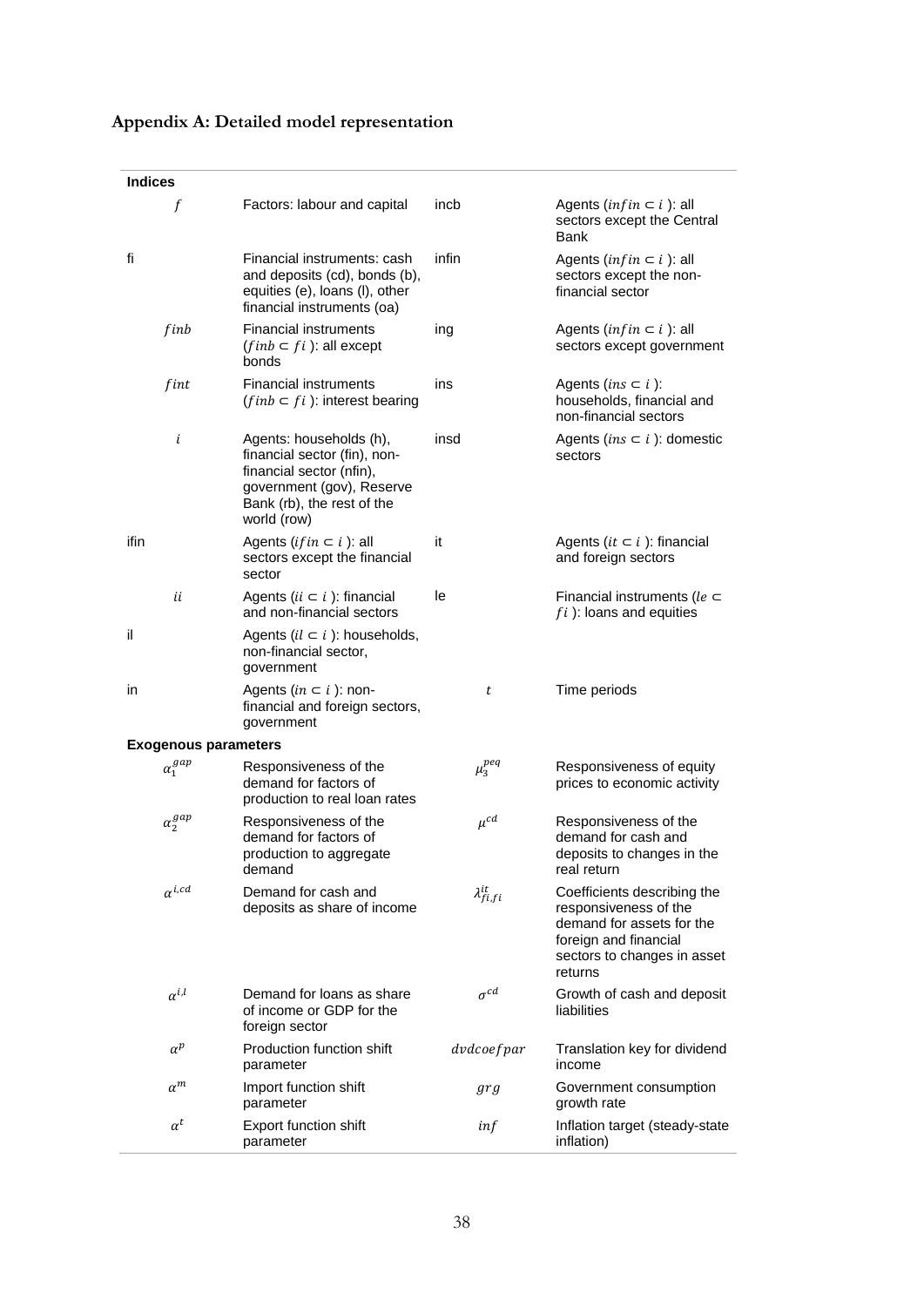| $\beta$          | Discount factor for<br>household consumption                                                                            | inta     | Quantity of aggregate<br>intermediate input per<br>output                                                      |
|------------------|-------------------------------------------------------------------------------------------------------------------------|----------|----------------------------------------------------------------------------------------------------------------|
| $\beta^{repo}$   | Responsiveness of the<br>financial sector reserve ratio<br>to changes in the repo rate                                  | inv      | Change in inventories                                                                                          |
| $\beta_1^{repo}$ | Responsiveness of the<br>supply of loans to changes<br>in the repo rate                                                 | ivat     | Quantity of aggregate<br>output per value added                                                                |
| $\beta_2^{repo}$ | Taylor Rule coefficient on<br>inflation                                                                                 | ld       | Share of wealth provided as<br>loans for the non-financial,<br>government, and foreign<br>sectors              |
| $\beta_3^{repo}$ | Taylor Rule coefficient on<br>the output gap                                                                            | lmrow    | share of foreign loan and<br>equity liability as<br>percentage of GDP                                          |
| $\beta^{sa}$     | Responsiveness of the<br>financial sector reserve ratio<br>to changes in the growth<br>rate of financial assets         | mpsbar   | Steady-state savings rate                                                                                      |
| $\gamma_1^I$     | Steady-state growth rate of<br>investment                                                                               | mps01    | 0-1 parameter with 1 for<br>institutions, which marginal<br>propensity to save adjusts                         |
| $\gamma_2^I$     | Responsiveness of<br>investment by the non-<br>financial sector to the<br>Tobin's Q term                                | $n_t^i$  | Net change in capital<br>transfers                                                                             |
| $\gamma_3^I$     | Responsiveness of<br>investment to the real loan<br>rate                                                                | oipprm   | Other income paid as share<br>of GDP                                                                           |
| δ                | Capital depreciation rate                                                                                               | pwe      | World export price                                                                                             |
| $\delta^p$       | Production function share<br>parameter                                                                                  | pwm      | World import price                                                                                             |
| $\delta^q$       | Import function share<br>parameter                                                                                      | r        | Statistical residual                                                                                           |
| $\delta^t$       | Export function share<br>parameter                                                                                      | res      | Foreign currency reserves                                                                                      |
| $\theta^p$       | Responsiveness of price<br>expectation to deviations of<br>expected prices from actual<br>prices in the previous period | sa       | Stock of other assets<br>excluding reserves                                                                    |
| $\theta_1^{pq}$  | Responsiveness of prices to<br>changes in the output gap                                                                | sl       | Stock of equity liabilities of<br>the financial sector other<br>than interests in retirement<br>and life funds |
| $\theta_2^{pq}$  | Responsiveness of prices to<br>changes in import prices                                                                 | slr      | Other liabilities for the<br>foreign sector (excluding<br>foreign currency reserves)                           |
| $\theta^{prce}$  | Responsiveness of price<br>expectations to the output<br>gap                                                            | shifint  | Share of interest income                                                                                       |
| $\rho^{lab}$     | Labour force growth                                                                                                     | shifoint | Share of other income                                                                                          |
| $\rho^p$         | Production function<br>substitution elasticity                                                                          | shif soc | Share of social<br>contributions received                                                                      |
| $\rho^q$         | Import function substitution<br>elasticity                                                                              | shr      | Share of interest income                                                                                       |
| $\rho^{repo}$    | Interest rate smoothing<br>coefficient                                                                                  | soc_par  | Social contributions paid as<br>a share of GDP                                                                 |

÷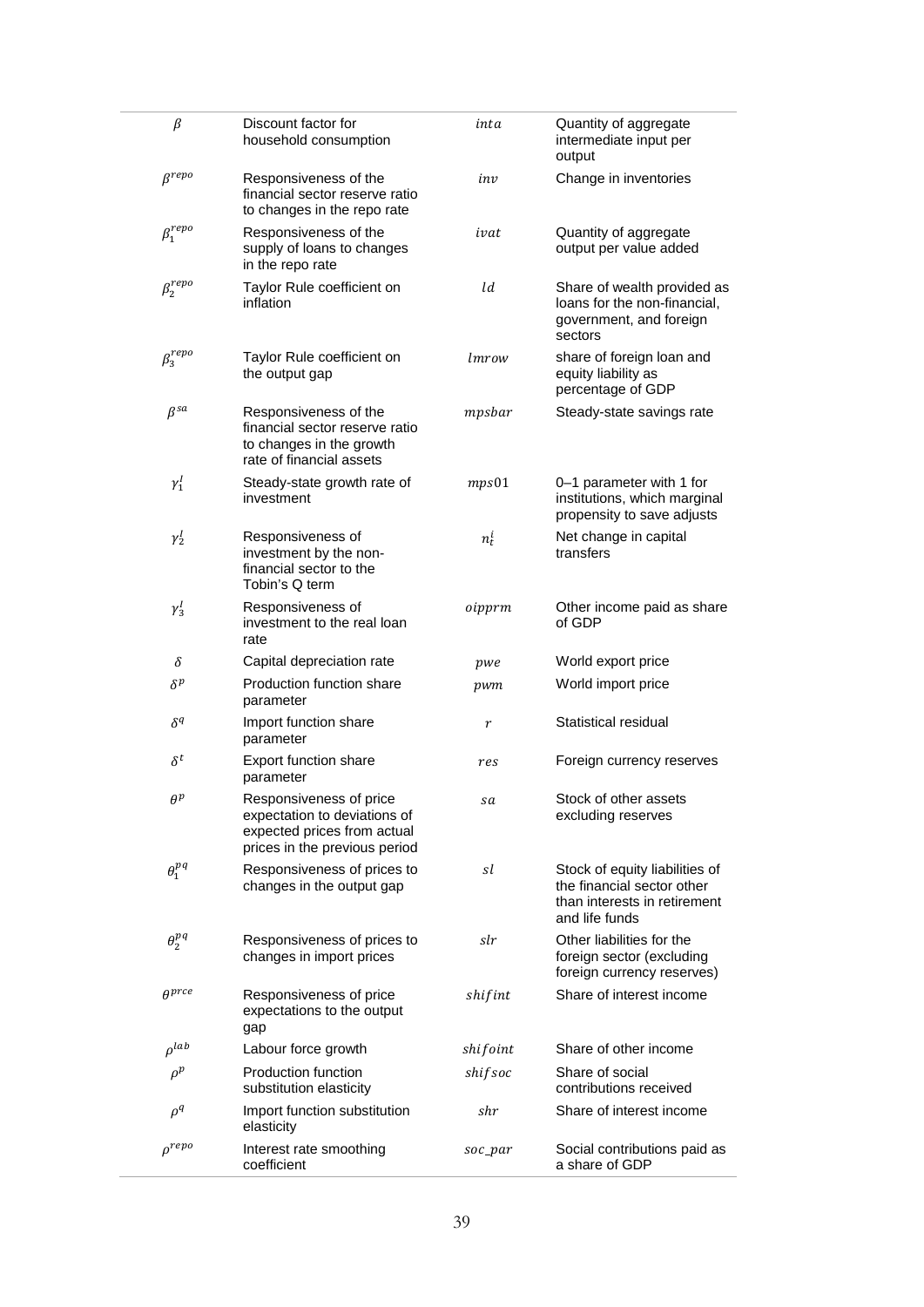| $\rho^t$                          | Export function substitution<br>elasticity                                                | sspeq       | Steady-state growth in<br>equity prices           |
|-----------------------------------|-------------------------------------------------------------------------------------------|-------------|---------------------------------------------------|
| $\mu^{cd}$                        | Responsiveness of the<br>demand for cash and<br>deposits to changes in the<br>real return | ta          | Activity tax rate                                 |
| $\mu^{fw}$                        | Target real growth rate for<br>household wealth                                           | td          | Personal direct tax rate                          |
| $\mu^l$                           | Responsiveness of the<br>demand for loans to<br>changes in real borrowing<br>costs        | tm          | Import tariff rate                                |
| $\mu_1^{peq}$                     | Responsiveness of equity<br>prices to inflation                                           | ts          | Sales tax rate                                    |
| $\mu_2^{peq}$                     | Responsiveness of equity<br>prices to money supply                                        | yfrow       | Factor income payments to<br>the foreign sector   |
| $\mu_2^{rcd}$                     | Coefficient in the cash and<br>deposit rate equation                                      | yfmrow      | Factor income received<br>from the foreign sector |
| <b>Endogenous variables</b>       |                                                                                           |             |                                                   |
| <b>BSASS</b>                      | Stock of assets                                                                           | NOI.        | Net other income inflows                          |
| <b>BSLIB</b>                      | Stock of liabilities                                                                      | <b>NINT</b> | Net interest income inflows                       |
| $d$ as $b$                        | Change in the stock of<br>bonds (assets)                                                  | NW          | Net wealth of institutions                        |
| $d$ _as_cd                        | Change in the stock of cash<br>and deposits (assets)                                      | 01          | Other income                                      |
| $d$ <sub>_as_e</sub>              | Change in the stock of<br>equities (assets)                                               | 0IP         | Other payments                                    |
| $d$ <sub>as</sub> $l$             | Change in the stock of loans<br>(assets)                                                  | PA          | Aggregate sector output<br>price                  |
| $d$ _as_oa                        | Change in the stock of other<br>(assets)                                                  | PD          | Domestic supply price with<br>margin              |
| $d$ _lib_b                        | Change in the stock of<br>bonds(liabilities)                                              | PE          | Export price                                      |
| $d$ <sub>-lib<sub>-cd</sub></sub> | Change in the stock of cash<br>and deposits (liabilities)                                 | PEQ         | <b>Equity price</b>                               |
| $d$ _lib_e                        | Change in the stock of<br>equities (liabilities)                                          | PМ          | Import price                                      |
| $d$ _lib_l                        | Change in the stock of loans<br>(liabilities)                                             | PQ          | Composite supply price                            |
| $d$ _lib_oa                       | Change in the stock of other<br>(liabilities)                                             | PRC         | Price including sales taxes                       |
| <i>DFRATEB</i>                    | Bond rate-adjustment factor                                                               | PRCd        | Inflation                                         |
| <i>DFRATECD</i>                   | Cash and deposit rate-<br>adjustment factor                                               | PRCe        | <b>Expected prices</b>                            |
| <b>DFRATEL</b>                    | Loan rate-adjustment factor                                                               | <b>PVA</b>  | Composite value-added<br>price                    |
| <b>DVD</b>                        | Dividend income                                                                           | QΑ          | Aggregate output quantity                         |
| <i>DVDCOEF</i>                    | Share of dividend income                                                                  | QD          | Domestic supply quantity                          |
| <b>DVDFIN</b>                     | Dividends paid by the<br>financial sector                                                 | QE          | Export quantity                                   |
| <i>DVDP</i>                       | Dividends paid                                                                            | QF          | Factor demand                                     |
| DVDROW                            | Dividends paid by the<br>foreign sector                                                   | QFS         | Factor supply                                     |
| EXR                               | Exchange rate                                                                             | QG          | Government consumption<br>quantity                |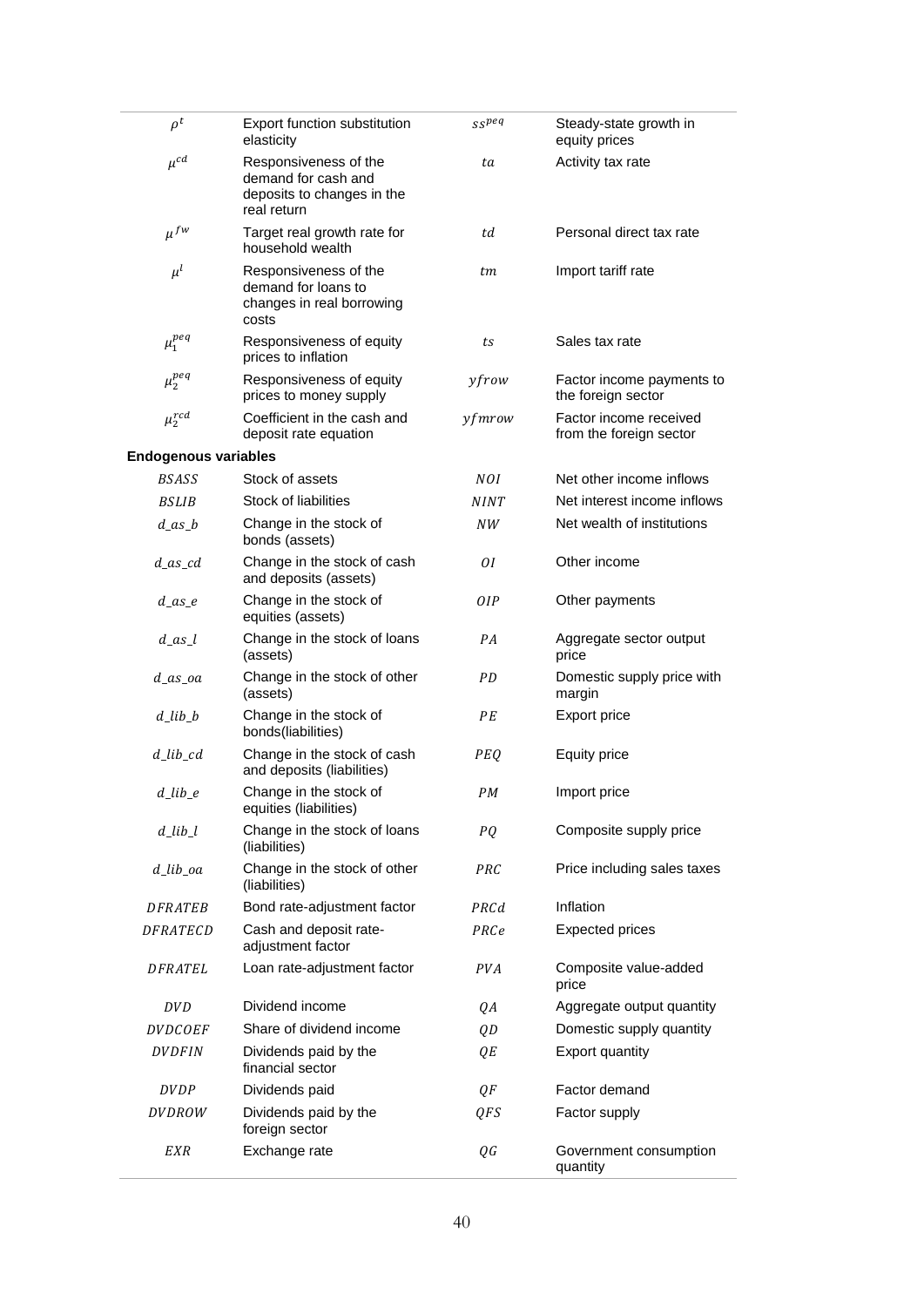| <b>FINT</b>              | Interest income paid to the<br>rest of the world          | QH          | Household consumption<br>quantity  |
|--------------------------|-----------------------------------------------------------|-------------|------------------------------------|
| FRATER                   | Bond rate                                                 | QINTA       | Intermediate input                 |
| FRATECD                  | Cash and deposit rate                                     | QM          | Import quantity                    |
| FRATEL                   | Loan rate                                                 | QQ          | Composite supply quantity          |
| FREPO                    | Repo rate                                                 | QVA         | Composite value-added<br>quantity  |
| <b>FW</b>                | Financial wealth                                          | <b>RR</b>   | Reserve ratio                      |
| FW1                      | Real financial wealth                                     | <b>SAV</b>  | Savings of agents                  |
| GGAP                     | Factor demand adjustment<br>factor (proxy for output gap) | <b>SAVF</b> | Foreign savings                    |
| GDPMP                    | Real GDP                                                  | SOCCONTP    | Social contributions paid          |
| <i><b>INTINCT</b></i>    | Interest income                                           | SOCCONTR    | Income from social<br>contribution |
| <i><b>INTEXPBOND</b></i> | Real interest expenditure<br>bonds                        | U           | Household utility                  |
| <b>INTEXP1</b>           | Real interest expenditure                                 | WF          | Economy-wide factor return         |
| <b>INV</b>               | Investment                                                | ΥF          | Total factor income                |
| <b>MPS</b>               | Marginal propensity to save                               | ΥI          | Real agent income                  |
| <i>NDVD</i>              | Net dividend inflows                                      | YIF         | Factor income                      |
|                          |                                                           |             |                                    |

## **Prices and interest rates**

 $\overline{\phantom{a}}$ 

| $PM_t = pwm_t \cdot (1 + tm_t) \cdot EXP_t$                                                                                                                               | A1              |
|---------------------------------------------------------------------------------------------------------------------------------------------------------------------------|-----------------|
| $PE_t = pwe_t \cdot (1 - te_t) \cdot EXR_t$                                                                                                                               | A2              |
| $PQ_t = (1 + inf) \cdot PQ_{t-1} + \theta_1^{pq} \cdot (GGAP_{t-1}^l - 1) + \theta_2^{pq} \cdot \Delta PM_t$                                                              | A3              |
| $PQ_t \cdot QQ_t = PD_t \cdot QD_t + PM_t \cdot QM_t$                                                                                                                     | A4              |
| $PA_t \cdot QA_t = PDD_t \cdot QD_t + PE_t \cdot QE_t$                                                                                                                    | A <sub>5</sub>  |
| $PRC_t = (1 + ts_t) \cdot PQ_t$                                                                                                                                           | A6              |
| $PRCd_t = \Delta PRC_t$                                                                                                                                                   | A7              |
| $PRC_t^e = (1 + inf) \cdot PRC_{t-1}^e - \theta^p \cdot (PRC_{t-1}^e - PRC_{t-1}) + \theta^{prce} \cdot (GGAP_{t-1}^l - 1)$                                               | A8              |
| $PEQ_t = \left( (1 + s s^{peq}) \cdot (1 + PRCd_t^e)^{\mu_1^{peq}} \cdot (\Delta SL_t^{fin\_cd})^{\mu_2^{peq}} \cdot (\Delta QA_t)^{\mu_3^{peq}} \right) \cdot PEQ_{t-1}$ | A9              |
| $FREPO_t = 0.7 \cdot FREPO_{t-1} + 0.3 \cdot (inf + 2.0 \cdot (PRCd_t - inf) + 0.35 \cdot (GGAP_{t-1}^l))$                                                                | A <sub>10</sub> |
| $FRATEB_t = FREDO_t + DFRATEB_t$                                                                                                                                          | A11             |

$$
FRATECD_t = 0.6 \cdot FREPO_t + 0.4 \cdot FRATEL_t
$$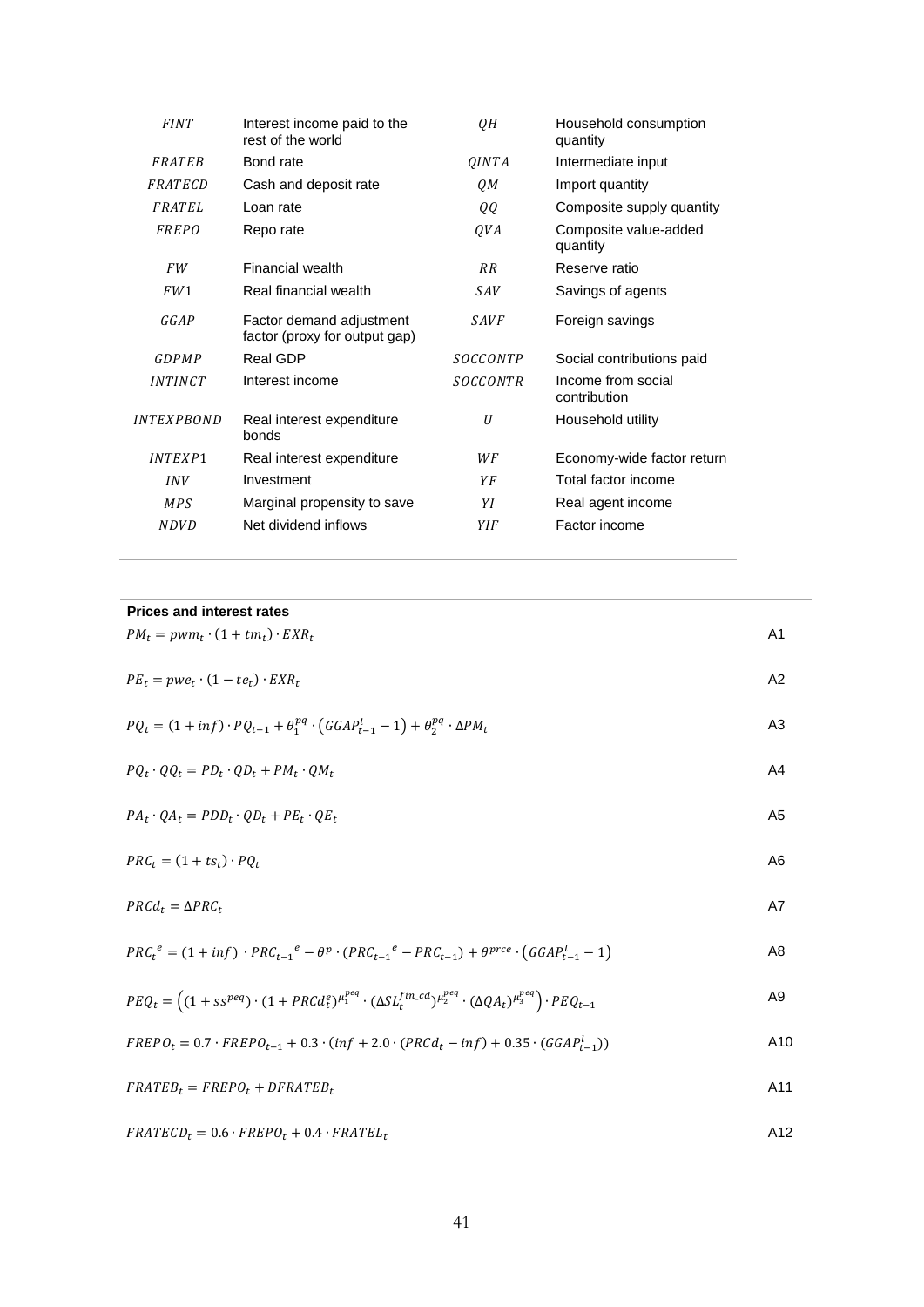**Production and trade** 

$$
QVA_{cst} = \alpha_{cst}^p \cdot \sum_{f} \left( \delta_{fcs}^p \cdot QF_{fcst}^{-\rho_{cs}^p} \right)^{-1/\rho_{cs}^p}
$$

$$
WF_{ft} = PVA_t \cdot QVA_t \cdot \sum_{f'} \left( \delta_f^p \cdot QF_{ft}^{-\rho^p} \right)^{-1} \cdot \delta_f^p \cdot QF_{ft}^{-\rho^p - 1}
$$

$$
QINTA_t = inta \cdot QA_t
$$

$$
QVA_t + QINTA_t = QA_t
$$

$$
QA_t = \alpha^t \cdot (\delta^t \cdot QE_t^{\rho^t} + (1 - \delta^t) \cdot QD_t^{\rho^t})^{1/\rho^t}
$$

$$
\frac{QE_t}{QD_t} = \left(\frac{PE_t}{PDD_t} \cdot \frac{(1-\delta^t)}{\delta^t}\right)^{1/(\rho^t - 1)}
$$

$$
QQ_t = \alpha^q \cdot \left(\delta^q \cdot Q M_t^{-\rho^q} + (1 - \delta^q) \cdot Q D_t^{-\rho^q}\right)^{-1/\rho^t}
$$

$$
\frac{QM_t}{QD_t} = \left(\frac{PDD_t}{PM_t} \cdot \frac{(1-\delta^q)}{\delta^q}\right)^{1/(1+\rho^t)} \tag{A21}
$$

## **Incomes and expenditures**

$$
YF_{ft} = WF_{ft} \cdot QF_{ft} + EXR_t \cdot yf mrow_t
$$

$$
YIF_{ft}^i = shift^i \cdot (YF_{ft} - EXR_t \cdot yfrow_t)
$$

$$
DVDP_t^{ii} = (1 - td_t^{ii}) \cdot PRC_t \cdot YI_t^{ii} - SC_t^{ii} - OIP_t^{ii} - IEXP_t^{ii} - SAV_t^{ii}
$$

$$
PRC_t \cdot INTEXPI_t^i = FRATEL_{t-1} \cdot BSLIB_{t-1}^{i,l} + FRATECD_{t-1} \cdot BSLIB_{t-1}^{i,cd} + INTEXPBOND_t^i
$$

$$
INTERPBOND_t^i = FRATEB_{t-1} \cdot d\_lib_{t-1}^{i,b} + INTEXPBOND_{t-1}^i
$$

$$
DVD_t^i = DVDCOEF_t^i \cdot \left(\sum_{ii} DVD_t^{ii} + EXP_t \cdot DVDROW_t\right)
$$

$$
INT_t^i = INTCOEF_t^i \cdot \sum_i PRC_t \cdot INTEXP1_t^i
$$

$$
OI_t^i = shiftoint^i \cdot \sum_i OIP_t^i
$$

$$
SOCCONTR_t^i = shiftosoc^i \cdot \sum_i SOCCONTP_t^i
$$

$$
OIP_t^i = oipprm^i \cdot GDPMP_{t-1} \tag{A30}
$$

$$
SOCCONTPti = soc\_pari \cdot GDPMPt-1
$$

$$
DVDCOEF_t^{insd} = dvdcoefpar^{insd} \cdot \frac{BSASS_{t-1}^{insd,e}}{\sum_{insd} BSASS_{t-1}^{insd,e}}
$$

$$
DVDCOEF_t^{row} = 1 - \sum_{isnd} DVDCOEF_t^{insd}
$$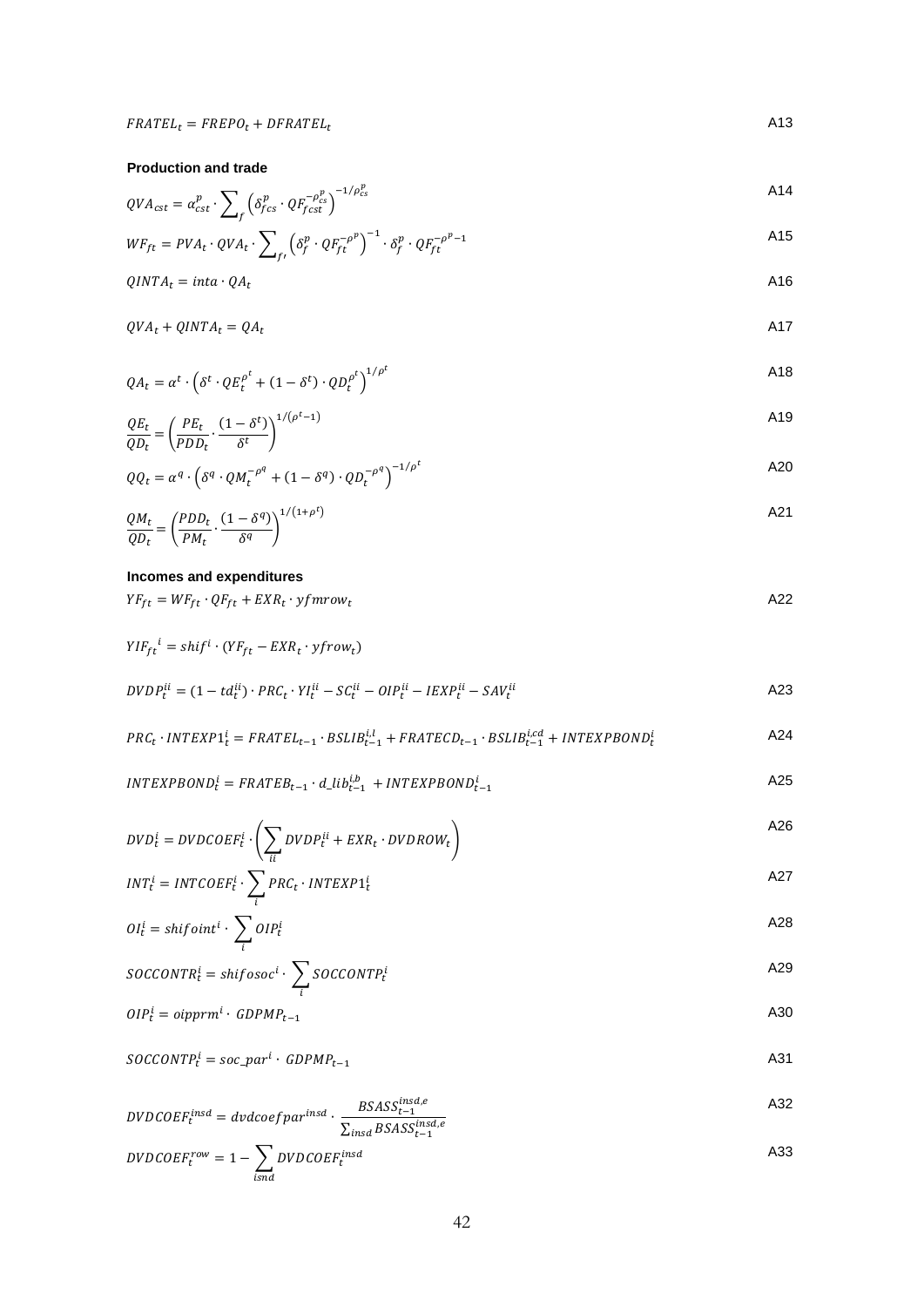$$
INTCOEF_t^{insd} = \frac{intercept_{dist}}{T_{fit,insd}BSASS_{t-1}^{insd,fit}}
$$

$$
INTCOEF_t^{row} = 1 - \sum_{i \text{snd}} INTCOEF_t^{insd}
$$

$$
PRC_t \cdot YI_t^i = \sum_f YIF_t^{i,f} + DVD_t^i + INT_t^i + OI_t^i + SOCCONTR_t^i
$$

$$
U_0 = \sum_{t=0}^{10} \beta^t \ln(QH_t) \tag{A37}
$$

$$
INV_t^{nfin} = INV_{t-1}^{nfin} \cdot \gamma_1^l \cdot \left(\frac{\Delta PEQ_t}{\Delta PRC_t}\right)^{\gamma_2^l} \cdot \left(\frac{1 + FRATEL_t}{1 + PRCd_t^e}\right)^{\gamma_3^l}
$$

$$
INVtinfin = INVt-1infin \cdot \gamma_1' \cdot \left(\frac{1 + FRATEL_t}{1 + PRCd_t^e}\right)^{\gamma_3'}
$$
  

$$
QG_t = gray_t \cdot QG_{t-1}
$$

$$
GDPMP_t = QH_t + QG_t + \sum_i INV_t^i + inv + QE_t - QM_t + r
$$

$$
PRC_t \cdot YI_t^{gov} = \sum_f YIF_t^{gov,f} + DVD_t^{gov} + INT_t^{gov} + OI_t^{gov} + SOCCONTR_t^{gov} + ts_t \cdot PQ_t \cdot QQ_t + ta_tQQ_t
$$

$$
+ ta_t \cdot PA_t \cdot QA_t + tm_t \cdot pwm_t \cdot EXR_t \cdot QM_t + \sum_{insd} td_t \cdot PRC_t \cdot YI_t^{insd}
$$

## **Equilibrium conditions**

$$
QF_t^f = GGAP_t \cdot QFS_t^f \tag{A42}
$$

$$
QQ_t = QINTA_t + QH_t + QG_t + \sum_i INV_t^i + inv
$$

$$
GGAP_t^f = GGAP_{t-1}^f - \alpha_1^{gap,f} \cdot (FRATEL_{t-1} - PRCd_{t-1}) + \alpha_2^{gap,f} (\Delta AD_{t-1} - \Delta ad)
$$

$$
SAVF_t = pwm_t \cdot QM_t - pwm_t \cdot QE_t - TRANSF_t \tag{A45}
$$

$$
TRANSF_t = nyi + NDVD_t + NOI_t + NINT_t
$$

$$
\sum_{i} BSASS_t^{i,fi} = \sum_{i} BSLIB_t^{i,fi} \tag{A47}
$$

$$
d\_lib_t^{gov,b} = PRC_t \cdot INV_t^{gov} + \sum_{fib} d\_as_t^{gov, fib} + PEQ_t \cdot d\_as_t^{gov,e} - n_t^{gov} - SAV_t^{gov}
$$

$$
-\sum_{fi} d_{lib}^{gov,fi} - PEQ_t \sum_{fi} d_{lib}^{gov,fi} - PEQ_t \cdot d\_lib_t^{gov,e}
$$

$$
\sum_{i} SAV_i^i + EXP_t \cdot SAVF_t = \sum_{i} INV_i^i + inv
$$

$$
\frac{SAV_t^H}{(1 - td_t^H) \cdot PRC_t \cdot YI_t^H} = \frac{SAV_{t-1}^H}{(1 - td_{t-1}^H) \cdot PRC_{t-1} \cdot YI_{t-1}^H}
$$

Factor accumulation

$$
QFS_t^k \tQFS_t^k = (1 - \delta) \cdot QFS_{t-1}^k + \sum_i INV_{it-1} + inv
$$

$$
QFS_t^l \; QFS_t^l = (1 + \rho^{lab}) \cdot QFS_{t-1}^l \tag{A52}
$$

**Savings**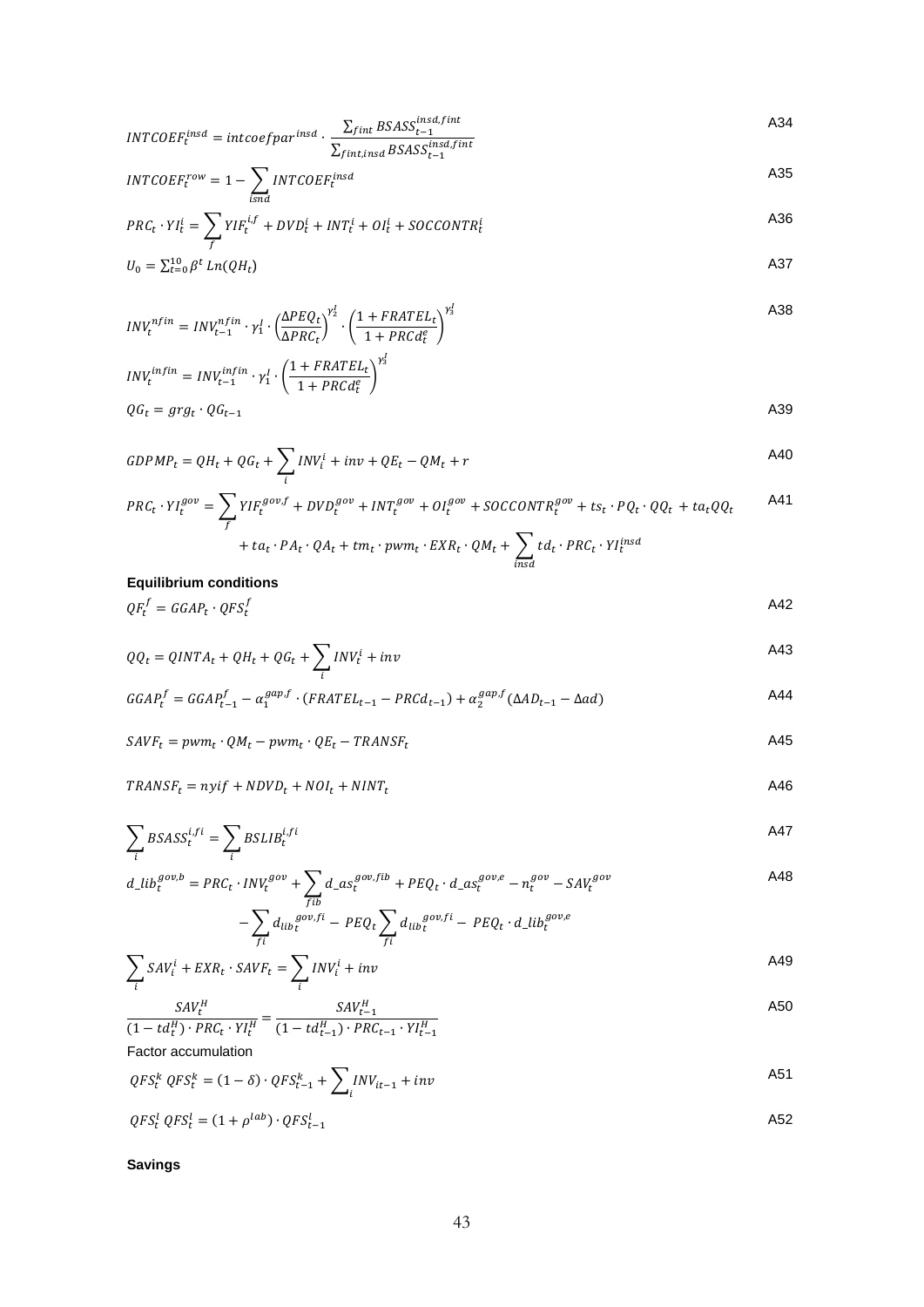$$
SAV_t^{CB} = (1 - td_t^{CB}) \cdot PRC_t \cdot YI_t^{CB} - IEXP_t^{CB}
$$

$$
SAV_t^H = (1 - td_t^H) \cdot PRC_t \cdot YI_t^H - SOCCONTP_t^H - OIP_t^H - PRC_t \cdot INTEXP1_t^H - PRC_t \cdot QH_t
$$

$$
SAV_t^{gov} = PRC_t \cdot YI_t^{gov} - PRC_t \cdot QG_t - SOCCONTP_t^{gov} - OIP_t^{gov} - PRC_t \cdot INTEXP1_t^{gov}
$$

$$
MPS_t^{ii} = mpsbar^{ii} (1 + MPSAD)_t \cdot mps01_t^{ii})
$$

$$
SAV_t^{ii} = MPS_t^{ii} (1 - td_t^i) \cdot PRC_t \cdot YI_t^{ii}
$$

#### **Financial side**

$$
FW_t^i = \sum_{fi} BSASS_{t-1}^{i,fi} + PEQ_t \cdot BSASS_{t-1}^{i,eq} + \sum_{fi} d\_lib_t^{i,fi} + PEQ_t \cdot d\_lib_t^{i,eq} + SAV_t^i - PRC \cdot INV_t^i + n_t^i
$$
 A58  
\n
$$
FW1_{t-1,1,2,3}^H = FW1_t^H \cdot (1 + u^{fw})^{10}
$$
 A59

$$
FW1_{t,t+10}^H = FW1_{t-1}^H \cdot \left(1 + \mu^{fw}\right)^{10}
$$

$$
FW1_t^i = \frac{FW_t^i}{PRC_t}
$$

$$
FRATEEQ_t = \frac{DVD_{t-1}^{fin}}{PEQ_{t-1} \cdot BSASS_{t-1}^{fin,eq}}
$$

$$
BSASS_t^{it,fi} = (FW_t^{iii} - BSLIB_t^{iii,l}) \cdot \left(\lambda_{f0} + A_{fi,j} \cdot r_{fi,j} + \lambda_{fi,4} \cdot \frac{PRC_t \cdot YI_t^{it}}{FW_t^{it}}\right)
$$

$$
PEQ_t \cdot BSASS_t^{h,e} = FW_t^h - BSASS_t^{h,e} - BSASS_t^{h,oa} - BSASS_t^{h,l} - BSASS_t^{h,b}
$$

$$
BSASS_t^{fin, loans} = (1 - RR_t) \cdot BSLIB_{t-1}^{fin, cashdep}
$$

$$
BSASS_t^{in,l} = Id^{in} \cdot (1 + FREDO_t)^{\beta_1^{repo}} \cdot FW_t^{in}
$$

$$
RR_t = RR_{t-1} \cdot (1 + \Delta FREPO_t)^{\beta^{repo}} \cdot \left(\frac{\sum_{fi} BSASS_t^{fin,fi} + PEQ_t \cdot BSASS_t^{fin,eq}}{\sum_{fi} BSASS_{t-1}^{fin,fi} + PEQ_t \cdot BSASS_{t-1}^{fin,eq}}\right)^{\beta^{sa}}
$$

$$
BSASS_t^{il,cd} = \alpha^{il,cd} \cdot \left(\frac{1 + FRATEGD_t}{1 + PRCd_t}\right)^{\mu^{cd}} \cdot PRC_t \cdot YI_t^{il}
$$
\n
$$
SASS_t^{il,cd} = \alpha^{il,cd} \cdot \left(\frac{1 + FRATECD_t}{1 + PRCd_t}\right)^{\mu^{cd}} \cdot PRC_t \cdot YI_t^{il}
$$

$$
BSASS_t^{rb,oa} = EXR_t \cdot res + sa^{rb,oa}
$$

$$
BSASS_t^{rb,b} = BSASS_{t-1}^{rb,b} + d_a s_t^{rb,b}
$$

$$
BSLIBtrow, oa = EXRt \cdot res + slroa
$$

$$
BSLIB_t^{ins,l} = \alpha^{ins,l} \cdot \left(\frac{1 + FRATEL_t}{1 + PRCd_t}\right)^{\mu^l} \cdot PRC_t \cdot YI_t^{ins}
$$

$$
BSLIBtrow,le = lmrowle \frac{PRC_{t-1} \cdot GDPMP_{t-1}}{EXR_{t-1}}
$$

$$
BSLIB_t^{fin,eq} = sl^{fin,e} + BSASS_t^{H,eq}
$$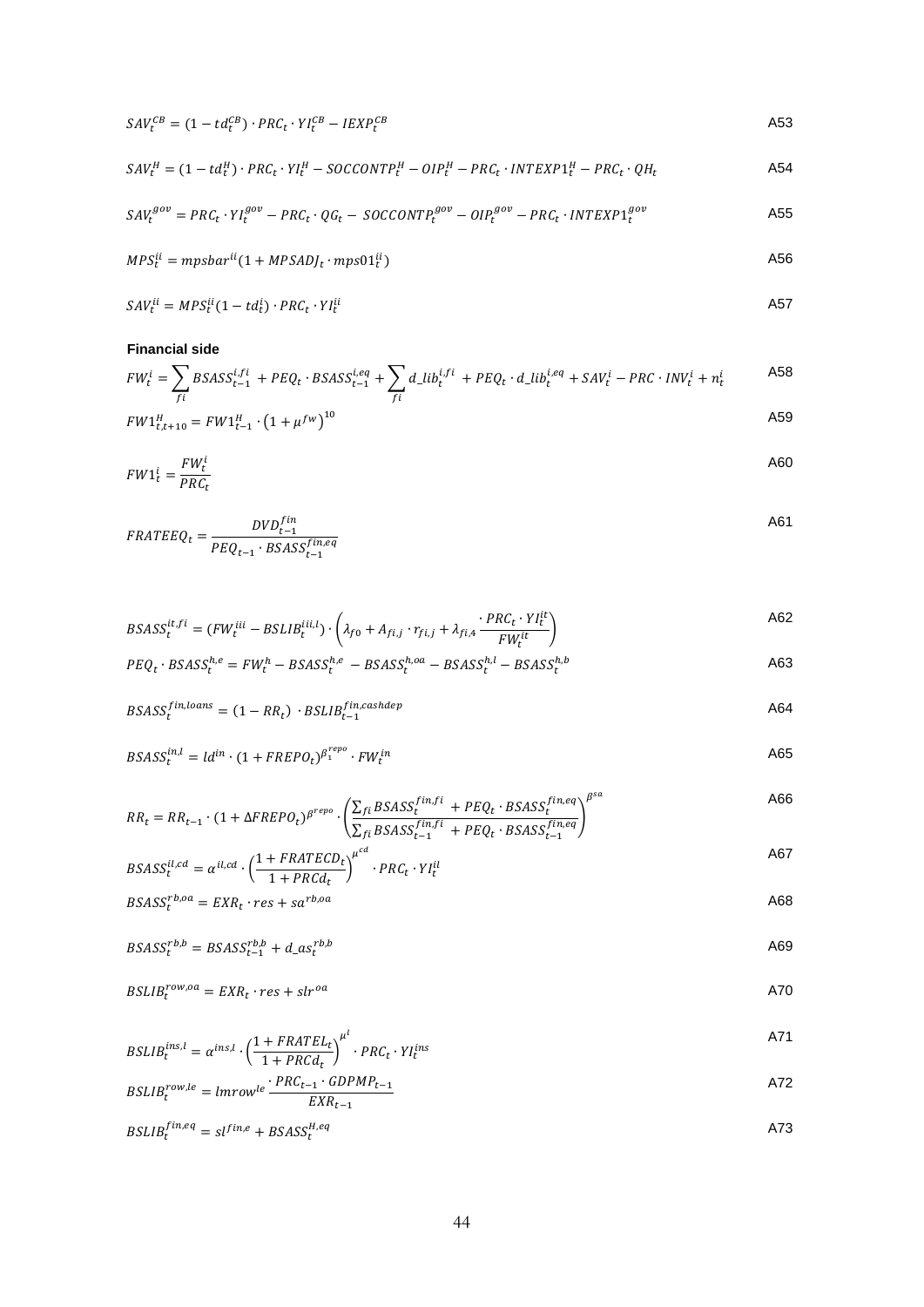$$
BSLIB_t^{nfin,eq} = \sum_i BSASS_t^{i,eq} - \sum_{infin} BSLIB_t^{infin,eq}
$$

$$
BSLIB_t^{cb,cd} = \sigma^{cd} \cdot \sum_i PRC_t \cdot YI_t^i
$$

$$
BSLIB_t^{fin,cd} = \sum_i BSASS_t^{i,cd} - \sum_{ifin} BSLIB_t^{ifin,cd}
$$

$$
BSLIBtgov,b = BSLIBt-1gov,b + d_Libtgov,b
$$

$$
d\_lib_t^{ing,b} = BSLIB_t^{ing,b} - BSLIB_{t-1}^{ing,b}
$$

$$
d_a s_t^{incb,b} = BSASS_t^{incb,b} - BSASS_{t-1}^{incb,b}
$$

$$
d_a s_t^{rb,b} = SAV_t^{rb} + \sum_{\substack{fi\\j\neq i}} d_a \text{Li}b_t^{rb,fi} + PEQ_t \cdot d_a \text{Li}b_t^{rb,e} - PEQ_t \cdot d_a s_t^{rb,e}
$$

$$
d\_lib_t^{i,finb} = BSLIB_t^{i,finb} - BSLIB_{t-1}^{i,finb}
$$

$$
d_a s_t^{i,finb} = BSASS_t^{i,finb} - BSASS_{t-1}^{i,finb}
$$

$$
NW_t^i = \frac{\left(\sum_{fi} BSASS_t^{i,fi} + PEQ_t \cdot BSASS_t^{i,e} - \sum_{fi} BSLIB_t^{i,fi} - PEQ_t \cdot BSLIB_t^{i,e}\right)}{PRC_t \cdot GDPMP_t} NW_t^i
$$
\n
$$
= \frac{\left(\sum_{fi} BSASS_t^{i,fi} + PEQ_t \cdot BSASS_t^{i,e} - \sum_{fi} BSLIB_t^{i,fi} - PEQ_t \cdot BSLIB_t^{i,e}\right)}{PRC_t \cdot GDPMP_t}
$$
\n(483)

Source: Authors' own elaboration.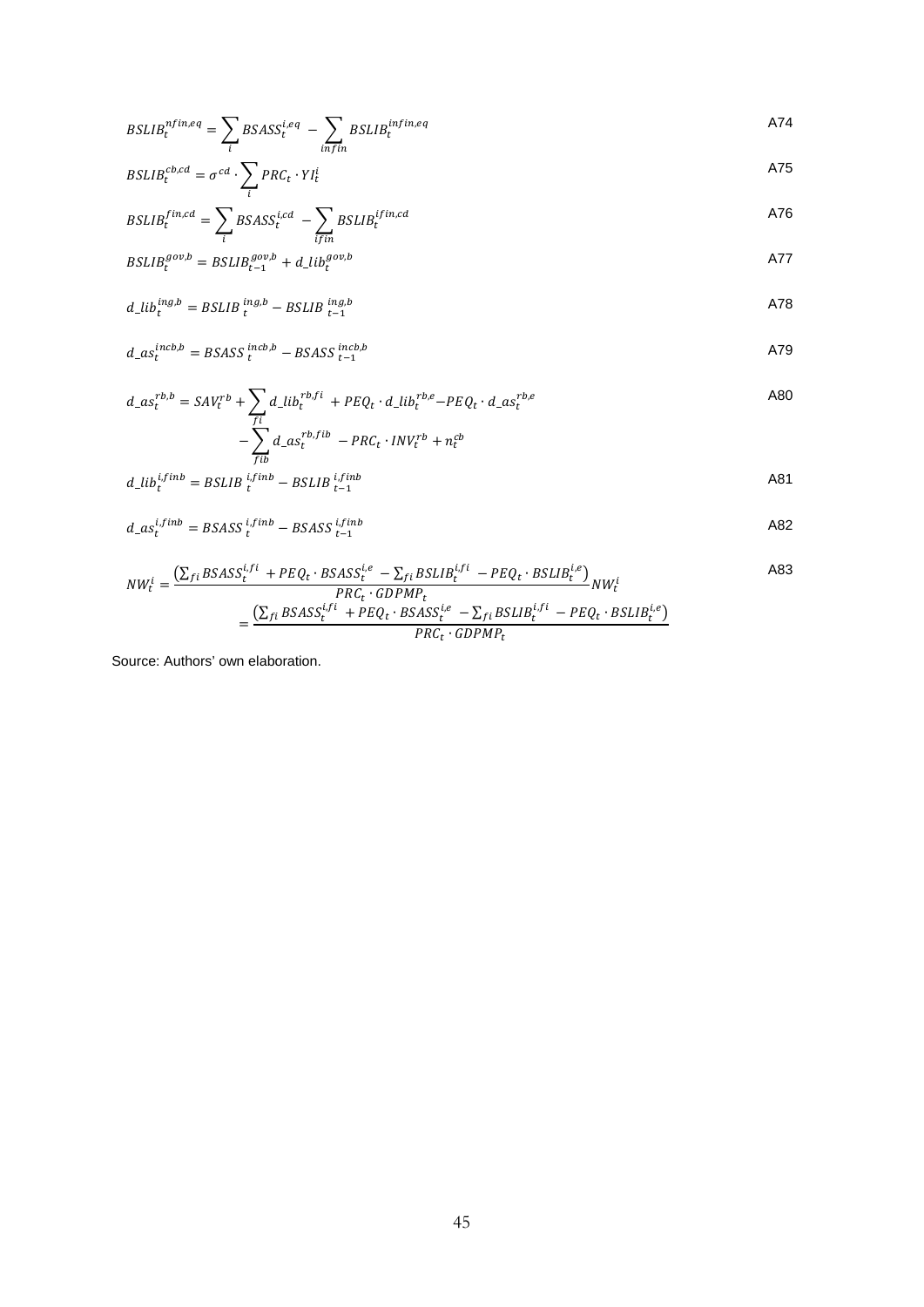## **Appendix B: Exogenous coefficients**

## Table: Exogenous parameters

| $\alpha_1^{gap,l}$<br>$\alpha_1^{gap,k}$            | Responsiveness of the<br>demand for factors of<br>production to real loan rates        | 0.45<br>0.40 | $\mu^l$                                           | Responsiveness of the<br>demand for loans to changes<br>in the real borrowing costs                                                        | -5               |
|-----------------------------------------------------|----------------------------------------------------------------------------------------|--------------|---------------------------------------------------|--------------------------------------------------------------------------------------------------------------------------------------------|------------------|
| $\alpha_2^{gap,l}$<br>$\alpha_2^{\overline{g}ap,k}$ | Responsiveness of the<br>demand for factors of<br>production to aggregate<br>demand    | 0.35<br>0.3  | $\mu_1^{peq}$                                     | Responsiveness of equity<br>prices to inflation expectations                                                                               | 0.55             |
| $\alpha^{mgov,cd}$                                  | Demand for cash and deposits<br>as share of income:<br>government sector               | 0.13         | $\mu_2^{peq}$                                     | Responsiveness of equity<br>prices to money supply                                                                                         | 0.2              |
| $\alpha^{mhhd,cd}$                                  | Demand for cash and deposits<br>as share of income: household                          | 0.34         | $\mu_3^{peq}$                                     | Responsiveness of equity<br>prices to economic activity                                                                                    | 0.33             |
| $\alpha^{nfin,cd}$                                  | Demand for cash and deposits<br>as share of income: non-<br>financial sector           | 1.16         | $\mu_2^{rcd}$                                     | Coefficient in the cash and<br>deposit rate equation                                                                                       | 0.6              |
| $\alpha^{cb,l}$                                     | Demand for loans as share of<br>income: Reserve Bank                                   | 12.7         | $\lambda_{b,0}^{fin}$<br>$\lambda^{mrow}_{b,0}$   | Tobin demand coefficient<br>showing the steady-state<br>share of bonds in total wealth<br>(fin: financial sector, mrow:<br>foreign sector) | 0.22<br>0.18     |
| $\alpha^{fin,l}$                                    | Demand for loans as share of<br>income: financial sector                               | 0.31         | $\lambda_{eq,0}^{fin}$<br>$\lambda^{mrow}_{eq,0}$ | Tobin demand coefficient<br>showing the steady-state<br>share of equities in total<br>wealth                                               | 0.52<br>0.73     |
| $\alpha^{mgov,l}$                                   | Demand for loans as share of<br>income: government sector                              | 0.25         | $\lambda_{cd,0}^{fin} \ \lambda_{cd,0}^{mrow}$    | Tobin demand coefficient<br>showing the steady-state<br>share of cash and deposits in<br>total wealth                                      | 0.26<br>0.1      |
| $\alpha^{mhhd,l}$                                   | Demand for loans as share of<br>income: household sector                               | 0.61         | $\lambda^{fin}_{b,1}$<br>$\lambda_{b,1}^{mrow}$   | Tobin demand coefficient:<br>responsiveness of bond to<br>changes in the bond return                                                       | 1.99<br>1.99     |
| $\alpha^{mrow,l}$                                   | Demand for loans as share of<br>GDP: foreign sector                                    | 0.12         | $\lambda_{b,2}^{fin}$<br>$\lambda_{b,2}^{mrow}$   | Tobin demand coefficient:<br>responsiveness of bond to<br>changes in the equity return                                                     | -1.6<br>$-1.6$   |
| $\alpha^{nfin,l}$                                   | Demand for loans as share of<br>income: non-financial sector                           | 1.26         | $\lambda_{b,3}^{fin} \ \lambda_{b,3}^{mrow}$      | Tobin demand coefficient:<br>responsiveness of bond to<br>changes in the cash and<br>deposit return                                        | $-0.2$<br>$-0.2$ |
| $\alpha^p$                                          | Production function shift<br>parameter (base year)                                     | 0.84         | $\lambda^{fin}_{b,4}$<br>$\lambda^{miow}_{b,4}$   | Tobin demand coefficient:<br>responsiveness of bond to<br>changes in transactional<br>demand for money                                     | 0<br>0           |
| $\alpha^m$                                          | Import function shift parameter                                                        | 1.32         | $\lambda_{eq,1}^{fin}$<br>$\lambda_{eq,1}^{mrow}$ | Tobin demand coefficient:<br>responsiveness of equity to<br>changes in the bond return                                                     | $-1.3$<br>$-1.3$ |
| $\alpha^t$                                          | Export function shift parameter                                                        | 5.55         | $\lambda_{eq,2}^{fin}$<br>$\lambda^{mrow}_{eq,2}$ | Tobin demand coefficient:<br>responsiveness of equity to<br>changes in the equity return                                                   | 1.6<br>1.6       |
| $\beta^{repo}$                                      | Responsiveness of the<br>financial sector reserve ratio to<br>changes in the repo rate | 15.3         | $\lambda_{eq,3}^{fin}$<br>$\lambda_{eq,3}^{mrow}$ | Tobin demand coefficient:<br>responsiveness of equity to<br>changes in the cash and<br>deposit return                                      | -0.6<br>$-0.6$   |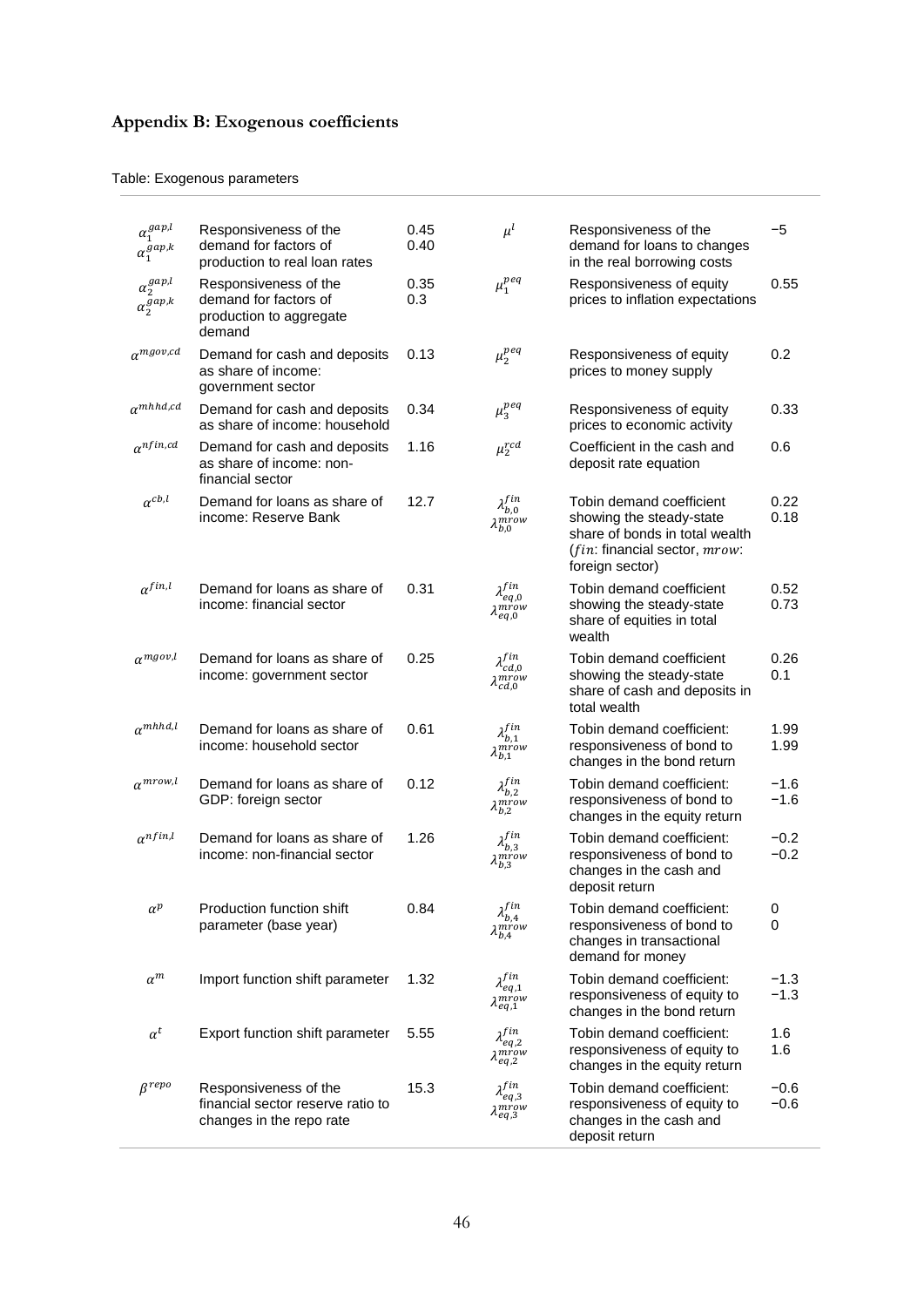| $\beta_1^{repo}$ | Responsiveness of the supply<br>of loans to changes in the repo<br>rate                                                 | $-0.7$ | $\lambda_{eq,4}^{fin}$<br>$\lambda_{eq,4}^{mrow}$                                                                    | Tobin demand coefficient:<br>responsiveness of equity to<br>changes in transactional<br>demand for money              | $-0.001$<br>$-0.001$                  |
|------------------|-------------------------------------------------------------------------------------------------------------------------|--------|----------------------------------------------------------------------------------------------------------------------|-----------------------------------------------------------------------------------------------------------------------|---------------------------------------|
| $\beta_2^{repo}$ | Taylor Rule coefficient on<br>inflation                                                                                 | 2.0    | $\lambda^{fin}_{cd,1}$<br>$\lambda_{cd,1}^{mrow}$                                                                    | Tobin demand coefficient:<br>responsiveness of cash and<br>deposit to changes in the<br>bond return                   | $-0.66$<br>$-0.66$                    |
| $\beta_3^{repo}$ | Taylor Rule coefficient on the<br>output gap                                                                            | 0.3    | $\lambda^{fin}_{cd,2}$<br>$\lambda_{cd,2}^{mrow}$                                                                    | Tobin demand coefficient:<br>responsiveness of cash and<br>deposit to changes in the<br>equity return                 | $-0.04$<br>$-0.04$                    |
| $\beta^{sa}$     | Responsiveness of the<br>financial sector reserve ratio to<br>changes in the growth rate of<br>financial assets         | $-0.1$ | $\lambda^{fin}_{cd,3}$<br>$\lambda^{mrow}_{cd,3}$                                                                    | Tobin demand coefficient:<br>responsiveness of cash and<br>deposit to changes in the<br>cash and deposit return       | 0.7<br>0.7                            |
| $\gamma_1^I$     | Steady-state growth rate of<br>investment                                                                               | 1.04   | $\lambda^{fin}_{cd,4}$<br>$\lambda^{mrow}_{cd,4}$                                                                    | Tobin demand coefficient:<br>responsiveness of cash and<br>deposit to changes in<br>transactional demand for<br>money | 0.001<br>0.001                        |
| $\gamma_2^I$     | Responsiveness of investment<br>by the non-financial sector to<br>the Tobin's Q term                                    | 0.14   | $\sigma^{cd}$                                                                                                        | Growth of cash and deposit<br>liabilities of the Reserve Bank<br>coefficient                                          | 0.027                                 |
| $\gamma_3^I$     | Responsiveness of investment<br>to the real loan rate                                                                   | $-0.9$ | grg                                                                                                                  | Government consumption<br>growth rate                                                                                 | 0.026                                 |
| δ                | Capital depreciation rate                                                                                               | 0.5    | inf                                                                                                                  | Inflation target (steady-state<br>inflation)                                                                          | 0.06                                  |
| $\delta^p$       | Production function share<br>parameter                                                                                  | 0.0001 | inta                                                                                                                 | Quantity of aggregate<br>intermediate input per output                                                                | 0.06                                  |
| $\delta^q$       | Import function share<br>parameter                                                                                      | 0.03   | ivat                                                                                                                 | Quantity of aggregate output<br>per value added                                                                       | 0.44                                  |
| $\delta^t$       | <b>Export function share</b><br>parameter                                                                               | 0.99   | ld <sup>mgov</sup><br>$ld^{mrow}$<br>$ld^{nfin}$                                                                     | Share of wealth provided as<br>loans for the non-financial,<br>government, and foreign<br>sectors                     | 0.421<br>0.065<br>0.385               |
| $\theta^p$       | Responsiveness of price<br>expectation to deviations of<br>expected prices from actual<br>prices in the previous period | 0.2    | lmrow                                                                                                                | Share of foreign loan and<br>equity liability as percentage<br>of GDP                                                 | 0.18                                  |
| $\theta_1^{pq}$  | Responsiveness of prices to<br>changes in the output gap                                                                | 1.5    | $mpsbar^{fin}$<br>$mpsbar^{nfin}$                                                                                    | Steady-state savings rate                                                                                             | 0.07<br>0.44                          |
| $\theta_2^{pq}$  | Responsiveness of prices to<br>changes in import prices                                                                 | 0.5    | $\emph{oipprm}^{fin}$<br>oipprm <sup>mhhd</sup><br>$\it oipprm^{mgov}$<br>$\it oipprm^{mrow}$<br>$\it oipprm^{nfin}$ | Other income paid as share of<br>GDP                                                                                  | 0.15<br>0.04<br>0.01<br>0.001<br>0.01 |
| $\theta^{prce}$  | Responsiveness of price<br>expectations to the output gap                                                               | 0.3    | shif oint fin<br>$shiftoint^{mhhd}$<br>$shiftoint^{mgov}$<br>$\it shiftoint^{mrow}$<br>$\it shiftoint^{nfin}$        | Share of other income<br>received                                                                                     | 0.23<br>0.68<br>0.01<br>0.03<br>0.06  |
| $\rho^{lab}$     | Labour force growth                                                                                                     | 0.01   | $\it shift soc^{fin}$<br>$shiftsoc^{mhhd}$<br>shif soc <sup>mgov</sup>                                               | Share of social contributions<br>received                                                                             | 0.51<br>0.46<br>0.03                  |
| $\rho^p$         | Production function substitution<br>elasticity                                                                          | $-1$   | $soc\_par^{fin}$<br>soc_par <sup>mhhd</sup>                                                                          | Social contributions paid as a<br>share of GDP                                                                        | 0.05<br>0.09                          |